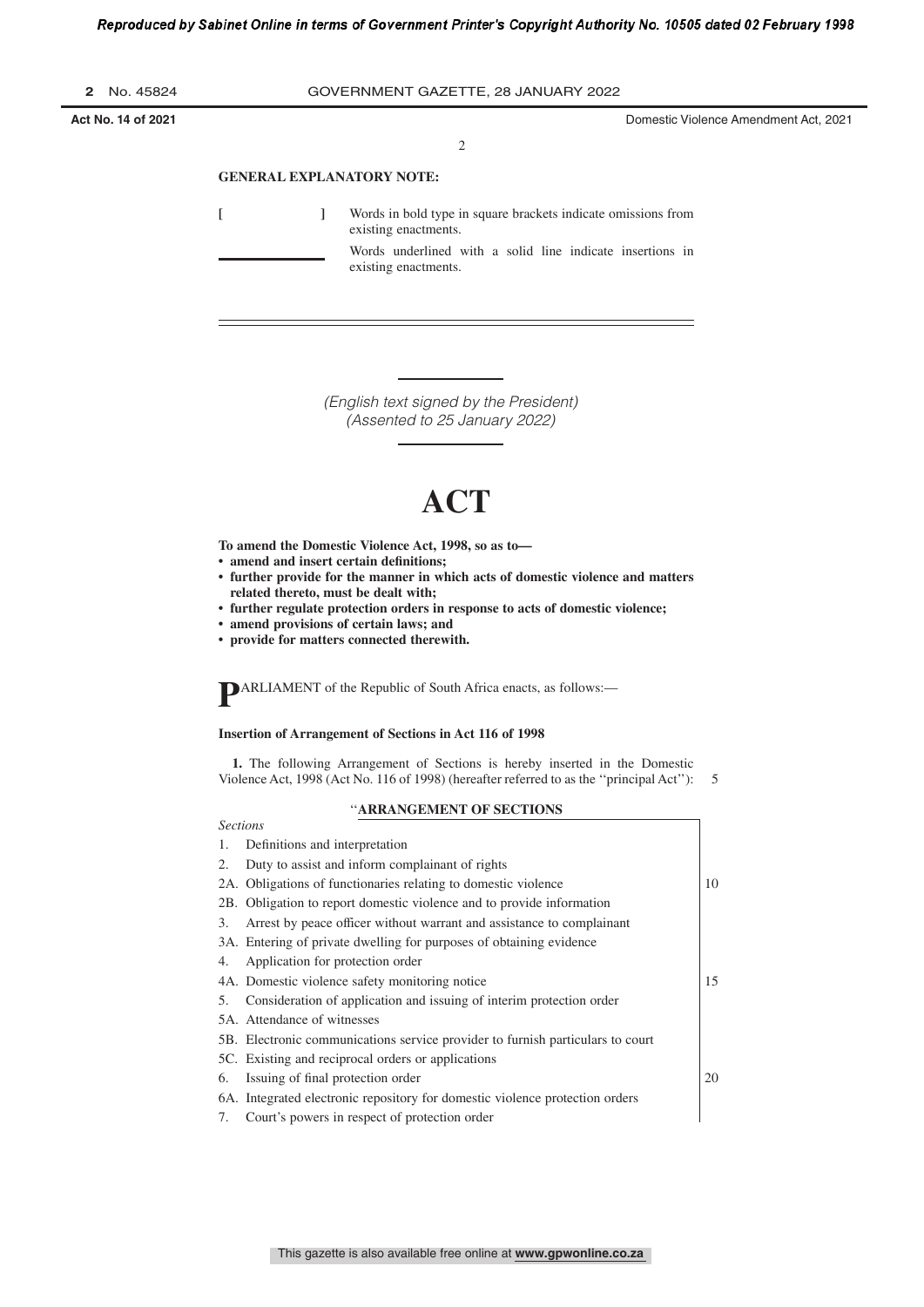| 4 No. 45824 | GOVERNMENT GAZETTE, 28 JANUARY 2022 |  |
|-------------|-------------------------------------|--|

4

| 8.   | Warrant of arrest upon issuing of protection order                                                                                                                                                                                                                                              |    |
|------|-------------------------------------------------------------------------------------------------------------------------------------------------------------------------------------------------------------------------------------------------------------------------------------------------|----|
| 9.   | Seizure of weapons                                                                                                                                                                                                                                                                              |    |
|      | 10. Variation or setting aside of protection order                                                                                                                                                                                                                                              |    |
| 11.  | Attendance of proceedings and prohibition of publication of certain information                                                                                                                                                                                                                 |    |
| 12.  | Jurisdiction                                                                                                                                                                                                                                                                                    | 5  |
|      | 13. Service of documents                                                                                                                                                                                                                                                                        |    |
|      | 14. Legal representation                                                                                                                                                                                                                                                                        |    |
|      | 15. Orders as to costs of service and directions                                                                                                                                                                                                                                                |    |
|      | 16. Appeal and review                                                                                                                                                                                                                                                                           |    |
|      | 17. Offences                                                                                                                                                                                                                                                                                    | 10 |
|      | 18. Application of Act by prosecuting authority and members of South African Police<br>Service                                                                                                                                                                                                  |    |
|      | 18A. Directives for clerks of court                                                                                                                                                                                                                                                             |    |
|      | 18B. Directives by Departments of Health, Social Development, Basic Education,<br>Higher Education and Training and Communications and Digital Technologies                                                                                                                                     | 15 |
|      | 19. Regulations                                                                                                                                                                                                                                                                                 |    |
|      | 19A. Period within which directives and regulations must be submitted to Parliament                                                                                                                                                                                                             |    |
|      | 20. Amendment of laws                                                                                                                                                                                                                                                                           |    |
|      | 21. Repeal of laws and savings                                                                                                                                                                                                                                                                  |    |
|      | 22. Short title and commencement".                                                                                                                                                                                                                                                              | 20 |
| 2008 | Substitution of section 1 of Act 116 of 1998, as amended by section 10 of Act 31 of<br>2. The following section is hereby substituted for section 1 of the principal Act:                                                                                                                       |    |
|      |                                                                                                                                                                                                                                                                                                 |    |
|      | "Definitions and interpretation                                                                                                                                                                                                                                                                 |    |
|      | 1. (1) In this Act, unless the context indicates otherwise—<br>['arm' means any arm as defined in section $1(1)$ or any armament<br>as defined in section 32 (1) of the Arms and Ammunition Act, 1969<br>(Act 75 of 1969):<br>'capture' means to store documents in the-                        | 25 |
|      | $(a)$ manner; and                                                                                                                                                                                                                                                                               | 30 |
|      | $(b)$ format,                                                                                                                                                                                                                                                                                   |    |
|      | in the integrated electronic repository, as may be provided for in the<br>directives contemplated in section $6A(3)(i)$ ;                                                                                                                                                                       |    |
|      | 'care giver' means any person older than 18 years who, in relation to<br>a child, a person with a disability or an older person, takes responsibility<br>for meeting the daily needs of, or is in substantial contact with, such<br>person;<br>folished moone a nomen under the egg of 10 years | 35 |
|      |                                                                                                                                                                                                                                                                                                 |    |

hild' means a person under the age of 18 years;

**'clerk of the court'** means a clerk of the court appointed in terms of section 13 of the Magistrates' Courts Act, 1944 (Act No. 32 of 1944), and 40 includes an assistant clerk of the court so appointed;

**'close relationship'** means a relationship between the complainant and any other person, which the court, with regard to the following criteria:

- *(a)* The degree of trust between the persons; *(b)* the level of each person's dependence on, and commitment to, the other person; *(c)* length of time the relationship has existed; 45
- *(d)* frequency of contact between the persons; or

*(e)* the degree of intimacy between the persons,

may consider as a close relationship of a person with the complainant; 50

**'coercive behaviour'** means to compel or force a complainant to abstain from doing anything that they have a lawful right to do, or to do anything that they have a lawful right to abstain from doing;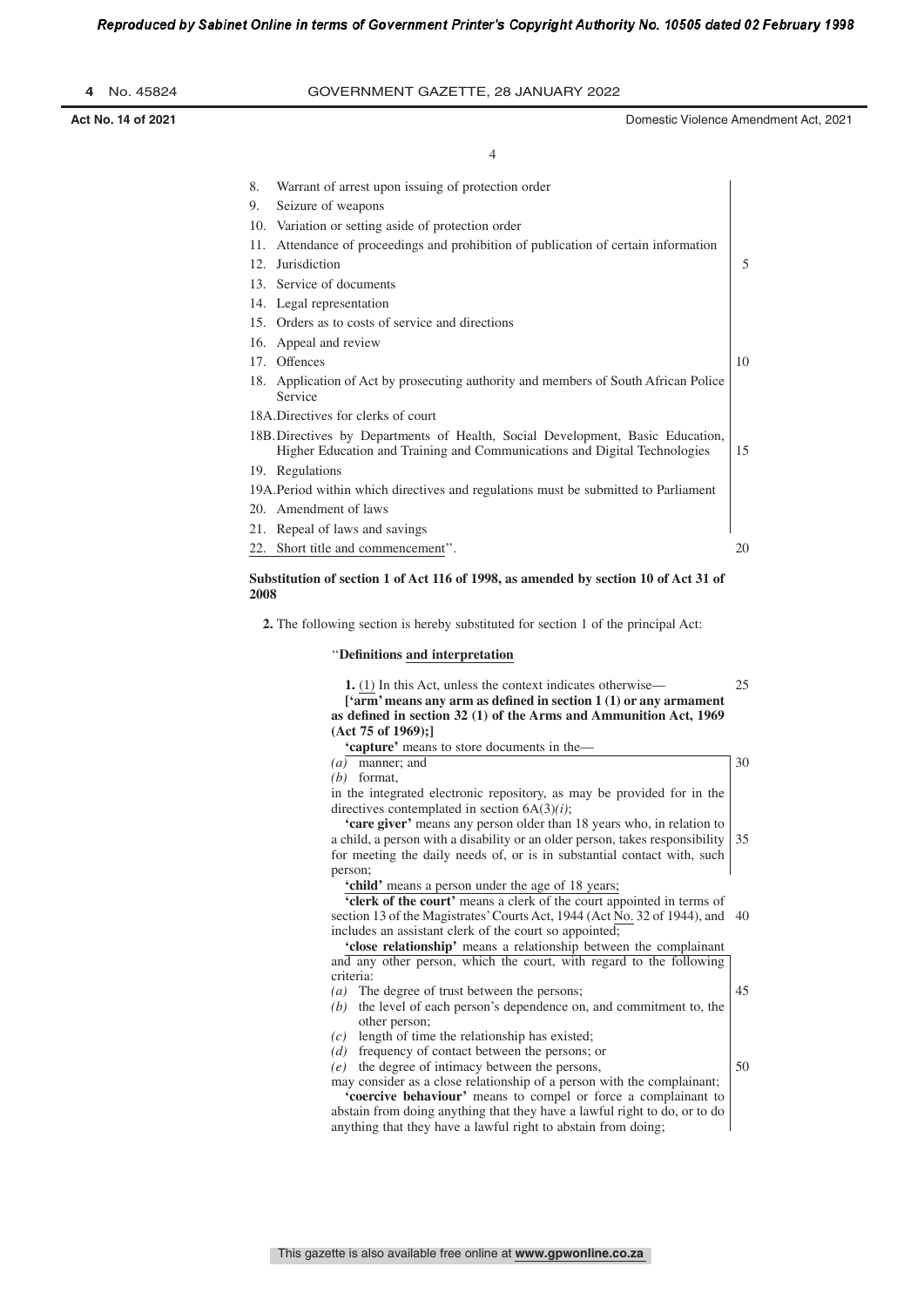|  | No. 45824 |  |  |  |  | 6 |
|--|-----------|--|--|--|--|---|
|--|-----------|--|--|--|--|---|

**GOVERNMENT GAZETTE, 28 JANUARY 2022** 

**Act No. 14 of 2021** Domestic Violence Amendment Act, 2021

20

60

6

anything that is used to impart information or ideas, and includes a letter, text, photo, video recording and audio recordings, but excludes an electronic communication; **'complainant'** means any person who is or has been in a domestic relationship with a respondent and who is or has been subjected or allegedly subjected to an act of domestic violence, including any child in the care of the complainant; '**controlling behaviour'** means behaviour towards a complainant that has the effect of making the complainant dependent on, or subservient to, 10 the respondent and includes— *(a)* isolating them from sources of support; *(b)* exploiting their resources or capacities for personal gain; 5

'communication', referred to in the definition of 'harassment', means

*(c)* depriving them of the means needed for independence, resistance or escape; or 15

*(d)* regulating their everyday behaviour;

**'court'** means any magistrate's court for a district contemplated in the Magistrates' Courts Act, 1944 **[(Act 32 of 1944)]**;

- **'damage to property'** means—
- *(a)* the wilful damaging or destruction of property; or

*(b)* threats to damage or destroy property,

belonging to, or which is in the possession or under the control of, the complainant, or in which the complainant has a vested interest;

*['dangerous weapon'* **means any weapon as defined in section 1 of the Dangerous Weapons Act, 1968 (Act 71 of 1968);] 'disclose by means of an electronic communications service'** means 25

- $t_0$
- *(a)* send an electronic communication to a person who is the intended recipient of the electronic communication or any other person;
- *(b)* store an electronic communication on an electronic communications network, where the electronic communication can be viewed, copied or downloaded; or 30
- *(c)* send or otherwise make available to a person, a link to an electronic communication that has been stored on an electronic communications network, where the electronic communication can be viewed, copied or downloaded; 35

**'Director-General'** means the Director-General: Justice and Constitutional Development;

'**disability**'means a moderate to severe limitation of a person's ability to function or perform daily activities as a result of a physical, sensory, communication, intellectual, mental or psychological impairment; 40

**'domestic relationship'** means a relationship between a complainant and a respondent in any of the following ways:

- *(a)* They are or were married to each other, including marriage according to any law, custom or religion; 45
- *(b)* they (whether they are of the same or of the opposite sex) live or lived together in a relationship in the nature of marriage, although they are not, or were not, married to each other, or are not able to be married to each other;
- *(c)* they are the parents of a child or are persons who have or had 50 parental responsibility for that child (whether or not at the same time);
- *(d)* they are family members related by consanguinity, affinity or adoption;
- *(e)* they are or were in an engagement, dating or customary relation-55 ship, including an actual or perceived romantic, intimate or sexual relationship of any duration; or
- *(f)* they are persons in a close relationship that share or **[recently]** shared the same residence;
	- **'domestic violence'** means—
- *(a)* physical abuse;
- *(b)* sexual abuse;
- *(c)* emotional, verbal **[and]** or psychological abuse;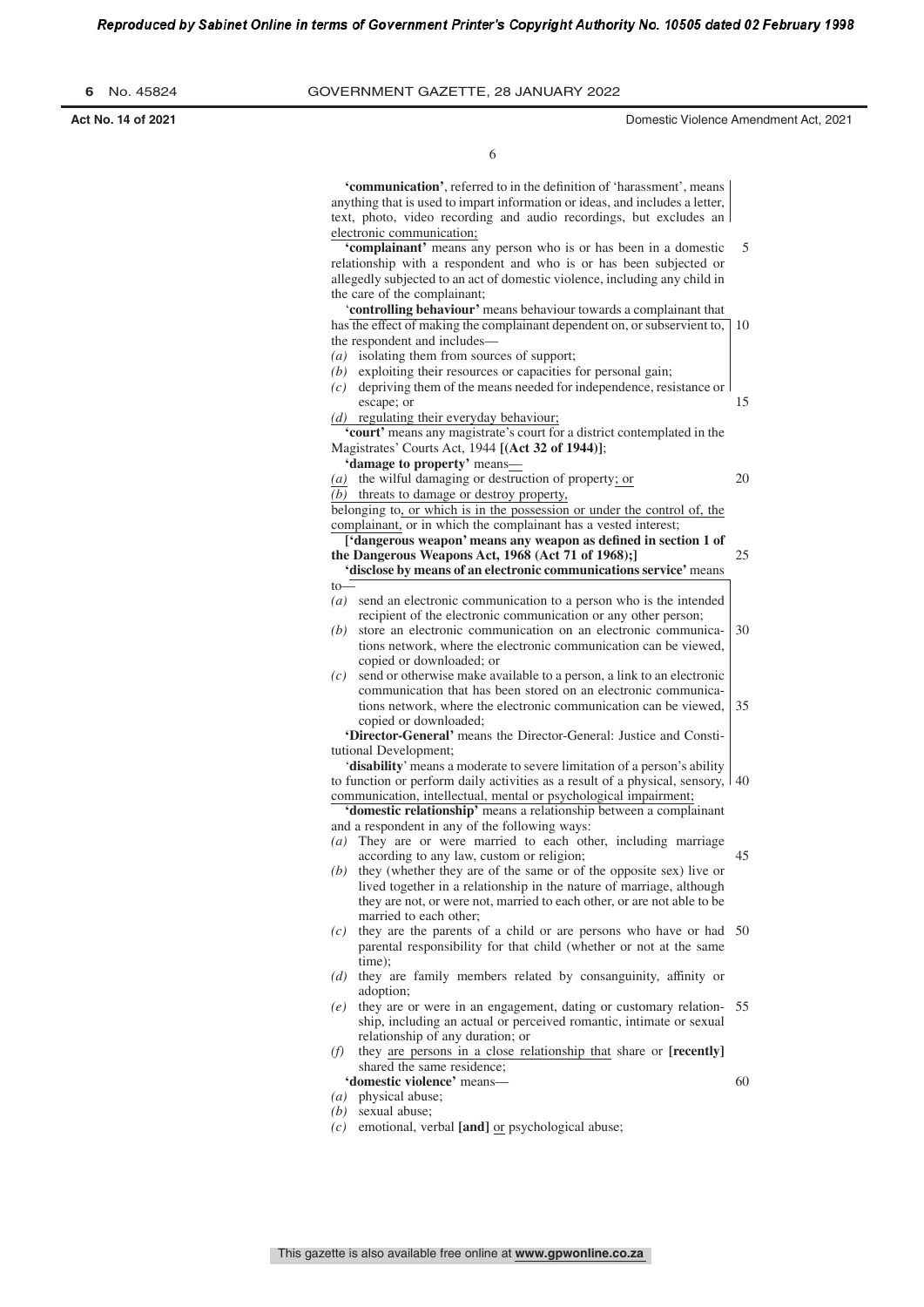| В |  | No. 45824 |
|---|--|-----------|
|---|--|-----------|

**Act No. 14 of 2021** Domestic Violence Amendment Act, 2021

|     | $(d)$ economic abuse;                                                                                                                                                                                                                                                                                                                                                                                                                                                                                                                                                                                                                                                                                                                                                                                                                                                                                                                                                                                                                                                                                                                                                                                                                                                                                                                                                                                                                                                                            |
|-----|--------------------------------------------------------------------------------------------------------------------------------------------------------------------------------------------------------------------------------------------------------------------------------------------------------------------------------------------------------------------------------------------------------------------------------------------------------------------------------------------------------------------------------------------------------------------------------------------------------------------------------------------------------------------------------------------------------------------------------------------------------------------------------------------------------------------------------------------------------------------------------------------------------------------------------------------------------------------------------------------------------------------------------------------------------------------------------------------------------------------------------------------------------------------------------------------------------------------------------------------------------------------------------------------------------------------------------------------------------------------------------------------------------------------------------------------------------------------------------------------------|
|     | $(e)$ intimidation;                                                                                                                                                                                                                                                                                                                                                                                                                                                                                                                                                                                                                                                                                                                                                                                                                                                                                                                                                                                                                                                                                                                                                                                                                                                                                                                                                                                                                                                                              |
| (f) | harassment:                                                                                                                                                                                                                                                                                                                                                                                                                                                                                                                                                                                                                                                                                                                                                                                                                                                                                                                                                                                                                                                                                                                                                                                                                                                                                                                                                                                                                                                                                      |
|     | (fA) sexual harassment;                                                                                                                                                                                                                                                                                                                                                                                                                                                                                                                                                                                                                                                                                                                                                                                                                                                                                                                                                                                                                                                                                                                                                                                                                                                                                                                                                                                                                                                                          |
|     | $(fB)$ related person abuse;                                                                                                                                                                                                                                                                                                                                                                                                                                                                                                                                                                                                                                                                                                                                                                                                                                                                                                                                                                                                                                                                                                                                                                                                                                                                                                                                                                                                                                                                     |
| (g) | [stalking] spiritual abuse;                                                                                                                                                                                                                                                                                                                                                                                                                                                                                                                                                                                                                                                                                                                                                                                                                                                                                                                                                                                                                                                                                                                                                                                                                                                                                                                                                                                                                                                                      |
|     | $(h)$ damage to property;                                                                                                                                                                                                                                                                                                                                                                                                                                                                                                                                                                                                                                                                                                                                                                                                                                                                                                                                                                                                                                                                                                                                                                                                                                                                                                                                                                                                                                                                        |
|     | $(hA)$ elder abuse;                                                                                                                                                                                                                                                                                                                                                                                                                                                                                                                                                                                                                                                                                                                                                                                                                                                                                                                                                                                                                                                                                                                                                                                                                                                                                                                                                                                                                                                                              |
|     | $(hB)$ coercive behaviour;                                                                                                                                                                                                                                                                                                                                                                                                                                                                                                                                                                                                                                                                                                                                                                                                                                                                                                                                                                                                                                                                                                                                                                                                                                                                                                                                                                                                                                                                       |
|     | $(hC)$ controlling behaviour;                                                                                                                                                                                                                                                                                                                                                                                                                                                                                                                                                                                                                                                                                                                                                                                                                                                                                                                                                                                                                                                                                                                                                                                                                                                                                                                                                                                                                                                                    |
|     | $(hD)$ to expose a child to domestic violence;                                                                                                                                                                                                                                                                                                                                                                                                                                                                                                                                                                                                                                                                                                                                                                                                                                                                                                                                                                                                                                                                                                                                                                                                                                                                                                                                                                                                                                                   |
| (i) | entry into the complainant's-<br>(i) permanent or temporary residence without [his or her] their                                                                                                                                                                                                                                                                                                                                                                                                                                                                                                                                                                                                                                                                                                                                                                                                                                                                                                                                                                                                                                                                                                                                                                                                                                                                                                                                                                                                 |
|     | consent, where the parties do not share the same residence; or                                                                                                                                                                                                                                                                                                                                                                                                                                                                                                                                                                                                                                                                                                                                                                                                                                                                                                                                                                                                                                                                                                                                                                                                                                                                                                                                                                                                                                   |
|     | (ii) workplace or place of study, without their consent, where the                                                                                                                                                                                                                                                                                                                                                                                                                                                                                                                                                                                                                                                                                                                                                                                                                                                                                                                                                                                                                                                                                                                                                                                                                                                                                                                                                                                                                               |
|     | parties do not share the same workplace or place of study; or                                                                                                                                                                                                                                                                                                                                                                                                                                                                                                                                                                                                                                                                                                                                                                                                                                                                                                                                                                                                                                                                                                                                                                                                                                                                                                                                                                                                                                    |
| (j) | any other [controlling or abusive] behaviour of an intimidating,                                                                                                                                                                                                                                                                                                                                                                                                                                                                                                                                                                                                                                                                                                                                                                                                                                                                                                                                                                                                                                                                                                                                                                                                                                                                                                                                                                                                                                 |
|     | threatening, abusive, degrading, offensive or humiliating nature                                                                                                                                                                                                                                                                                                                                                                                                                                                                                                                                                                                                                                                                                                                                                                                                                                                                                                                                                                                                                                                                                                                                                                                                                                                                                                                                                                                                                                 |
|     | towards a complainant,                                                                                                                                                                                                                                                                                                                                                                                                                                                                                                                                                                                                                                                                                                                                                                                                                                                                                                                                                                                                                                                                                                                                                                                                                                                                                                                                                                                                                                                                           |
|     | where such conduct harms, or [may cause imminent harm to, the 20                                                                                                                                                                                                                                                                                                                                                                                                                                                                                                                                                                                                                                                                                                                                                                                                                                                                                                                                                                                                                                                                                                                                                                                                                                                                                                                                                                                                                                 |
|     | safety, health or wellbeing of] inspires the reasonable belief that harm                                                                                                                                                                                                                                                                                                                                                                                                                                                                                                                                                                                                                                                                                                                                                                                                                                                                                                                                                                                                                                                                                                                                                                                                                                                                                                                                                                                                                         |
|     | may be caused to the complainant;                                                                                                                                                                                                                                                                                                                                                                                                                                                                                                                                                                                                                                                                                                                                                                                                                                                                                                                                                                                                                                                                                                                                                                                                                                                                                                                                                                                                                                                                |
|     | 'economic abuse' includes—                                                                                                                                                                                                                                                                                                                                                                                                                                                                                                                                                                                                                                                                                                                                                                                                                                                                                                                                                                                                                                                                                                                                                                                                                                                                                                                                                                                                                                                                       |
|     | $(a)$ the [unreasonable] deprivation of economic or financial resources                                                                                                                                                                                                                                                                                                                                                                                                                                                                                                                                                                                                                                                                                                                                                                                                                                                                                                                                                                                                                                                                                                                                                                                                                                                                                                                                                                                                                          |
|     | to which a complainant is entitled under law or which the                                                                                                                                                                                                                                                                                                                                                                                                                                                                                                                                                                                                                                                                                                                                                                                                                                                                                                                                                                                                                                                                                                                                                                                                                                                                                                                                                                                                                                        |
|     | complainant requires out of necessity, including education ex-                                                                                                                                                                                                                                                                                                                                                                                                                                                                                                                                                                                                                                                                                                                                                                                                                                                                                                                                                                                                                                                                                                                                                                                                                                                                                                                                                                                                                                   |
|     | penses, household necessities for the complainant, and mortgage                                                                                                                                                                                                                                                                                                                                                                                                                                                                                                                                                                                                                                                                                                                                                                                                                                                                                                                                                                                                                                                                                                                                                                                                                                                                                                                                                                                                                                  |
|     | bond repayments or payment of rent in respect of the shared                                                                                                                                                                                                                                                                                                                                                                                                                                                                                                                                                                                                                                                                                                                                                                                                                                                                                                                                                                                                                                                                                                                                                                                                                                                                                                                                                                                                                                      |
| (b) | residence or accommodation;<br>the [unreasonable] disposal of household effects or other property                                                                                                                                                                                                                                                                                                                                                                                                                                                                                                                                                                                                                                                                                                                                                                                                                                                                                                                                                                                                                                                                                                                                                                                                                                                                                                                                                                                                |
|     | in which the complainant has an interest without the complainant's                                                                                                                                                                                                                                                                                                                                                                                                                                                                                                                                                                                                                                                                                                                                                                                                                                                                                                                                                                                                                                                                                                                                                                                                                                                                                                                                                                                                                               |
|     | permission;                                                                                                                                                                                                                                                                                                                                                                                                                                                                                                                                                                                                                                                                                                                                                                                                                                                                                                                                                                                                                                                                                                                                                                                                                                                                                                                                                                                                                                                                                      |
| (c) | the use of financial resources of a complainant, without the                                                                                                                                                                                                                                                                                                                                                                                                                                                                                                                                                                                                                                                                                                                                                                                                                                                                                                                                                                                                                                                                                                                                                                                                                                                                                                                                                                                                                                     |
|     | complainant's permission; or                                                                                                                                                                                                                                                                                                                                                                                                                                                                                                                                                                                                                                                                                                                                                                                                                                                                                                                                                                                                                                                                                                                                                                                                                                                                                                                                                                                                                                                                     |
| (d) | the coercing of the complainant to-                                                                                                                                                                                                                                                                                                                                                                                                                                                                                                                                                                                                                                                                                                                                                                                                                                                                                                                                                                                                                                                                                                                                                                                                                                                                                                                                                                                                                                                              |
|     | (i) relinquish control over assets or income; or                                                                                                                                                                                                                                                                                                                                                                                                                                                                                                                                                                                                                                                                                                                                                                                                                                                                                                                                                                                                                                                                                                                                                                                                                                                                                                                                                                                                                                                 |
|     | (ii) sign a legal document that would enable the complainant's                                                                                                                                                                                                                                                                                                                                                                                                                                                                                                                                                                                                                                                                                                                                                                                                                                                                                                                                                                                                                                                                                                                                                                                                                                                                                                                                                                                                                                   |
|     | finances to be managed by another person;                                                                                                                                                                                                                                                                                                                                                                                                                                                                                                                                                                                                                                                                                                                                                                                                                                                                                                                                                                                                                                                                                                                                                                                                                                                                                                                                                                                                                                                        |
|     |                                                                                                                                                                                                                                                                                                                                                                                                                                                                                                                                                                                                                                                                                                                                                                                                                                                                                                                                                                                                                                                                                                                                                                                                                                                                                                                                                                                                                                                                                                  |
|     |                                                                                                                                                                                                                                                                                                                                                                                                                                                                                                                                                                                                                                                                                                                                                                                                                                                                                                                                                                                                                                                                                                                                                                                                                                                                                                                                                                                                                                                                                                  |
|     |                                                                                                                                                                                                                                                                                                                                                                                                                                                                                                                                                                                                                                                                                                                                                                                                                                                                                                                                                                                                                                                                                                                                                                                                                                                                                                                                                                                                                                                                                                  |
|     |                                                                                                                                                                                                                                                                                                                                                                                                                                                                                                                                                                                                                                                                                                                                                                                                                                                                                                                                                                                                                                                                                                                                                                                                                                                                                                                                                                                                                                                                                                  |
|     |                                                                                                                                                                                                                                                                                                                                                                                                                                                                                                                                                                                                                                                                                                                                                                                                                                                                                                                                                                                                                                                                                                                                                                                                                                                                                                                                                                                                                                                                                                  |
|     |                                                                                                                                                                                                                                                                                                                                                                                                                                                                                                                                                                                                                                                                                                                                                                                                                                                                                                                                                                                                                                                                                                                                                                                                                                                                                                                                                                                                                                                                                                  |
|     |                                                                                                                                                                                                                                                                                                                                                                                                                                                                                                                                                                                                                                                                                                                                                                                                                                                                                                                                                                                                                                                                                                                                                                                                                                                                                                                                                                                                                                                                                                  |
|     |                                                                                                                                                                                                                                                                                                                                                                                                                                                                                                                                                                                                                                                                                                                                                                                                                                                                                                                                                                                                                                                                                                                                                                                                                                                                                                                                                                                                                                                                                                  |
|     |                                                                                                                                                                                                                                                                                                                                                                                                                                                                                                                                                                                                                                                                                                                                                                                                                                                                                                                                                                                                                                                                                                                                                                                                                                                                                                                                                                                                                                                                                                  |
|     |                                                                                                                                                                                                                                                                                                                                                                                                                                                                                                                                                                                                                                                                                                                                                                                                                                                                                                                                                                                                                                                                                                                                                                                                                                                                                                                                                                                                                                                                                                  |
|     | 1997 (Act No. 101 of 1997);                                                                                                                                                                                                                                                                                                                                                                                                                                                                                                                                                                                                                                                                                                                                                                                                                                                                                                                                                                                                                                                                                                                                                                                                                                                                                                                                                                                                                                                                      |
|     |                                                                                                                                                                                                                                                                                                                                                                                                                                                                                                                                                                                                                                                                                                                                                                                                                                                                                                                                                                                                                                                                                                                                                                                                                                                                                                                                                                                                                                                                                                  |
|     |                                                                                                                                                                                                                                                                                                                                                                                                                                                                                                                                                                                                                                                                                                                                                                                                                                                                                                                                                                                                                                                                                                                                                                                                                                                                                                                                                                                                                                                                                                  |
|     | occurring within a domestic relationship;                                                                                                                                                                                                                                                                                                                                                                                                                                                                                                                                                                                                                                                                                                                                                                                                                                                                                                                                                                                                                                                                                                                                                                                                                                                                                                                                                                                                                                                        |
|     |                                                                                                                                                                                                                                                                                                                                                                                                                                                                                                                                                                                                                                                                                                                                                                                                                                                                                                                                                                                                                                                                                                                                                                                                                                                                                                                                                                                                                                                                                                  |
|     |                                                                                                                                                                                                                                                                                                                                                                                                                                                                                                                                                                                                                                                                                                                                                                                                                                                                                                                                                                                                                                                                                                                                                                                                                                                                                                                                                                                                                                                                                                  |
|     |                                                                                                                                                                                                                                                                                                                                                                                                                                                                                                                                                                                                                                                                                                                                                                                                                                                                                                                                                                                                                                                                                                                                                                                                                                                                                                                                                                                                                                                                                                  |
|     |                                                                                                                                                                                                                                                                                                                                                                                                                                                                                                                                                                                                                                                                                                                                                                                                                                                                                                                                                                                                                                                                                                                                                                                                                                                                                                                                                                                                                                                                                                  |
|     | that are disclosed by means of an electronic communications service;                                                                                                                                                                                                                                                                                                                                                                                                                                                                                                                                                                                                                                                                                                                                                                                                                                                                                                                                                                                                                                                                                                                                                                                                                                                                                                                                                                                                                             |
|     |                                                                                                                                                                                                                                                                                                                                                                                                                                                                                                                                                                                                                                                                                                                                                                                                                                                                                                                                                                                                                                                                                                                                                                                                                                                                                                                                                                                                                                                                                                  |
|     |                                                                                                                                                                                                                                                                                                                                                                                                                                                                                                                                                                                                                                                                                                                                                                                                                                                                                                                                                                                                                                                                                                                                                                                                                                                                                                                                                                                                                                                                                                  |
|     | electronic communication;                                                                                                                                                                                                                                                                                                                                                                                                                                                                                                                                                                                                                                                                                                                                                                                                                                                                                                                                                                                                                                                                                                                                                                                                                                                                                                                                                                                                                                                                        |
|     | 'educator' means any person, including a person who is appointed to<br>exclusively perform extracurricular duties, who teaches, educates or<br>trains other persons or who provides professional educational services,<br>including professional therapy and education psychological services, at<br>all public and independent schools as defined in the South African<br>Schools Act, 1996 (Act No. 84 of 1996), all public and private colleges<br>and all public and private further education and training institutions<br>established, declared or registered in terms of the Further Education and<br>Training Colleges Act, 2006 (Act No. 16 of 2006), and all public and<br>private higher education institutions defined in the Higher Education Act,<br>'elder abuse' means abuse of an older person as contemplated in<br>section 30(2) of the Older Persons Act, 2006 (Act No. 13 of 2006),<br>'electronic communication' means electronic representations of<br>information in any form, and includes without limitation voice, sound,<br>data, text, video, animation, visual images, moving images and pictures<br>that are real, simulated or manipulated, or a combination or part thereof,<br>'electronic communications identity number' means a technical<br>identification label which represents the origin or destination of<br>'electronic communications network' means an 'electronic commu-<br>nications network' as defined in section 1 of the Electronic Communi- |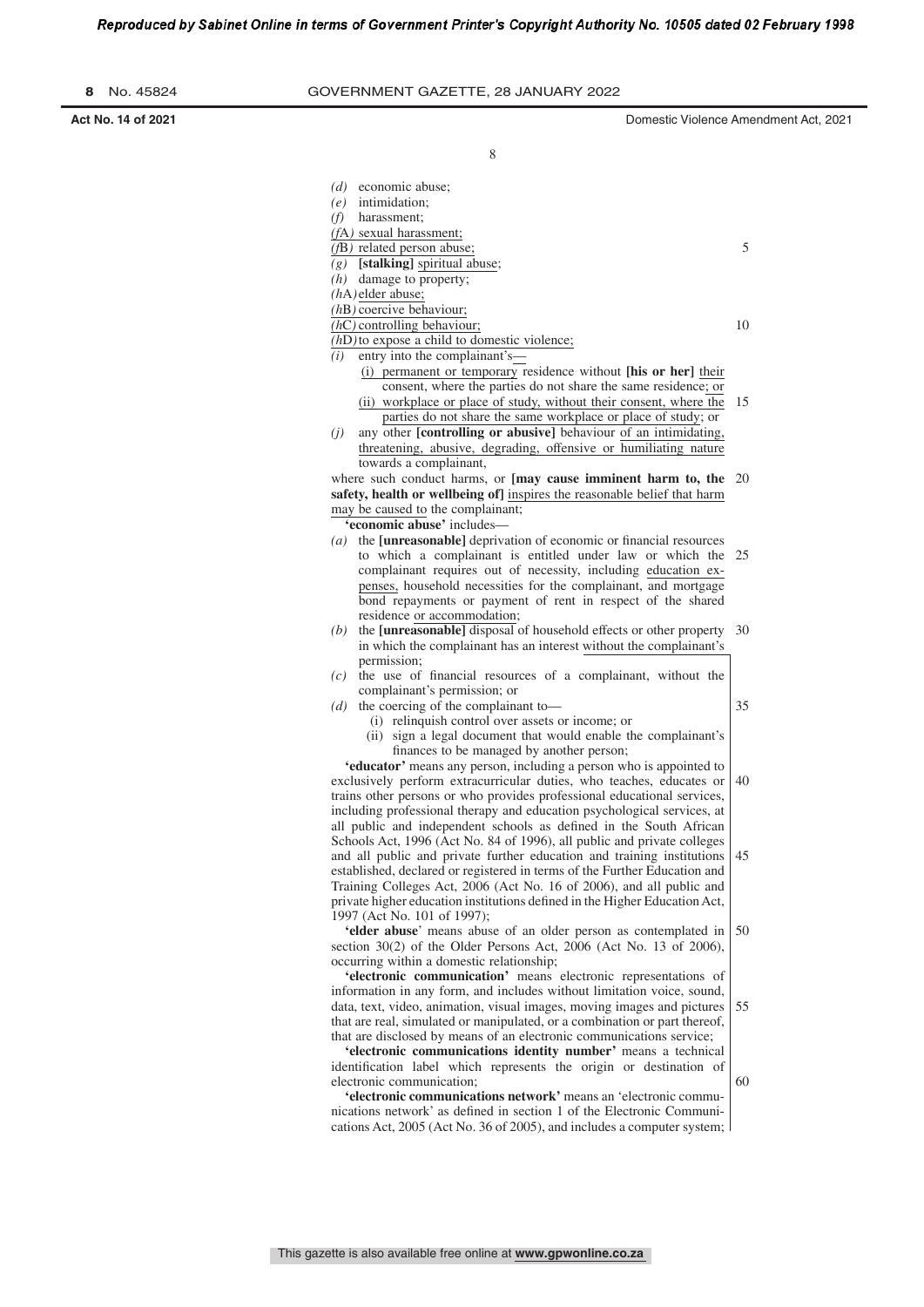| No. 45824<br>10 |  |
|-----------------|--|
|-----------------|--|

**Act No. 14 of 2021** Domestic Violence Amendment Act, 2021

| 'electronic communications service' means any service which<br>consists wholly or mainly of the conveyance by any means of electronic<br>communication over an electronic communication network, but excludes<br>broadcasting services, as defined in section 1 of the Electronic<br>Communications Act, 2005; | 5  |
|----------------------------------------------------------------------------------------------------------------------------------------------------------------------------------------------------------------------------------------------------------------------------------------------------------------|----|
| 'electronic communications service provider' means an entity or a<br>person who is licensed or exempted from being licensed in terms of<br>Chapter 3 of the Electronic Communications Act, 2005, to provide an                                                                                                 |    |
| electronic communications service;<br>'emergency monetary relief' means-                                                                                                                                                                                                                                       | 10 |
| (a) compensation for monetary losses suffered by a complainant before<br>or at the time of the issue of a protection order as a result of the<br>domestic violence, including-                                                                                                                                 |    |
| loss of earnings;<br>[(a)](i)                                                                                                                                                                                                                                                                                  |    |
| medical, optical, [and] dental and related expenses;<br>$[(b)]$ (ii)                                                                                                                                                                                                                                           | 15 |
| $[(c)]$ (iii) relocation and accommodation expenses; [or]                                                                                                                                                                                                                                                      |    |
| $[(d)]$ (iv) expenses for acquiring household necessities;                                                                                                                                                                                                                                                     |    |
| (v) education expenses;                                                                                                                                                                                                                                                                                        |    |
| (vi) transportation costs; or                                                                                                                                                                                                                                                                                  |    |
| (vii) expenses in respect of psychosocial services and counselling;                                                                                                                                                                                                                                            | 20 |
| and                                                                                                                                                                                                                                                                                                            |    |
| maintenance of any child, person with a disability or older person in<br>(b)                                                                                                                                                                                                                                   |    |
| the care of the complainant, to whom the respondent has a duty of                                                                                                                                                                                                                                              |    |
| care, pending finalisation of maintenance proceedings in terms of                                                                                                                                                                                                                                              |    |
| the Maintenance Act, 1998 (Act No. 99 of 1998);                                                                                                                                                                                                                                                                | 25 |
| 'emotional, verbal [and] or psychological abuse' means [a pattern                                                                                                                                                                                                                                              |    |
| of] degrading, manipulating, threatening, offensive, intimidating or                                                                                                                                                                                                                                           |    |
| humiliating conduct towards a complainant that causes mental or                                                                                                                                                                                                                                                |    |
| psychological harm to a complainant, including-                                                                                                                                                                                                                                                                |    |
| $(a)$ [repeated] insults, ridicule or name calling;                                                                                                                                                                                                                                                            | 30 |
| $(b)$ [repeated] threats to cause emotional pain; [or]                                                                                                                                                                                                                                                         |    |
| the [repeated] exhibition of obsessive possessiveness or jealousy,<br>(c)                                                                                                                                                                                                                                      |    |
| which [is such as to constitute] constitutes a serious invasion of the                                                                                                                                                                                                                                         |    |
| complainant's privacy, liberty, integrity or security;                                                                                                                                                                                                                                                         |    |
| the wilful damaging or destruction of any property in close vicinity<br>(d)                                                                                                                                                                                                                                    | 35 |
| of a complainant;                                                                                                                                                                                                                                                                                              |    |
| to harm or threaten to harm a household pet or other animal, whose<br>(e)                                                                                                                                                                                                                                      |    |
| welfare affects a complainant's well-being;                                                                                                                                                                                                                                                                    |    |
| to disclose or threaten to disclose a complainant's sexual orientation<br>(f)                                                                                                                                                                                                                                  |    |
| or other private information concerning a complainant, to others                                                                                                                                                                                                                                               | 40 |
| without the complainant's consent;                                                                                                                                                                                                                                                                             |    |
| to threaten the complainant with the death or injury of another<br>(g)                                                                                                                                                                                                                                         |    |
| person or damage of another person's property; or                                                                                                                                                                                                                                                              |    |
| $(h)$ threats to commit suicide or self-harm;                                                                                                                                                                                                                                                                  |    |
| 'expose a child to domestic violence' means to intentionally cause a                                                                                                                                                                                                                                           | 45 |
| child to-                                                                                                                                                                                                                                                                                                      |    |
| $(a)$ see or hear domestic violence; or                                                                                                                                                                                                                                                                        |    |
| $(b)$ experience the effects of domestic violence;                                                                                                                                                                                                                                                             |    |
| 'functionary' means-                                                                                                                                                                                                                                                                                           |    |
| $(a)$ a medical practitioner, health care personnel, a social worker, an                                                                                                                                                                                                                                       | 50 |
| official in the employ of a public health establishment, an educator                                                                                                                                                                                                                                           |    |
| or a care giver; and                                                                                                                                                                                                                                                                                           |    |
| (b) any other person designated in terms of section $2A(1)$ ;                                                                                                                                                                                                                                                  |    |
| 'harassment' means [engaging in a pattern of conduct that induces                                                                                                                                                                                                                                              |    |
| the fear of harm to a complainant including]-                                                                                                                                                                                                                                                                  | 55 |
| $(a)$ [repeatedly] the unreasonable—                                                                                                                                                                                                                                                                           |    |
| (i) following, watching, stalking, pursuing or accosting of the                                                                                                                                                                                                                                                |    |
| complainant or a related person; or                                                                                                                                                                                                                                                                            |    |
| (ii) loitering outside of or near the building or place where the                                                                                                                                                                                                                                              |    |
| complainant or a related person resides, works, carries on 60                                                                                                                                                                                                                                                  |    |
| business, studies or happens to be,                                                                                                                                                                                                                                                                            |    |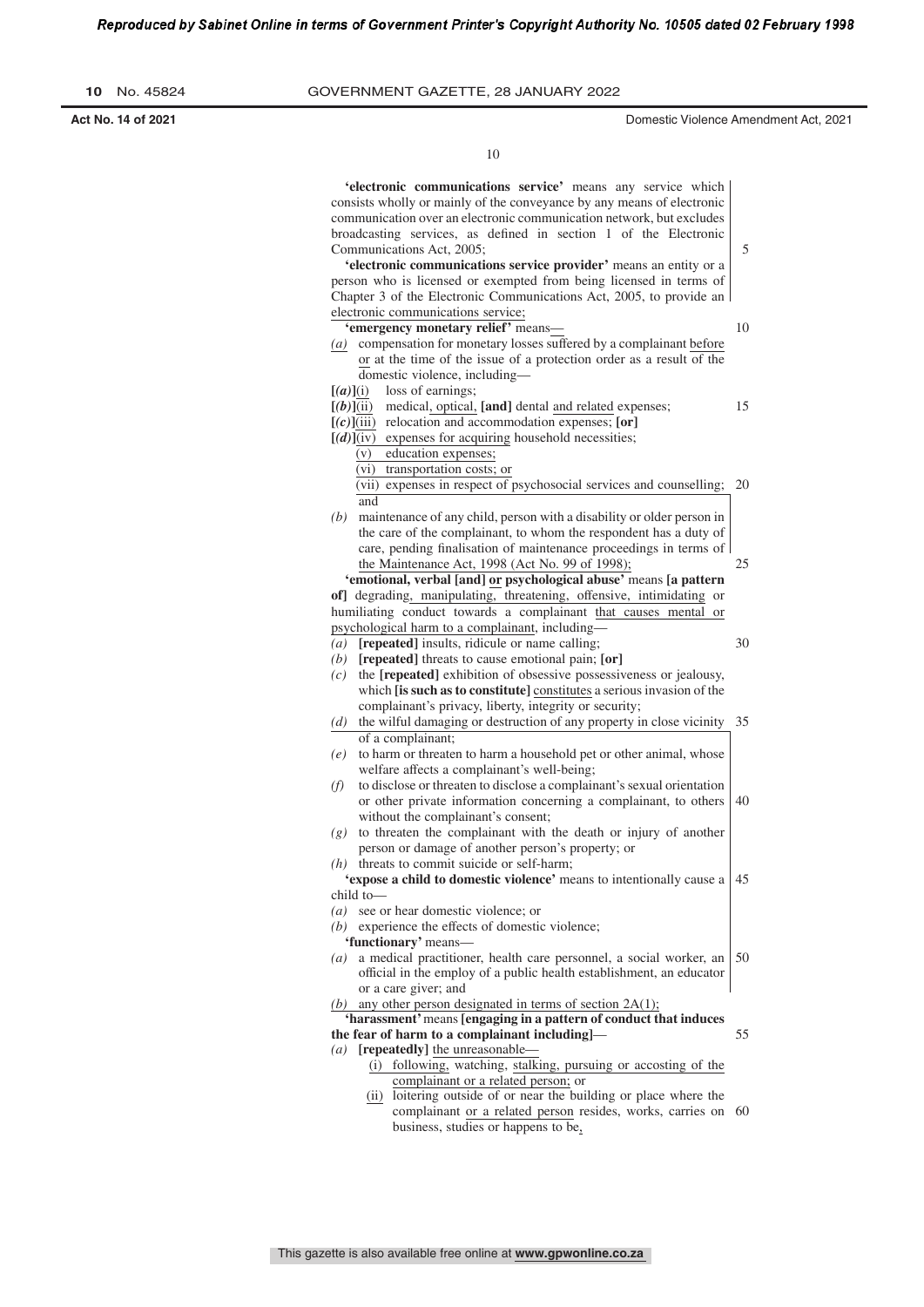| No. 45824<br>12.   | GOVERNMENT GAZETTE, 28 JANUARY 2022                                                                                                                                                                                                                                                                                                       |
|--------------------|-------------------------------------------------------------------------------------------------------------------------------------------------------------------------------------------------------------------------------------------------------------------------------------------------------------------------------------------|
| Act No. 14 of 2021 | Domestic Violence Amendment Act, 2021                                                                                                                                                                                                                                                                                                     |
|                    | 12                                                                                                                                                                                                                                                                                                                                        |
|                    | which inspires the belief in the complainant that they or a related<br>person may be harmed or their property may be damaged;<br>repeatedly making telephone calls or inducing another person<br>(b)<br>to make telephone calls to the complainant, whether or not<br><b>conversation ensues</b> to repeatedly contact the complainant by |

means of an electronic communications service, irrespective whether or not— (i) a conversation ensues; or (ii) any information is conveyed to the complainant;

35

55

- *(c)* **[repeatedly]** the repeated sending**[,]** or delivering **[or causing the** 10 **delivery of letters, telegrams,]** of packages, **[facsimiles, electronic mail]** communications or other objects to the complainant, or leaving them where they may be found by, given to, or brought to the attention of, the complainant;
- *(d)* the unauthorised access to a complainant's communication or electronic communication; 15
- *(e)* the monitoring or tracking of the complainant's movements, activities or interpersonal associations without the complainant's consent, including, for example, by using technology;
- *(f)* to enter any part of the joint residence that is exclusively used by the complainant or other property of the complainant, without the complainant's permission; 20
- *(g)* to unreasonably interfere with any property that is exclusively used by or is in the possession of the complainant;
- *(h)* to disclose an electronic communication to the complainant, or cause the complainant to receive a communication, which— (i) is abusive, degrading, offensive or humiliating; 25
	- (ii) violates or offends the sexual integrity or dignity of a complainant; or
	- (iii) inspires the belief in the complainant that they or a related person may be harmed or their property may be damaged; or 30
- *(i)* to disclose an electronic communication, or to make a communication available, to another person concerning a complainant, which—
	- (i) contains information of a private nature;
	- (ii) violates or offends the sexual integrity or dignity of a complainant;
	- (iii) is abusive, degrading, offensive or humiliating; or
	- (iv) inspires the belief in the complainant that they or a related person may be harmed or their property may be damaged; 40

'health care personnel' means health care personnel as defined in section 1 of the National Health Act, 2003 (Act No. 61 of 2003), and who belongs to any category or class of health care personnel designated, as a functionary in terms of a directive contemplated in section 18B;

**'integrated electronic repository'** means the integrated electronic repository for domestic violence protection orders, established in terms of section 6A; 45

**'intimidation'** means **[uttering or conveying a threat to, or causing a complainant to receive a threat, which induces fear]**—

- *(a)* physical violence, or damage to property belonging, to a complainant or any other person; 50
- *(b)* threats of physical violence, or damage to property belonging, to a complainant or any other person;
- *(c)* to deprive the complainant or any other person of their liberty or threatening to do so; or
- *(d)* conveying a threat, or causing a complainant to receive a threat, which induces fear of physical violence, or damage to property belonging to a complainant or any other person through electronic communication,

where such conduct is intended to compel a complainant to abstain from doing anything that they have a lawful right to do, or to do anything that they have a lawful right to abstain from doing; 60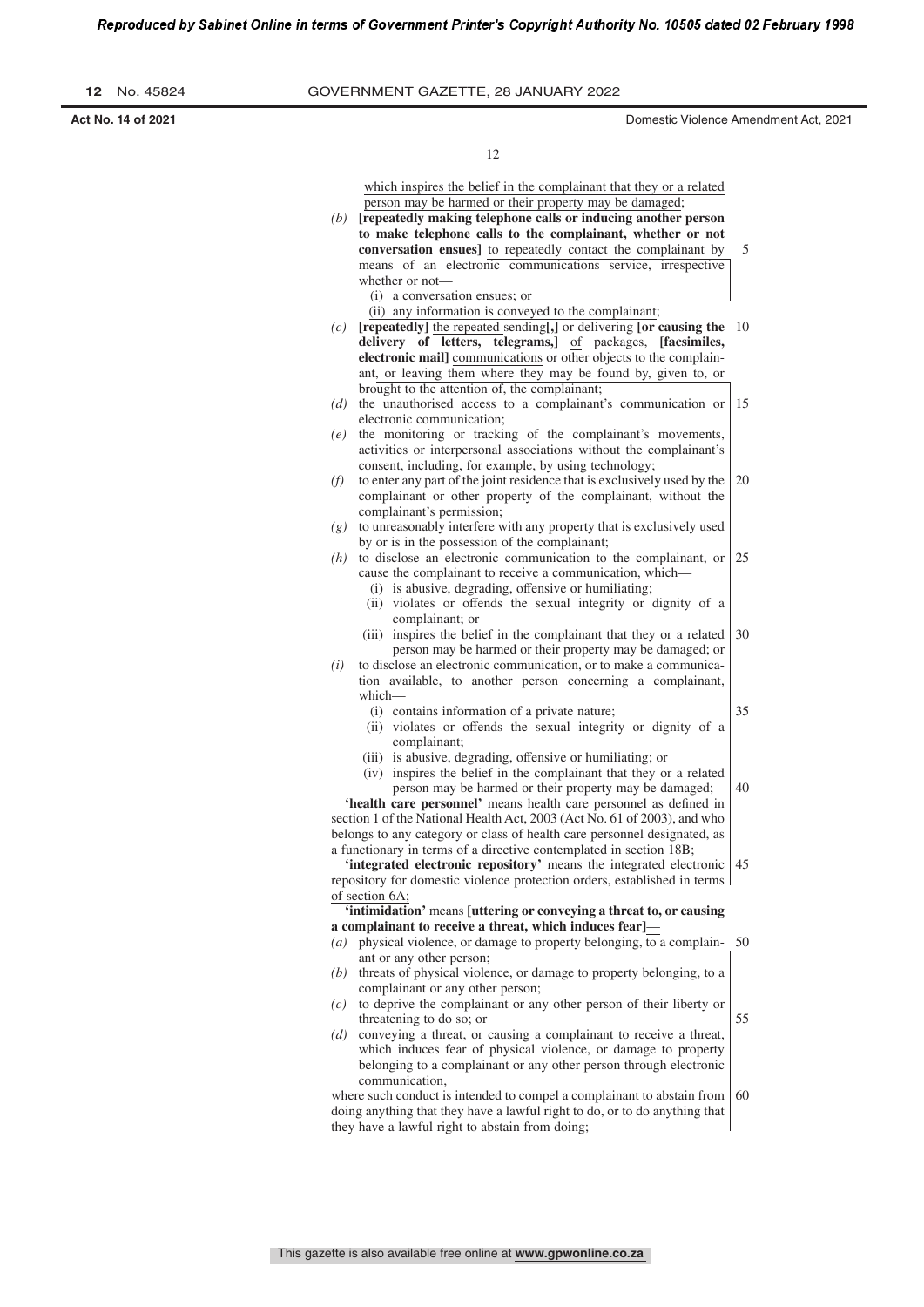| No. 45824<br>14.   | GOVERNMENT GAZETTE, 28 JANUARY 2022                                                                                                                                                                                                                                                        |                                       |
|--------------------|--------------------------------------------------------------------------------------------------------------------------------------------------------------------------------------------------------------------------------------------------------------------------------------------|---------------------------------------|
| Act No. 14 of 2021 |                                                                                                                                                                                                                                                                                            | Domestic Violence Amendment Act, 2021 |
|                    | 14                                                                                                                                                                                                                                                                                         |                                       |
|                    | 'medical practitioner' means a person registered as a medical<br>practitioner in terms of the Health Professions Act, 1974 (Act No. 56 of<br>$1974$ ;                                                                                                                                      |                                       |
|                    | <b>'member of the South African Police Service' means any member as</b><br>defined in section 1 of the South African Police Service Act, 1995 (Act)<br>No. 68 of 1995);                                                                                                                    | 5                                     |
|                    | <b>'Minister'</b> means the Cabinet member responsible for the administra-<br>tion of justice;                                                                                                                                                                                             |                                       |
|                    | <b>'official in the employ of a public health establishment'</b> means a<br>person who-<br>$(a)$ is in the employ of a public health establishment as defined in<br>section 1 of the National Health Act, 2003 (Act No. 61 of 2003); and                                                   | 10                                    |
|                    | (b) belongs to any category or class of persons designated by the<br>Director-General: Health in terms of a directive contemplated in<br>section 18B, as a functionary;<br>'peace officer' means a peace officer as defined in section 1 of the                                            | 15                                    |
|                    | Criminal Procedure Act, 1977 (Act No. 51 of 1977);<br>'physical abuse' [means any act or threatened act of] includes—<br>(a) physical violence or threats of physical violence towards a<br>complainant;                                                                                   | 20                                    |
|                    | $(b)$ to deprive the complainant of their liberty or threatening to do<br>so:<br>to administer, attempt to administer or threaten to administer—<br>(c)<br>(i) any drug as defined in section $1(1)$ of the Drugs and Drug                                                                 |                                       |
|                    | Trafficking Act, 1992 (Act No. 140 of 1992);<br>(ii) any Scheduled substance as defined in section $1(1)$ of the<br>Medicines and Related Substances Act, 1965 (Act No. 101 of<br>1965), that affects or may affect a complainant's judgement or                                           | 25                                    |
|                    | decision-making abilities or is harmful to the health or<br>wellbeing of the complainant; or<br>(iii) any chemical or other substance that is harmful to the health<br>or wellbeing of the complainant,                                                                                    | 30                                    |
|                    | to a complainant without the complainant's consent; or<br>$(d)$ withholding or threatening to withhold a complainant's medication;<br><b>'prescribed'</b> means prescribed in terms of a regulation made under 35<br>section 19;                                                           |                                       |
|                    | 'protection order' means an order issued in terms of section 5 or 6<br>but, in section 6, excludes an interim protection order;<br>'related person' means any member of the family or household of a                                                                                       |                                       |
|                    | complainant, or a person in a close relationship with the complainant;<br>'related person abuse' means to-<br>$(a)$ threaten the complainant with causing of physical violence to, or the                                                                                                  | 40                                    |
|                    | damage of property of, a related person;<br>$(b)$ threaten a related person with physical violence or causing damage<br>to the property of, such a person;                                                                                                                                 | 45                                    |
|                    | $(c)$ threaten a related person with causing of physical violence to, or the<br>damage of property of, a complainant; or<br>$(d)$ commit an act of physical violence against or cause damage to                                                                                            |                                       |
|                    | property of a related person,<br>where such actions can in the circumstances be regarded to cause harm to $\vert$ 50<br>the complainant;<br>'residence' means any part of any structure, including a building,<br>house, room, shed, hut, tent, mobile home, caravan, boat or other place, |                                       |
|                    | that is used as a place of residence by a natural person, irrespective<br>whether or not other persons also occupy that structure;                                                                                                                                                         | 55                                    |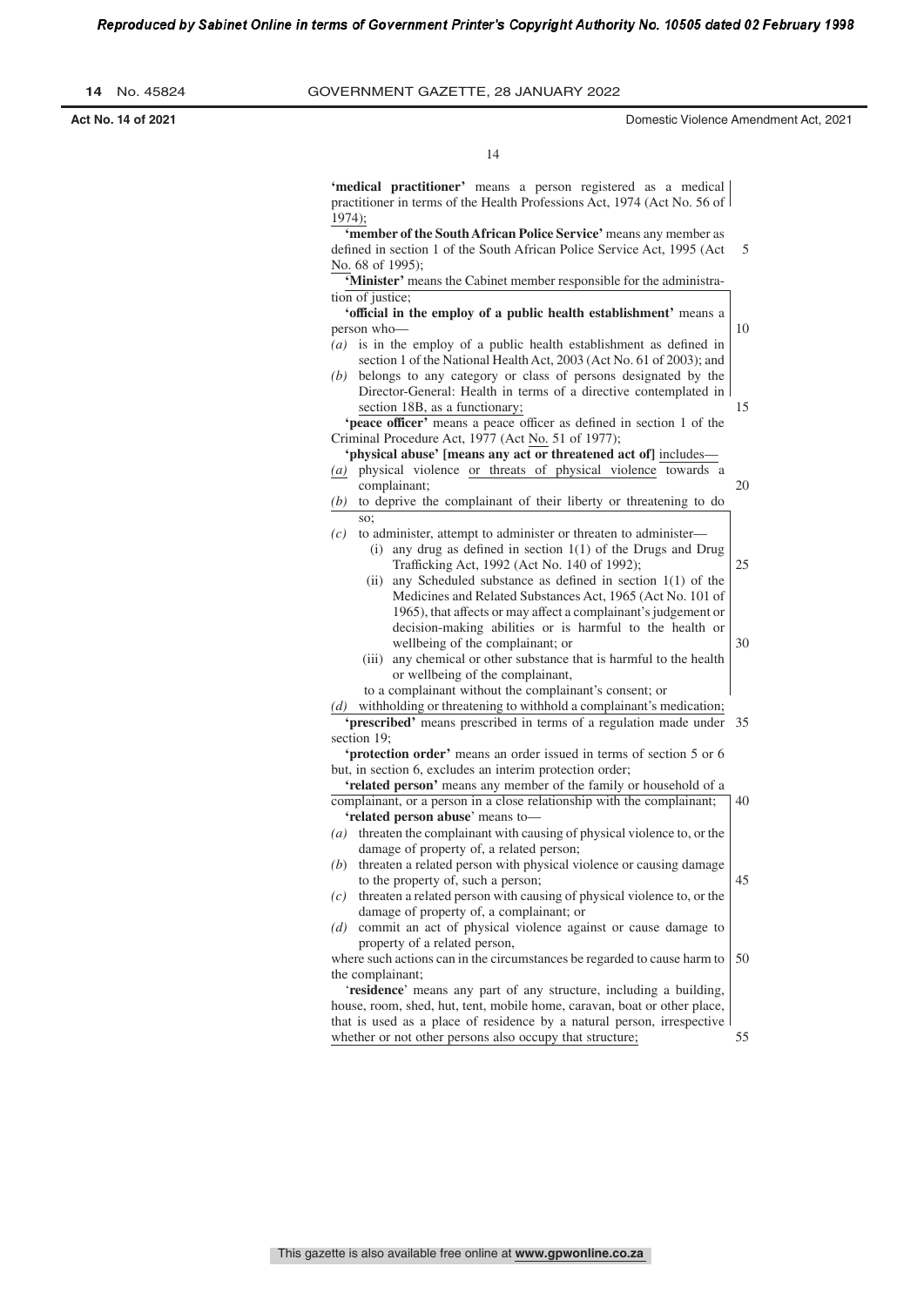$\overline{\phantom{0}}$ 

| No. 45824<br>16    | GOVERNMENT GAZETTE, 28 JANUARY 2022                                                                                                                                                                                                                                                                                                                                                                                                                                           |                                       |
|--------------------|-------------------------------------------------------------------------------------------------------------------------------------------------------------------------------------------------------------------------------------------------------------------------------------------------------------------------------------------------------------------------------------------------------------------------------------------------------------------------------|---------------------------------------|
| Act No. 14 of 2021 |                                                                                                                                                                                                                                                                                                                                                                                                                                                                               | Domestic Violence Amendment Act, 2021 |
|                    | 16                                                                                                                                                                                                                                                                                                                                                                                                                                                                            |                                       |
|                    | <b>'respondent'</b> means any person who is or has been in a domestic<br>relationship with a complainant and who-<br>$(a)$ has committed or allegedly committed; or<br>$(b)$ has used or allegedly used a third party actor to commit or allegedly<br>to commit.<br>an act of domestic violence against the complainant;<br>'sexual abuse' means any conduct that abuses, humiliates, degrades<br>or otherwise violates the sexual integrity of the complainant, irrespective | 5                                     |
|                    | of whether or not such conduct constitutes a sexual offence as<br>contemplated in the Criminal Law (Sexual Offences and Related<br>Matters) Amendment Act, 2007 (Act No. 32 of 2007);<br>'sexual harassment' means any-                                                                                                                                                                                                                                                       | 10                                    |
|                    | $(a)$ unwelcome sexual attention from a respondent who knows or ought<br>reasonably to know that such attention is unwelcome;<br>$(b)$ unwelcome explicit or implicit behaviour, suggestions, gestures,<br>remarks made, communications sent or delivered, or electronic<br>communications disclosed, to the complainant-<br>(i) of a sexual nature; or                                                                                                                       | 15                                    |
|                    | (ii) regarding the complainant's or related person's sexual<br>orientation, gender or gender expression,<br>by a respondent, that has the effect of offending, intimidating or<br>humiliating the complainant;<br>$(c)$ implied or expressed promise of reward made to the complainant if                                                                                                                                                                                     | 20                                    |
|                    | they comply with a sexually oriented request; or<br>(d) implied or expressed threat of reprisal made to, or actual reprisal $\vert 25 \rangle$<br>against, the complainant for refusal to comply with a sexually<br>oriented request;                                                                                                                                                                                                                                         |                                       |
|                    | 'sheriff' means a sheriff appointed in terms of section 2(1) of the<br>Sheriffs Act, 1986 (Act No. 90 of 1986), or an acting sheriff appointed in<br>terms of section $5(1)$ of the said Act;<br>'social worker' means a person registered as a social worker in terms<br>of section 17 of the Social Service Professions Act, 1978 (Act No. 110 of                                                                                                                           | 30                                    |
|                    | $1978$ ;<br>'spiritual abuse' means-<br>(a) advocating hatred against the complainant because of their religious<br>or spiritual beliefs, that constitutes incitement to cause harm to the<br>complainant;                                                                                                                                                                                                                                                                    | 35                                    |
|                    | $(b)$ preventing the complainant from exercising their constitutional<br>right to freedom of conscience, religion, thought, belief and<br>opinion, including to give external manifestation to their religious<br>or spiritual convictions and beliefs; or<br>$(c)$ manipulating the complainant's religious or spiritual convictions<br>and beliefs to justify or rationalise abusing the complainant;                                                                       | 40                                    |
|                    | ['stalking' means repeatedly following, pursuing, or accosting the<br>complainant;]<br>'third party actor' means any person-<br>$(a)$ who is not or has not been in a domestic relationship with a                                                                                                                                                                                                                                                                            | 45                                    |
|                    | complainant;<br>$(b)$ who conspired with, was procured by, or used by, the respondent to<br>commit an act of domestic violence against the complainant; and<br>$(c)$ who-<br>(i) committed or allegedly committed an act of domestic<br>violence against the complainant; or                                                                                                                                                                                                  | 50                                    |
|                    | (ii) aided or allegedly aided the respondent in the commission of<br>an act of domestic violence against the complainant;<br>'this Act' includes the regulations[.]; and<br>'weapon' means-<br>$(a)$ any airgun, ammunition, imitation firearm, muzzle loading firearm,                                                                                                                                                                                                       | 55                                    |
|                    | firearm or handgun as defined in section 1 of the Firearms Control<br>Act, 2000 (Act No. 60 of 2000); or                                                                                                                                                                                                                                                                                                                                                                      | 60                                    |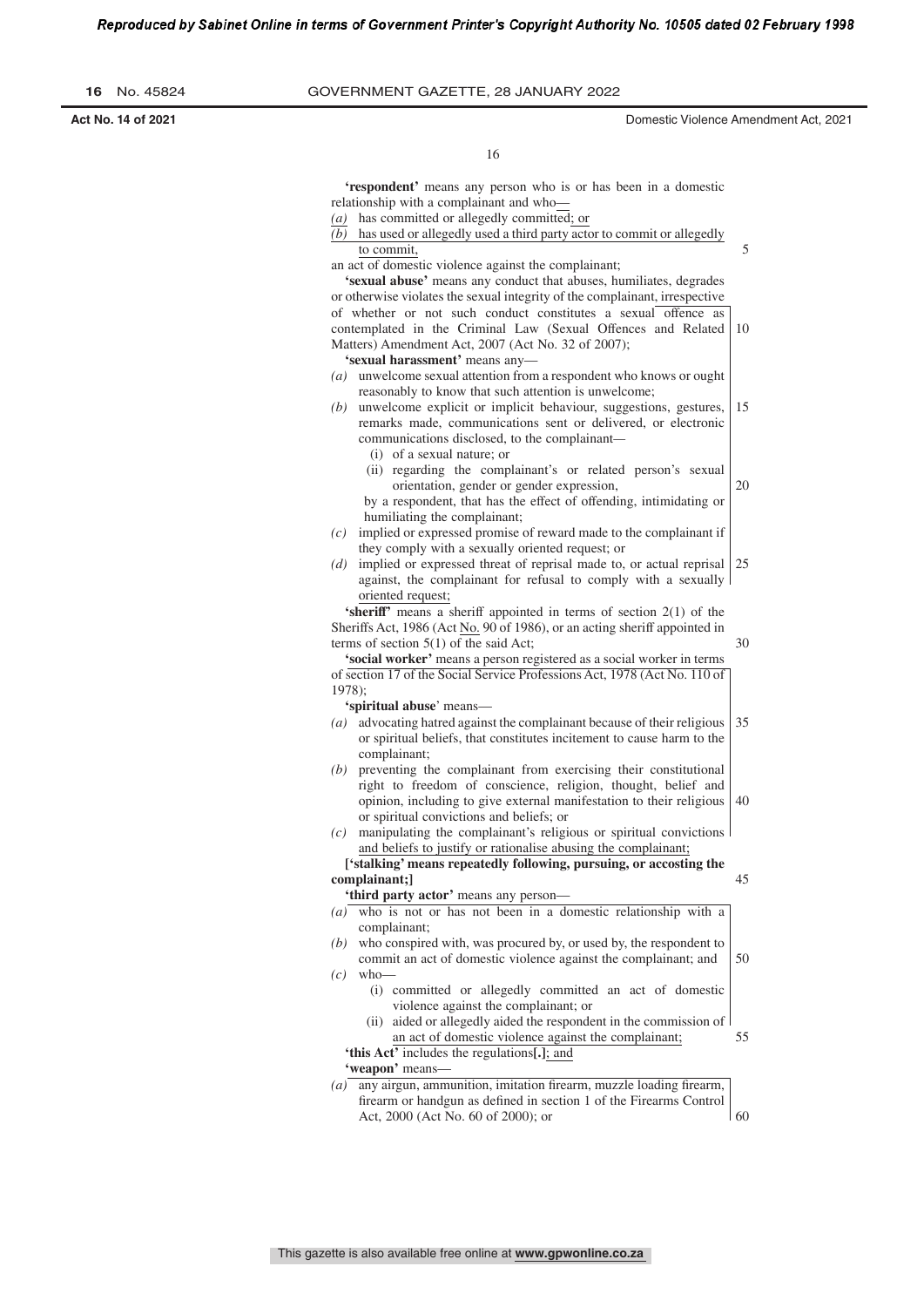15

25

50

18

*(b)* any object, other than that which is referred to in paragraph *(a)*, which is likely to inflict grievous bodily harm or a dangerous wound, if it were used to commit an assault.

(2) *(a)* This Act does not prevent a complainant from applying for relief in terms of the Protection from Harassment Act, 2011 (Act No. 17 of 2011), where a third party actor committed an act which, if committed by a respondent would amount to domestic violence against the complainant, and which constitutes harassment in terms of that Act. 5

*(b)* A complainant may simultaneously with an application for a protection order in terms of section 4, also apply for the relief referred to in paragraph *(a)* against a third party actor. 10

*(c)* A respondent who uses a third party actor to commit an act of domestic violence against a complainant, is for purposes of this Act regarded as having committed such act of domestic violence, personally."

#### **Amendment of section 2 of Act 116 of 1998**

**3.** Section 2 of the principal Act is hereby amended by the substitution for paragraph *(c)* of the following paragraph:

 $'(c)$  if it is reasonably possible to do so, explain to the complainant the content of such notice in the prescribed manner, including the remedies at **[his or her]** 20 their disposal in terms of this Act and the right to lodge a criminal complaint, if applicable.''.

#### **Insertion of sections 2A and 2B in Act 116 of 1998**

**4.** The following sections are hereby inserted in the principal Act after section 2:

### ''**Obligations of functionaries relating to domestic violence**

**2A.** (1) The Minister may, by notice in the *Gazette*, designate any other person— *(a)* belonging to a class or category of persons; or *(b)* who is in the employ of any class or category of entities, as a functionary. (2) A functionary, who in the course of the performance of their duties or the exercise of their functions obtains information which, after evaluation by them, causes them to believe or suspect on reasonable grounds, that a child, a person with a disability or an older person, may be a complainant as contemplated in section 1— *(a)* must without delay— (i) complete a report in the prescribed form setting out the reasons for such belief or suspicion; and (ii) in the prescribed manner submit the report to— *(aa)* a social worker; or *(bb)* a member of the South African Police Service; *(b)* must conduct a risk assessment as contemplated in section 18B; and *(c)* may, after the evaluation of the risk assessment referred to in paragraph *(b)*, provide or refer the complainant for further services as contemplated in section 18B. (3) A functionary referred to in subsection (2)— (a) who makes the report, referred to in subsection  $(2)(a)$ , in good faith, is not liable to civil, criminal or disciplinary action on the basis of the report, despite any law, policy or code of conduct prohibiting the 30 35 40 45

disclosure of personal information; and  $(b)$  is entitled to have their identity kept confidential, unless the interests of justice require otherwise.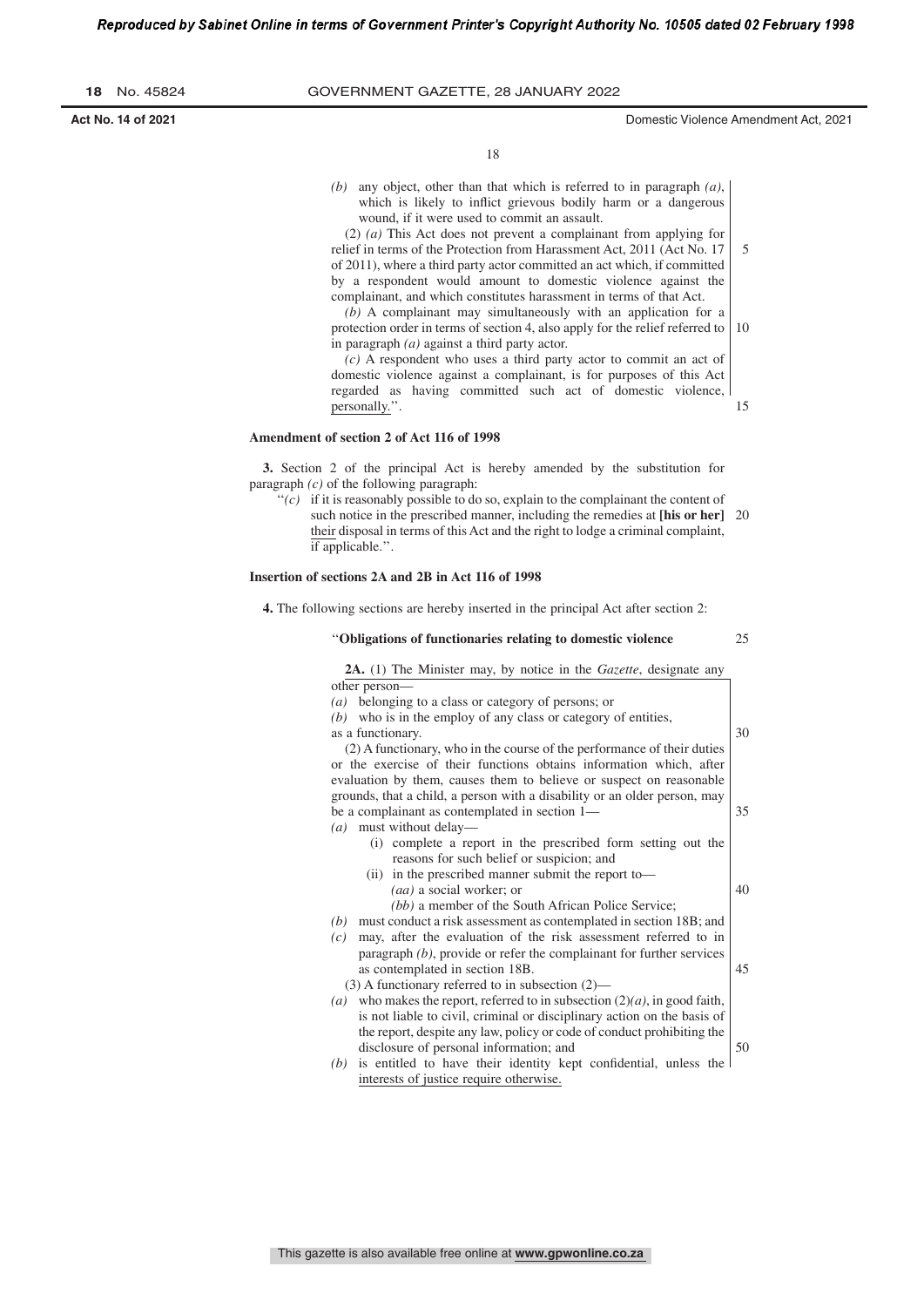| -20 | No. 45824 |
|-----|-----------|
|     |           |

**Act No. 14 of 2021** Domestic Violence Amendment Act, 2021

5

 $20$ 

#### **Obligation to report domestic violence and to provide information**

**2B.** (1) In circumstances, other than those contemplated in section  $2A(2)$ , an adult person who knows, or believes or suspects on reasonable grounds, that an act of domestic violence has been committed against a child, a person with a disability or an older person, must report such knowledge, belief or suspicion as soon as possible, to a social worker or the South African Police Service.

- (2) The report referred to in subsection (1) must—
- *(a)* be made in the prescribed form;
- *(b)* set out the reasons for such knowledge, belief or suspicion; and 10
- *(c)* in the prescribed manner be submitted to a social worker or a
	- member of the South African Police Service.  $(3)$  A person referred to in subsection  $(1)$ –
- *(a)* who makes the report in good faith, is not liable to civil, criminal or disciplinary action on the basis of the report, despite any law, policy or code of conduct prohibiting the disclosure of personal information; and 15
- *(b)* is entitled to have their identity kept confidential, unless the interests of justice require otherwise.

 $(4)$  A person who fails to comply with subsection  $(1)$ , is guilty of an  $\vert$  20 offence.''.

#### **Substitution of section 3 of Act 116 of 1998**

**5.** The following section is hereby substituted for section 3 of the principal Act:

''**Arrest by peace officer without warrant and assistance to complainant**  $25$ 

**3.** (1) A peace officer who attends the scene of an incident of domestic violence, may without a warrant, arrest any respondent **[at the scene of an incident of domestic violence whom he or she]** who such peace officer reasonably suspects of having committed **[an offence containing an element of violence against a complainant]** an act of domestic violence which constitutes an offence in terms of any law. 30

(2) A peace officer must, without a warrant, arrest any respondent at the scene of an incident of domestic violence who they on reasonable grounds believe of having committed an act of domestic violence which constitutes an offence containing an element of violence against a complainant. 35

(3) A peace officer contemplated in subsection (1) or (2), who is not a member of the SouthAfrican Police Service, who responds to an incident of domestic violence, must—

- *(a)* where necessary, make arrangements for the complainant to obtain medical attention; 40
- *(b)* where a protection order has not been issued against the respondent, or where there is no pending application for a protection order against that respondent—
	- (i) provide the complainant with a prescribed list containing the names and contact particulars of accessible shelters and public health establishments; 45
	- (ii) if it is reasonably possible to do so, hand a notice containing information as prescribed to the complainant in the official language of the complainant's choice; 50
	- (iii) if it is reasonably possible to do so, explain to the complainant the content of such notice, including the remedies at the complainant's disposal in terms of this Act and the right to lodge a criminal complaint, if applicable; and
- *(c)* provide such further assistance as contemplated in section 18B.''. 55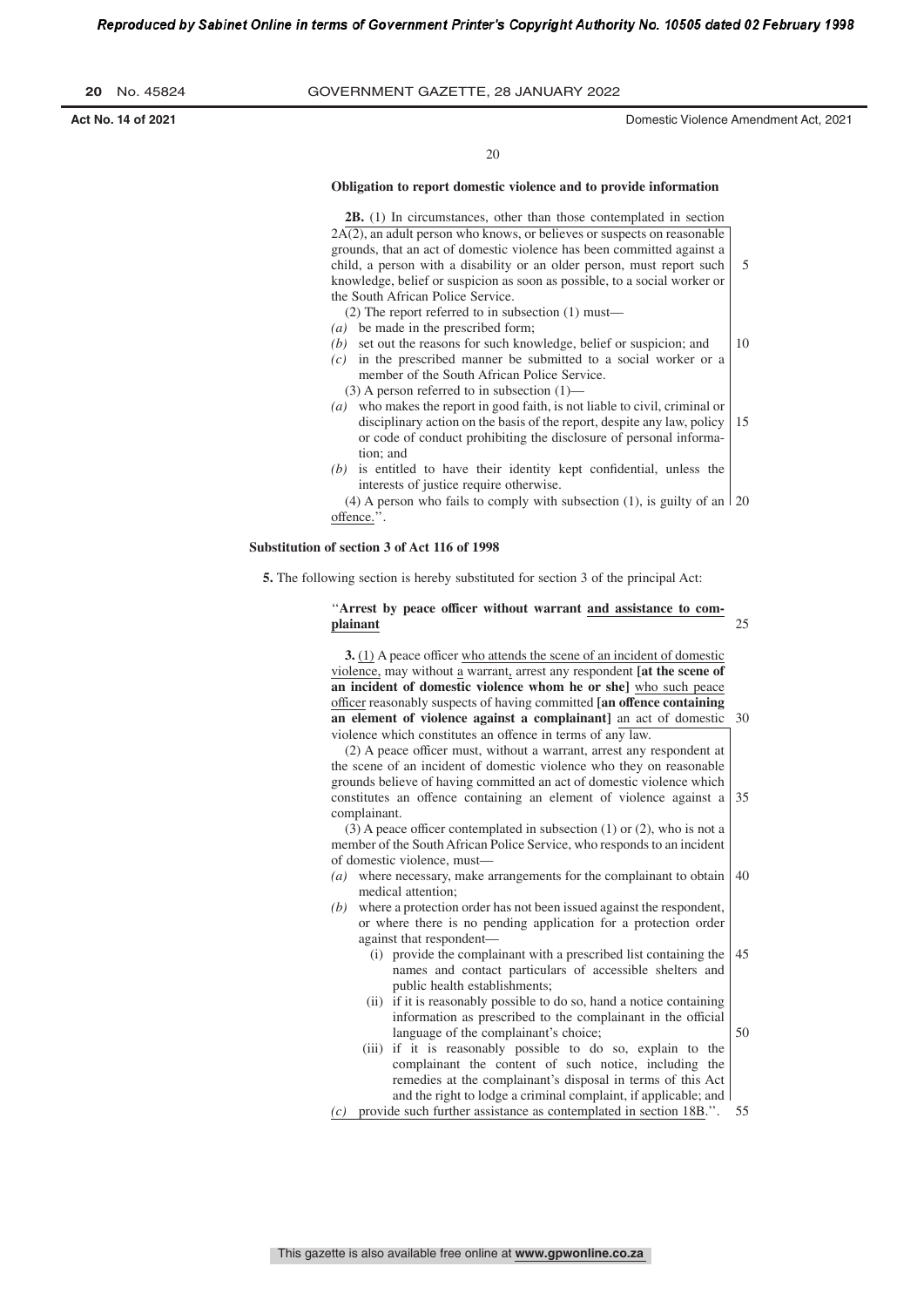| 22 | No. 45824 |
|----|-----------|
|    |           |

 $22$ 

#### **Insertion of section 3A in Act 116 of 1998**

**6.** The following section is hereby inserted in the principal Act after section 3:

#### ''**Entering of private residence for purposes of obtaining evidence**

**3A.** (1) If a member of the South African Police Service-

- *(a)* receives a report that an offence containing an element of physical violence has allegedly been committed during an incident of domestic violence; and 5
- *(b)* reasonably suspects that a person who may furnish information regarding that alleged offence is in any private residence,

that member may, notwithstanding the proviso to section 26 of the Criminal Procedure Act, 1977, without a warrant, enter that residence for the purposes of interrogating that person and obtaining a statement from them. 10

(2) Any member referred to in subsection (1)—

- *(a)* must audibly demand admission to the residence and notify of the purpose for which the member seeks to enter that residence; and 15
- *(b)* may, if an occupier of the residence does not provide admission to the residence, use such force as may be reasonably necessary to overcome any resistance against entry to the residence, including the breaking of any door or window of that residence." 20

#### **Substitution of section 4 of Act 116 of 1998**

**7.** The following section is hereby substituted for section 4 of the principal Act:

#### ''**Application for protection order**

**4.** (1) *(a)* Any complainant may, on an *ex parte* basis, in the prescribed form and manner, apply to the court for a protection order. 25

*(b)*(i) Subject to subparagraph (ii), the application referred to in paragraph *(a)* must be lodged—

*(aa)* with the clerk of the court; or

*(bb)* electronically, by submitting the application to an electronic address,

of the court having jurisdiction.

(ii) In the case of an urgent application outside ordinary court hours or on a day which is not an ordinary court day, the application may, subject to any direction of the court, be submitted directly to the court.

(2) If the complainant or a person referred to in subsection (3) is not 35 represented by a legal representative, the clerk of the court must inform the complainant or person, in the prescribed manner of-

- *(a)* **[of]** the relief available in terms of this Act; and
- *(b)* **[of]** the right to also lodge a criminal complaint against the respondent, if a criminal offence has been committed by the 40 respondent.

(3) *(a)* Notwithstanding the provisions of any other law, the application for a protection order may, subject to paragraph *(b)*, be brought on behalf of the complainant by **[any other]** a functionary or another person**[, including a counsellor, health service provider, member of the South African Police Service, social worker or teacher,]** who has a material interest in the wellbeing of the complainant **[: Provided that the application must be brought with the written consent of the complainant, except in circumstances where the complainant is—** 45 50

- *(a)* **a minor;**
- *(b)* **mentally retarded;**
- *(c)* **unconscious; or**
- *(d)* **a person whom the court is satisſed is unable to provide the required consent]**.

55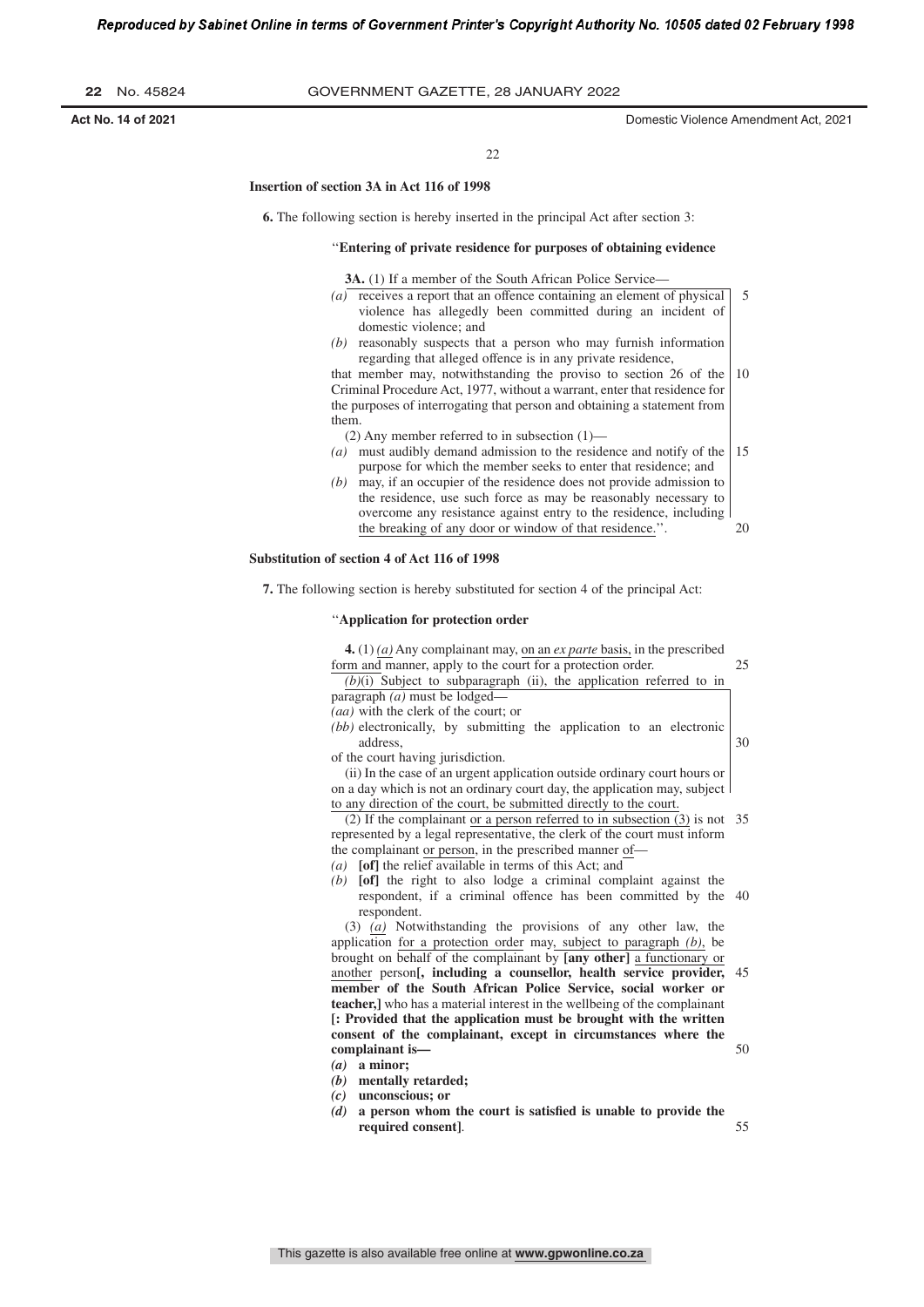**24** No. 45824 GOVERNMENT GAZETTE, 28 JANuARy 2022

**Act No. 14 of 2021** Domestic Violence Amendment Act, 2021

5

40

 $24$ 

*(b)* An application referred to in paragraph *(a)* must be brought with the written consent of the complainant, except in circumstances where the complainant is—

- (i) a child and the court considers the application to be in the best interests of that child; or
- (ii) a person who, in the opinion of the court, is unable to provide the required consent.

(4) Notwithstanding the provisions of any other law, any **[minor]** child, or any person on behalf of a **[minor]** child, may apply to the court for a protection order without the consent or assistance of a parent, 10 guardian or any other person.

(5) The application referred to in subsection (1) may be **[brought]** considered by the court, outside ordinary court hours or on a day which is not an ordinary court day, if the court is satisfied, from information provided in the application, that a reasonable belief exists, that the 15 complainant is suffering or may suffer **[undue hardship]** harm, if the application is not dealt with immediately.

(6) Supporting affidavits by persons who have knowledge of the matter concerned may accompany the application.

(7) *(a)* The clerk of the court must capture all applications referred to 20 in subsection  $(1)(b)$ , any supporting affidavit and such other information as may be prescribed in the integrated electronic repository.

*(b)* The **[application and affidavits must be lodged with the]** clerk of the court **[who shall forthwith]** must immediately submit **[the]** an application referred to in subsection  $(1)(b)(i)$  and supporting affidavits to 25 the court.''.

#### **Insertion of section 4A in Act 116 of 1998**

**8.** The following section is hereby inserted in the principal Act after section 4:

#### ''**Domestic violence safety monitoring notice**

**4A.** (1) A complainant, who shares a joint residence with the 30 respondent, may—

- *(a)* simultaneously with the application for a protection order in terms of section  $4(1)$ , or where the court has not issued an interim protection order, at any stage before the court issues a final protection order or discharges the matter in terms of section 6; or 35
- *(b)* where an interim protection order contemplated in section 5(2), or a final protection order contemplated in section 6, is in force,

in the prescribed form and manner apply to the court for the issuing of a domestic violence safety monitoring notice.

- (2) The application referred to in subsection (1) must be lodged— *(a)* with the clerk of the court; or
- *(b)* electronically, by submitting the application to an electronic address,

of the court having jurisdiction.

(3) Supporting affidavits by persons who have knowledge of the matter concerned may accompany the application. 45

(4) The clerk of the court must as soon as is reasonably possible submit an application referred to in subsection (2) to the court.

(5) The court must as soon as is reasonably possible consider an application submitted to it in terms of subsection (4) and may, for that purpose, consider such additional evidence as it deems fit, including oral evidence or evidence by affidavit, which must form part of the record of the proceedings. 50

(6) If the court is satisſed from information on oath or affirmation as set out in the application and such additional evidence contemplated in subsection (5), that— 55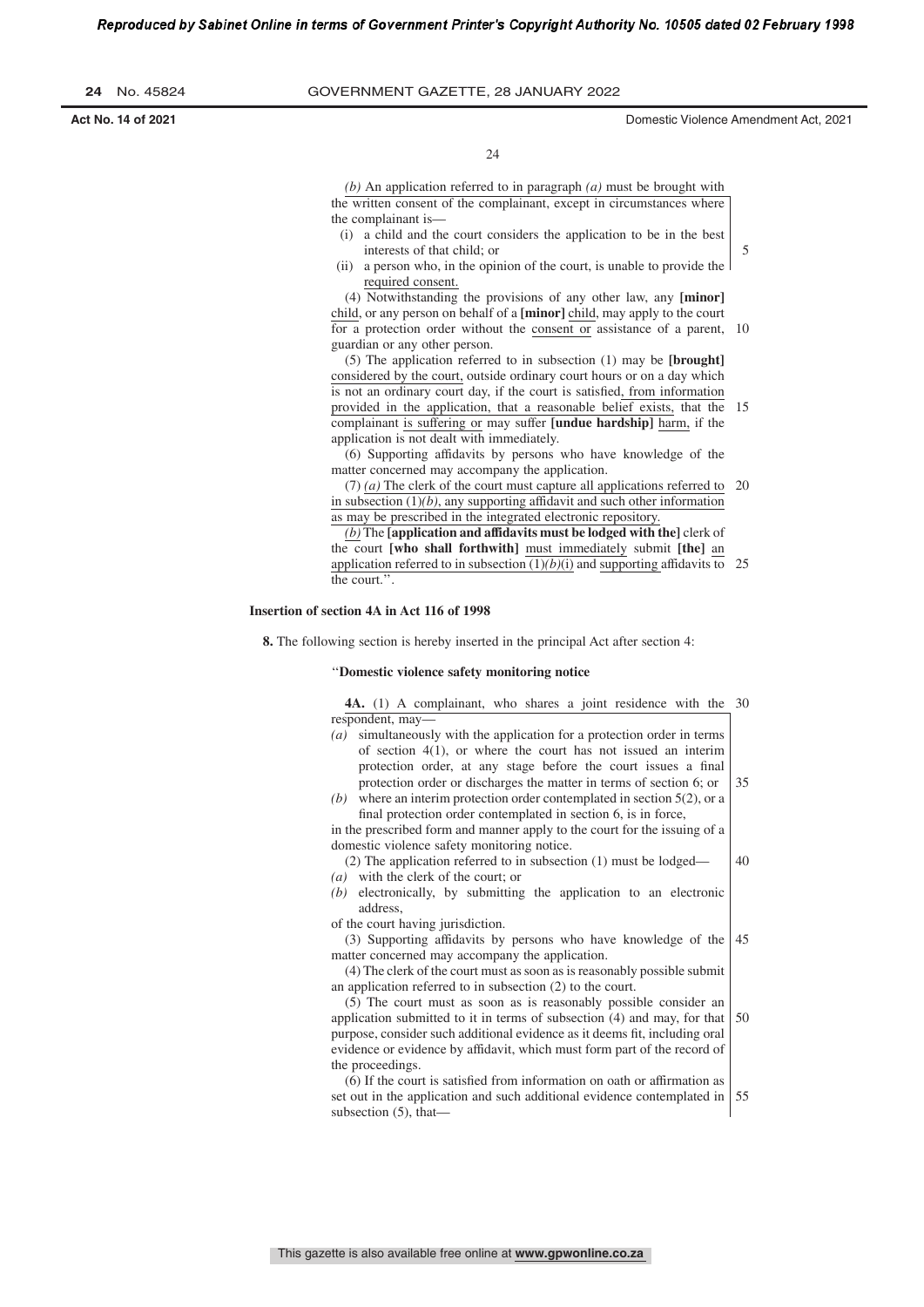| 26 |  | No. 45824 |
|----|--|-----------|
|----|--|-----------|

**Act No. 14 of 2021** Domestic Violence Amendment Act, 2021

30

26

- *(a)* there are reasonable grounds for believing that the complainant and the respondent share a joint residence; and
- *(b)* there are reasonable grounds to suspect that the respondent poses a threat to the complainant's personal safety,

the court may issue a domestic violence safety monitoring notice in the prescribed form. 5

(7) A court may in terms of a domestic violence safety monitoring notice, order the station commander of a police station servicing the area where the complainant resides to direct a member of the South African Police Service under their command, for the period specified in the notice, and subject to any conditions specified in the notice, to do any or all of the following: 10

- *(a)* To contact the complainant at regular intervals by means of an electronic service at an electronic address as specified in an Annexure to the notice and to enquire about the complainant's wellbeing; 15
- *(b)* at regular intervals, to visit the joint residence and to see and to communicate in private with the complainant; and
- *(c)* where a member is prevented from seeing the complainant, to— (i) enter the joint residence to see and to communicate in private
	- with the complainant; and 20
	- (ii) overcome resistance against such entry by using as much force as is reasonably required by the circumstances, including breaking a door or window of the residence.

(8) The notice must be served on the station commander and the respondent, in the prescribed manner: Provided that the Annexure referred to in subsection (7)*(a)*, may not be disclosed to the respondent. (9) The clerk of the court must— 25

- *(a)* in the prescribed form and manner—
	- (i) notify the complainant of the outcome of an application;
		- (ii) where the court has issued a domestic violence safety monitoring notice, upon service or upon receipt of a return of service of the notice on the respondent, notify the complainant thereof; and
	- (iii) forward a certified copy of the notice to the complainant; and 35
- *(b)* capture the application referred to in subsection (2), the domestic violence safety monitoring notice issued in terms of subsection (6), the return of service of the notice on the respondent and the station commander in terms of subsection (8), and such other information as may be prescribed for purposes of this section, on the integrated electronic repository. 40

(10) For purposes of subsection (7)*(b)* and *(c)*, a member must execute the notice in the prescribed manner.

(11) At the expiry of the period for which the notice was issued, a report containing the prescribed information must be filed with the clerk of the court in the prescribed manner by the station commander referred to in subsection (7) or their delegate. 45

(12) The National Commissioner of the South African Police Service in consultation with the Director-General must, in terms of section 18(3), issue national instructions as may be necessary for the purpose of giving effect to the provisions of this section by the South African Police Service.''. 50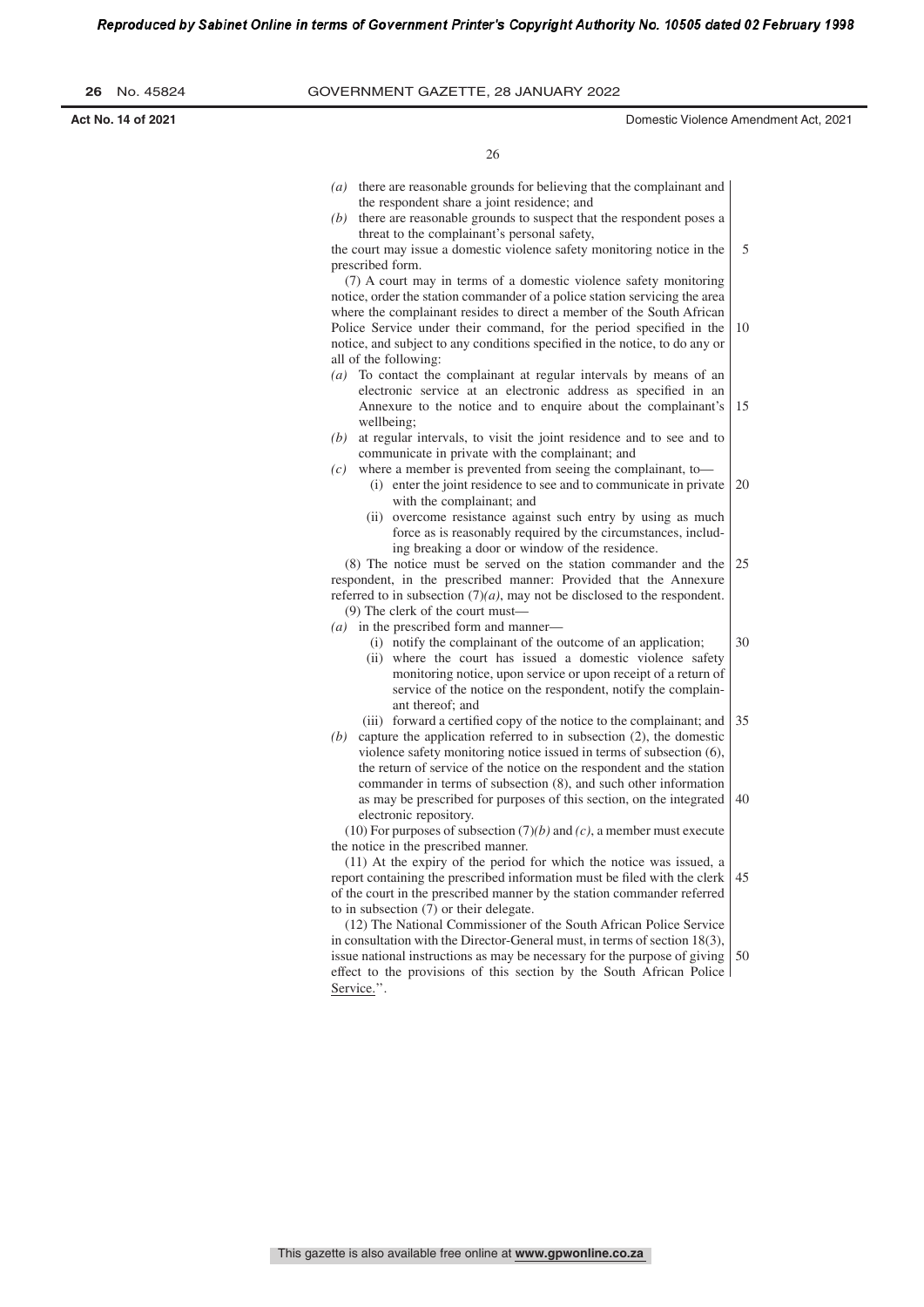28

**Substitution of section 5 of Act 116 of 1998, as amended by section 19 of Act 55 of 2003**

**9.** The following section is hereby substituted for section 5 of the principal Act:

### ''**Consideration of application and issuing of interim protection order**

**5.** (1) The court must as soon as is reasonably possible consider an application submitted to it in terms of section  $4\left[\frac{7}{2}\right]\left(\frac{1}{b}\right)$  and may, for that purpose, consider such additional evidence as it deems fit, including oral evidence or evidence by affidavit, which **[shall]** must form part of the record of the proceedings. 5

(1A) Where circumstances permit, a court that considers an applica-10 tion referred to in subsection (1), may cause an investigation to be carried out—

- *(a)* **[and where a Family Advocate is available, a court may, in the circumstances as may be prescribed in the Mediation in Certain Divorce Matters Act, 1987 (Act No. 24 of 1987), when considering an application contemplated in subsection (1), cause an investigation to be carried out]** by a Family Advocate contemplated in the Mediation in Certain Divorce Matters Act, 1987 (Act No. 24 of 1987), in whose area of jurisdiction that court is, with regard to the welfare of any **[minor or dependent]** child affected by the proceedings in question, whereupon the provisions of that Act apply with the changes required by the context; or 15 20
- *(b)* by a designated social worker as contemplated in section 47 of the Children's Act, 2005 (Act No. 38 of 2005), if it appears to that court that a child involved in or affected by proceedings in question is in need of care and protection, whereupon the provisions of that Act apply with the changes required by the context. 25

(2) If the court is satisfied that-

- *(a)* there is *prima facie* evidence that the—
- $[(a)]$ (i) [the] respondent is committing, or has committed an act of 30 domestic violence; **[and]**
- $[(b)]$ (ii) **[undue hardship may be suffered by the]** complainant is suffering or may suffer harm as a result of such domestic violence**[ if a protection order is not issued immediately,]**; and
- *(b)* the issuing of a protection order is immediately necessary to protect the complainant against the harm contemplated in paragraph *(a)*(ii), the court must, notwithstanding the fact that the respondent has not been given notice of the proceedings contemplated in subsection (1), issue an interim protection order in the prescribed form against the respondent**[,** 40

**in the prescribed manner]**. (3) *(a)* **[An]** Upon the issuing of an interim protection order, **[must]**

the court must direct that—

(i) certified copies of the application referred to in section  $4(1)(b)$ , and any supporting affidavit that accompanied the application; (ii) the record of any evidence noted in terms of subsection (1); and

45

35

(iii) the original interim protection order issued in terms of subsection (2),

be served on the respondent in the prescribed manner**[ and must call upon the respondent to show cause on the return date specified in the** 50 **order why a protection order should not be issued]** by the clerk of the court, sheriff or peace officer identified by the court.

*(b)* **[A copy of the application referred to in section 4 (1) and the record of any evidence noted in terms of subsection (1) must be**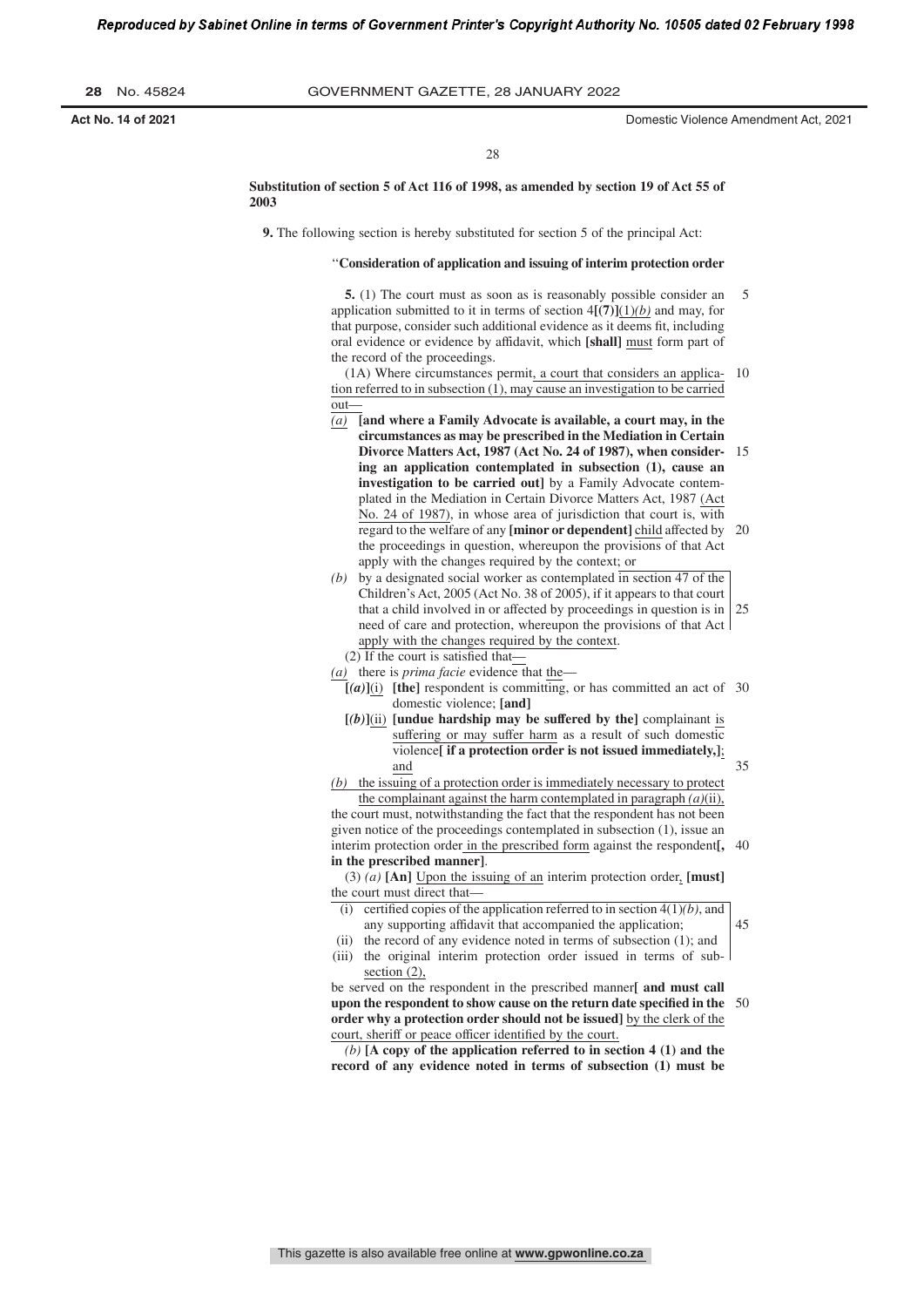**Act No. 14 of 2021** Domestic Violence Amendment Act, 2021

20

40

30

**served on the respondent together with the interim protection order]** An interim protection order must call on the respondent to show cause on the return date specified in the order why the interim protection order should not be made final.

*(c)* The clerk of the court must immediately, upon the issuing of an interim protection order— 5

- (i) in the prescribed form and manner notify the complainant thereof; and
- (ii) capture a copy of the interim protection order on the integrated electronic repository. 10

(4) *(a)* If the court does not issue an interim protection order in terms of subsection (2), the court must direct the clerk of the court, to cause certified copies of the application concerned and any supporting affidavits to be served on the respondent in the prescribed manner, together with a prescribed notice calling on the respondent to show cause 15 on the return date specified in the notice why a protection order should not be issued.

*(b)* The clerk of the court must in the prescribed form and manner, notify the complainant that the court has not issued an interim protection order and of the return date.

*(c)* Upon service or upon receipt of a return of service of the documents referred to in paragraph *(a)*, on the respondent, the clerk of the court must capture the return of service in the integrated electronic repository.

(5) *(a)* The return dates referred to in subsections (3)[*(a)*]*(b)* and (4)*(a)* 25 may not be less than 10 days after service has been effected upon the respondent: Provided that the return date referred to in subsection  $(3)$ [ $(a)$ ] $(b)$  and  $(4)$  $(a)$  may be anticipated by the respondent upon not less than 24 hours' written notice to the complainant and the court.

*(b)* The clerk of the court must capture the written notice in the 30 integrated electronic repository.

(6) An interim protection order **[shall have no]** is of force and effect **[until it has been served on]** from the time that the existence and content of the order have been served on the respondent.

(7) Upon service or upon receipt of a return of service of **[an interim** 35 **protection order]** the documents referred to in subsection (3)*(a)*, on the respondent, the clerk of the court must **[forthwith]**—

*(a)* capture the return of service in the integrated electronic repository; *(b)* in the prescribed form and manner notify the complainant thereof;

and

 $(c)$  cause

 $[(a)]$  $(i)$  a certified copy of the interim protection order; and  $[(b)]$ (ii) the original warrant of arrest contemplated in section 8(1)*(a)*,

to be served on the complainant in the prescribed manner.

(8) Upon service or upon receipt of a return of service of the 45 documents referred to in subsection (7)*(c)*, on the complainant, the clerk of the court must—

- *(a)* capture the return of service in the integrated electronic repository; and
- $(b)$  in the prescribed manner, forward certified copies of the interim protection order and of the warrant of arrest contemplated in section  $8(1)(a)$  to the police station of the complainant's choice. 50

(9) An interim protection order issued in terms of this section remains in force until it is set aside by a competent court.''.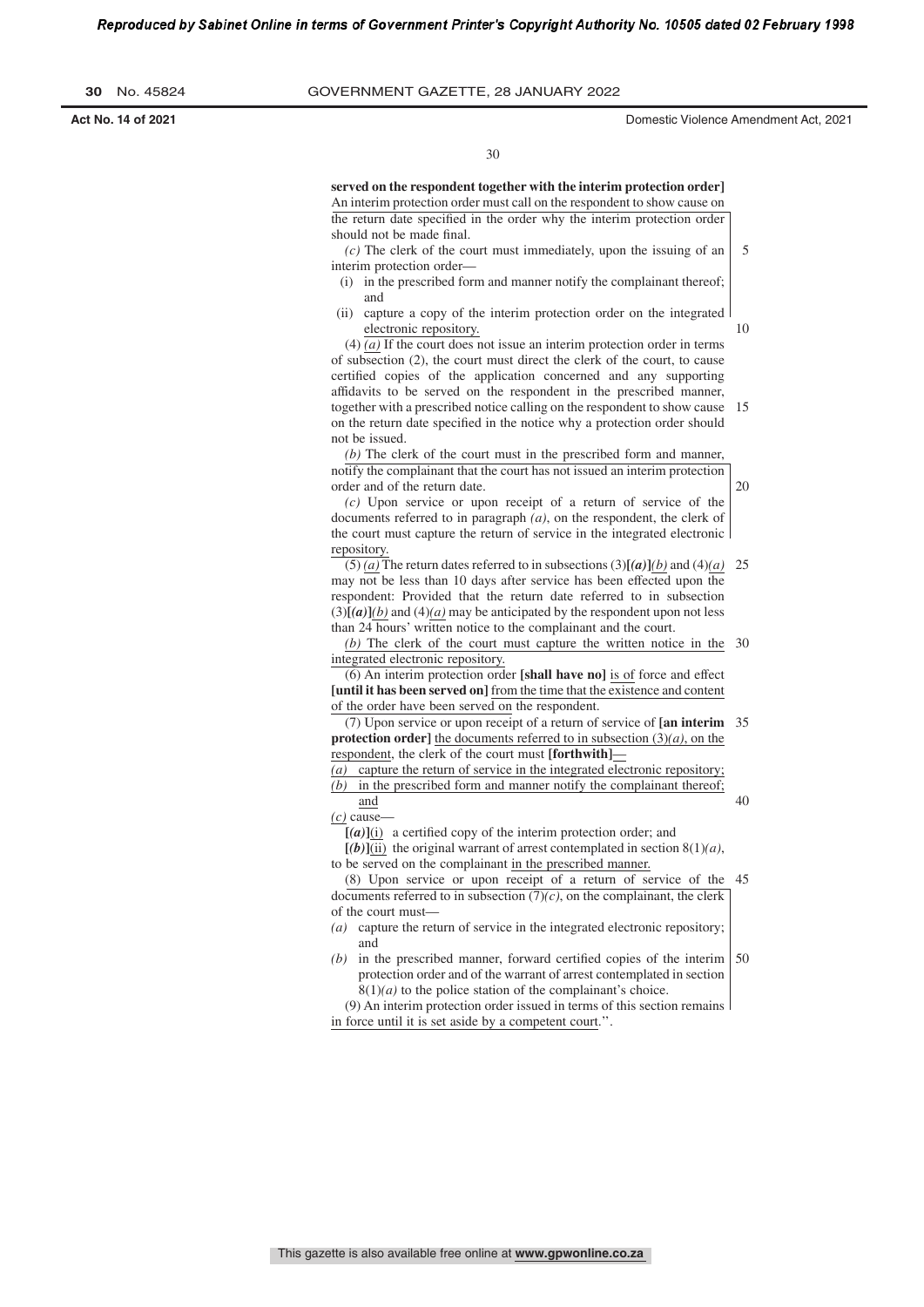5

32

#### **Insertion of sections 5A, 5B and 5C in Act 116 of 1998**

**10.** The following sections are hereby inserted in the principal Act after section 5:

#### ''**Attendance of witnesses**

**5A.** (1) The court may, in the prescribed manner and at any stage of proceedings under this Act, cause to be subpoenaed any person as a

witness at those proceedings or to provide any book, document or object, if the evidence of that person or book, document or object appears to the court essential to the just decision of the case.

(2) *(a)* A person who is subpoenaed as provided for in subsection (1) must attend the proceedings and remain in attendance at the proceedings until excused by the court. 10

- *(b)* A person who—
- (i) is in attendance at any proceedings under this Act, though not subpoenaed as a witness; and

(ii) is warned by the court to remain in attendance at the proceedings, must remain in attendance until excused by the court. 15

(3) Any person who is subpoenaed in terms of subsection (1) or warned in terms of subsection (2) to attend proceedings and who fails to—

*(a)* attend or to remain in attendance;

- 20
- *(b)* appear at the place and on the date and at the time to which the proceedings in question may be adjourned;
- *(c)* remain in attendance at those proceedings as so adjourned; or
- *(d)* produce any book, document, object or thing specified in the subpoena, 25

is guilty of an offence.

#### **Electronic communications service provider to furnish particulars to court**

**5B.** (1) If an application for a protection order is made in terms of section 4 and it is necessary to determine whether an electronic 30 communication, which was used to commit an act of domestic violence, was disclosed by the respondent, the court may—

- *(a)* adjourn the proceedings to any time and date on the terms and conditions which the court deems appropriate; and
- *(b)* issue a direction in the prescribed form, directing an electronic communications service provider, that is believed to be able to furnish such particulars, to furnish the court in the prescribed manner by means of an affidavit in the prescribed form with— 35
	- (i) the electronic communications identity number from where the electronic communication originated; 40
	- (ii) the name, surname, identity number and address of the person to whom the electronic communications identity number has been assigned;
	- (iii) any information which indicates that the electronic communication was or was not sent from the electronic communications identity number of the person to the electronic communications identity number of the complainant; 45
	- (iv) any information that is available to an electronic communications service provider that may be of assistance to the court to identify the person who disclosed the electronic communication or the electronic communications service provider, that provides a service to that person; 50
	- (v) any information that is available to an electronic communications service provider which may be of assistance to the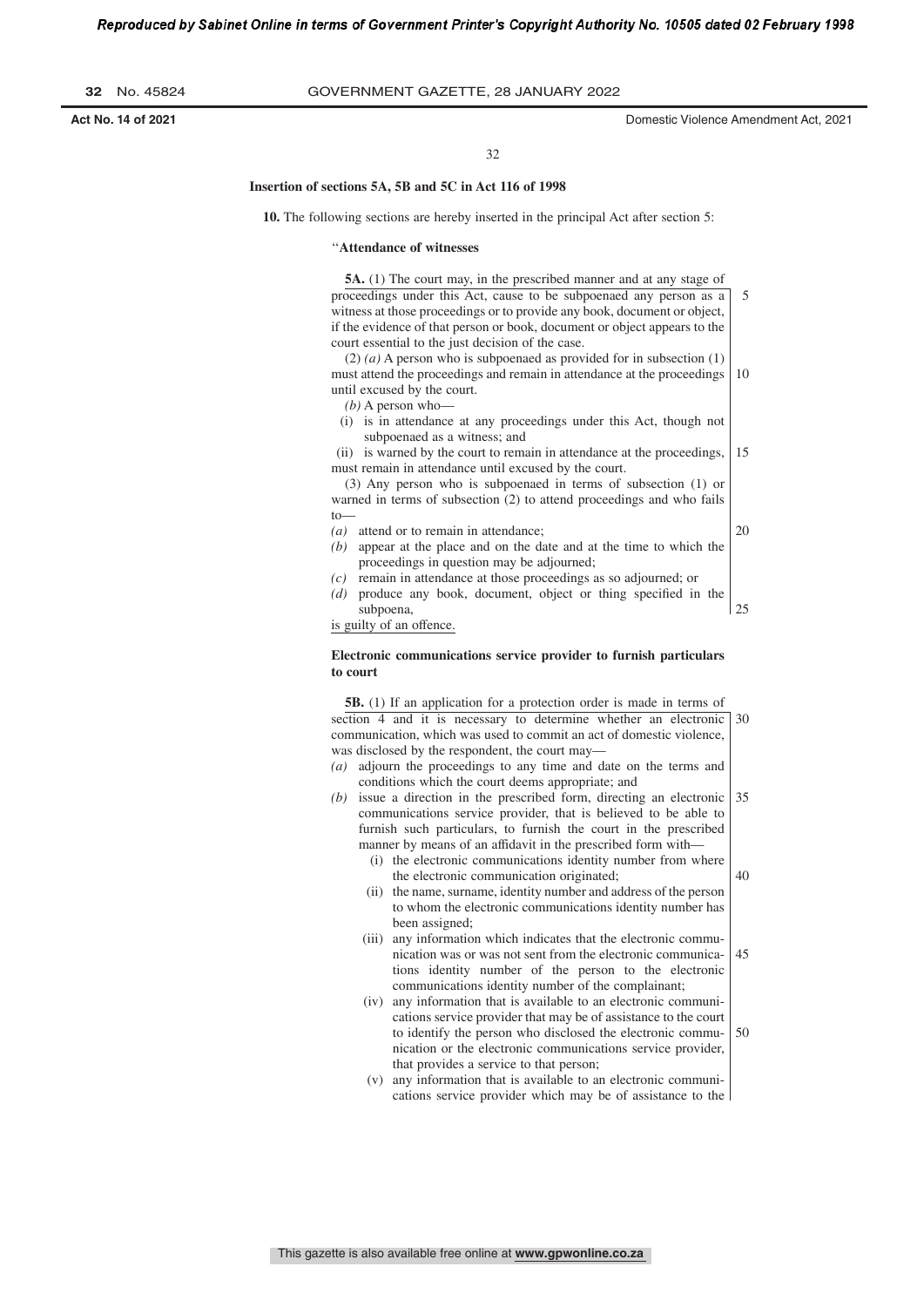**Act No. 14 of 2021** Domestic Violence Amendment Act, 2021

5

34

court to identify the electronic communications service provider whose service is used to host or was or is used to disclose the electronic communication in question; or

- (vi) an assessment whether or not the electronic communications service provider is in a position— *(aa)* to remove the electronic communication or a link to the
	- electronic communication; or
	- *(bb)* to disable access to such electronic communication or a link to such electronic communication.

(2) If the court issues a direction in terms of subsection (1)*(b)* the court must direct that the direction be served on the electronic communications service provider in the prescribed manner: Provided, that if the court is satisfied that the direction cannot be served in the prescribed manner, the court may make an order allowing service to be effected in the form and manner specified in that order. 10 15

(3) *(a)* The information referred to in subsection (1)*(b)* must be provided to the court within five ordinary court days from the time that the direction is served on an electronic communications service provider.

*(b)* An electronic communications service provider on which a direction is served, may in the prescribed manner by means of an affidavit in the prescribed form apply to the court for— 20

- (i) an extension of the period of five ordinary court days referred to in paragraph (a) for a further period of five ordinary court days on the grounds that the information cannot be provided timeously; or
- (ii) the cancellation of the direction on the grounds that— *(aa)* it does not provide an electronic communications service to the complainant or the respondent; 25
	- *(bb)* the requested information is not available in the records of the electronic communications service provider; or
	- *(cc)* its service is not used to host or was or is not used to disclose the electronic communication in question. 30

(4) After receipt of an application in terms of subsection (3)*(b)*, the court—

- *(a)* must consider the application;
- *(b)* may, in the prescribed manner, request such additional evidence by way of an affidavit from the electronic communications service provider as it deems fit; 35
- *(c)* must give a decision in respect thereof; and
- *(d)* must inform the electronic communications service provider in the prescribed form and in the prescribed manner of the outcome of the application. 40

(5) *(a)* The court may, on receipt of an affidavit from an electronic communications service provider which contains the information referred to in subsection  $(1)(b)$ , consider the issuing of an interim protection order in terms of section 5(2) against the respondent on the date to which the proceedings have been adjourned. 45

*(b)* Any information furnished to the court in terms of subsection (1)*(b)* forms part of the evidence that a court may consider in terms of section  $5(1)$ .

(6) *(a)* If the court issues a protection order, the court must at the same time, in the prescribed form and manner, issue an order to the electronic communications service provider whose electronic communications service is used to host or disclose the electronic communication which was used to commit an act of domestic violence, to immediately remove or disable access to the electronic communication. 50 55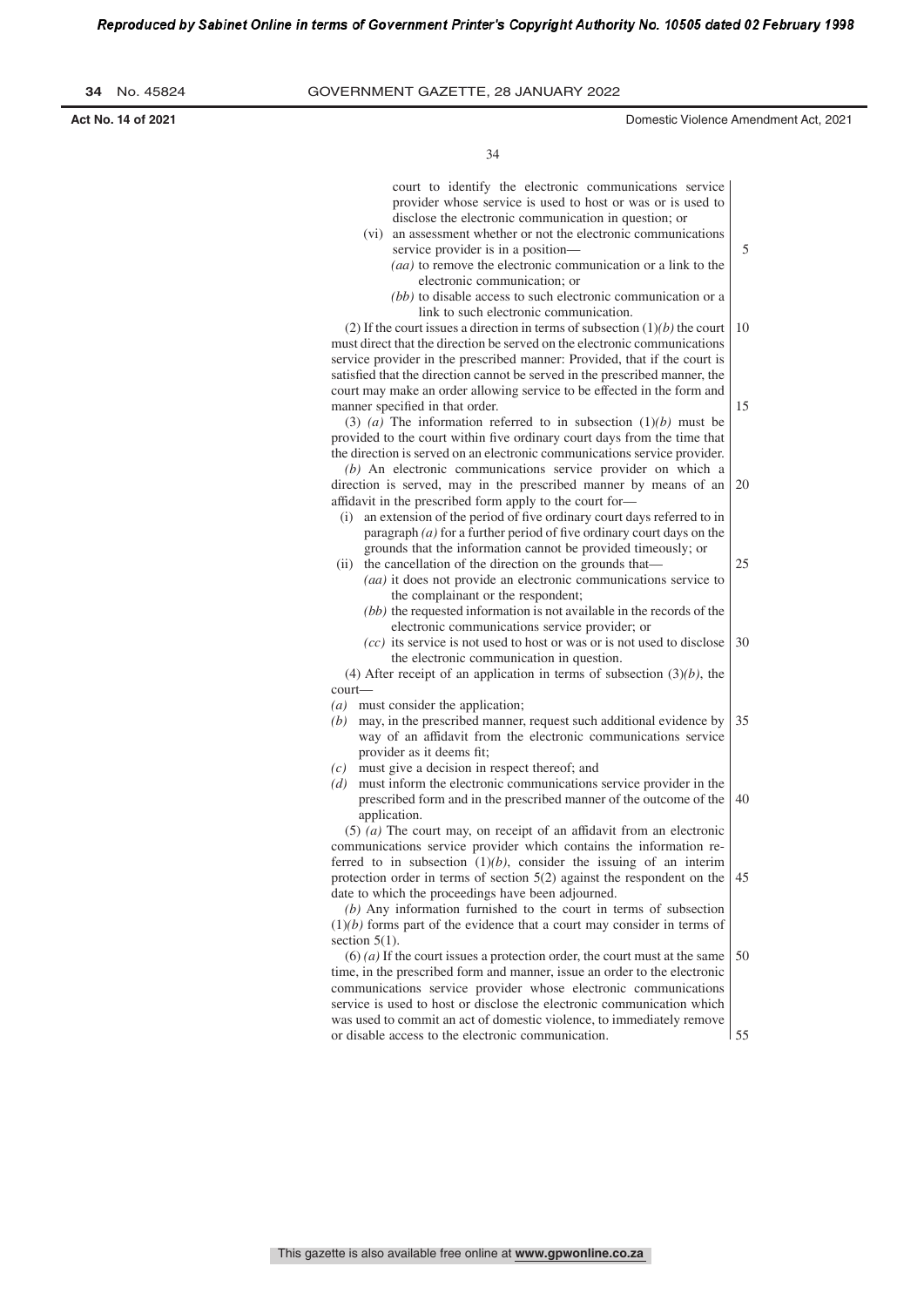5

36

*(b)* An electronic communications service provider who is ordered to remove or disable access to an electronic communication in terms of paragraph *(a)*, may, within 14 days after the order has been served on it in terms of paragraph *(a)*, in the prescribed manner by means of an affidavit in the prescribed form, apply to the court for the setting aside or amendment of the order referred to in paragraph *(a)*.

*(c)* The court must as soon as is reasonably possible consider an application submitted to it in terms of paragraph *(b)* and may for that purpose, in the prescribed manner by means of an affidavit in the prescribed form request such additional evidence by way of an affidavit from the electronic communications service provider as it deems fit, which must form part of the record of the proceedings. 10

*(d)* The court may if good cause has been shown for the variation or setting aside of the order, issue an order to this effect and in the prescribed form and manner inform the electronic communications service provider of the outcome of the application. 15

(7) An electronic communications service provider must, within 48 hours after providing the information referred to in subsection (1)*(b)* to the court, by means of an electronic communication, inform the respondent of the—

*(a)* information that was provided to the court;

*(b)* reference number of the direction; and

*(c)* address of the court who issued the direction.

(8) (*a)* The Director-General: Communications and Digital Technologies, must compile and maintain a list of electronic communications service providers that can provide the courts with the information referred to in subsection (1)*(b)*. 25

*(b)* The list referred to in paragraph *(a)* must contain the following particulars of each such electronic communications service provider:

30

45

20

- (ii) an electronic mail address;
- (i) The name and physical and postal addresses; (iii) a telephone and facsimile number; and
- (iv) the names of persons who are responsible for providing the information referred to in subsection (1)*(b)*.

*(c)* An electronic communications service provider must, in the prescribed manner and without undue delay, bring any change of any of the particulars referred to in paragraph *(b)* to the attention of the Director-General: Communications and Digital Technologies. 35

*(d)* The Director-General: Communications and Digital Technologies must, in the prescribed manner and without undue delay, make the list referred to in paragraph *(a)* and any subsequent amendments thereto available to all courts. 40

(9) The Minister must, by notice in the *Gazette*, prescribe reasonable tariffs of compensation payable to electronic communications service providers for—

- (a) providing the information referred to in subsection  $(1)(b)$ ;
- *(b)* providing the information contemplated in subsection (7) to the respondent; and
- *(c)* removing or disabling access to the electronic communications which was used to commit an act of domestic violence, as contemplated in subsection (6)*(a)*. 50

(10) *(a)* The complainant is liable for the costs, referred to in subsection (9), in respect of the furnishing of the information referred to in subsection  $(1)(b)$ , providing the information contemplated in subsection (7) to the respondent, and the removing or disabling access to the electronic communication, referred to in subsection (6)*(a)*. 55

- *(b)* The court may, at any time hold an inquiry into—
- (i) the means of the complainant; and
- (ii) any other circumstances which, in the opinion of the court, should be taken into consideration, 60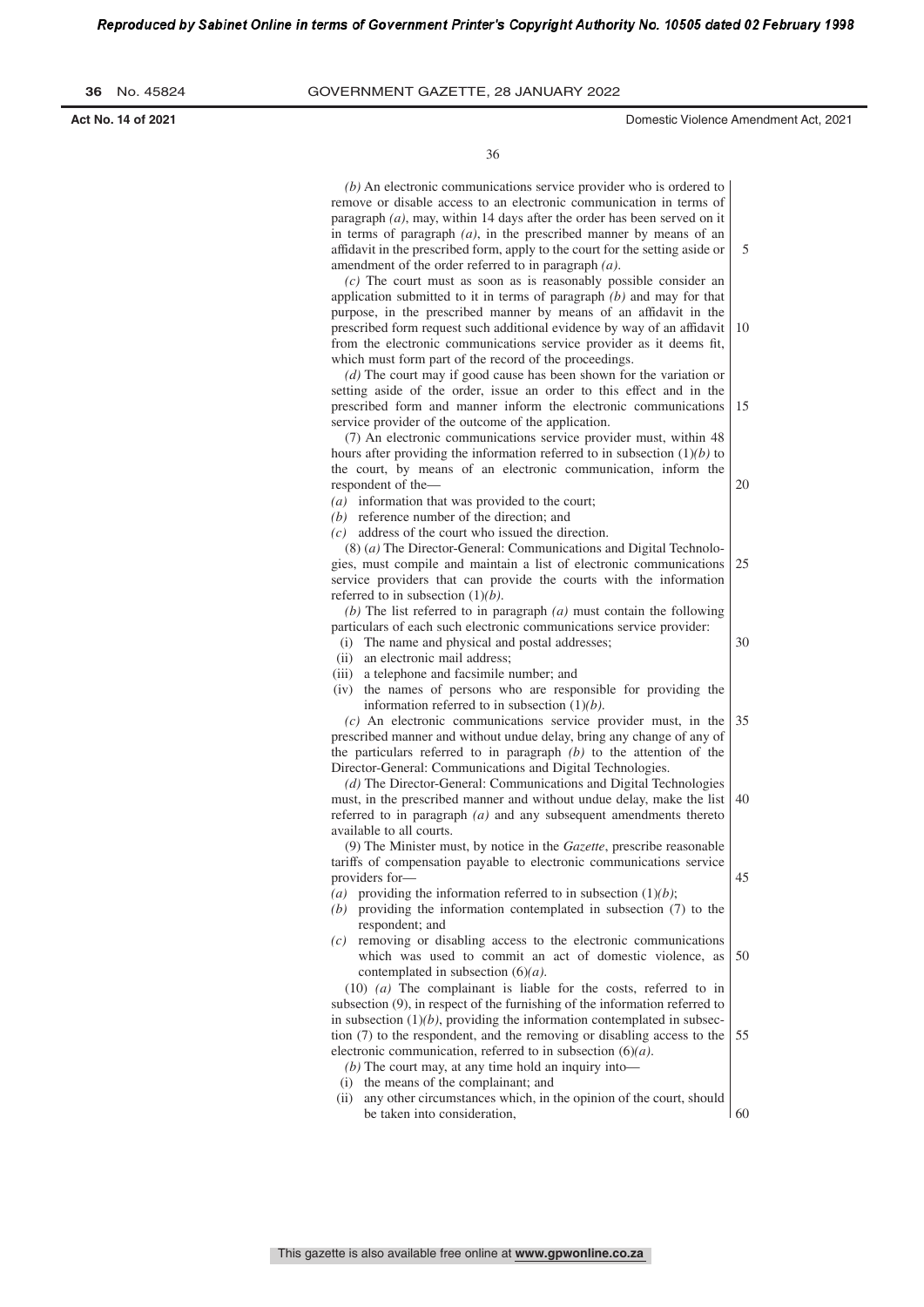r's Copyright Authority No. 10505 dated 02 February 1998

| Reproduced by Sabinet Online in terms of Government Frinter's Copyright Audionty No. 10505 dated 02 February 1 |  |
|----------------------------------------------------------------------------------------------------------------|--|
|                                                                                                                |  |
|                                                                                                                |  |

**38** No. 45824 GOVERNMENT GAZETTE, 28 JANuARy 2022

**Act No. 14 of 2021** Domestic Violence Amendment Act, 2021

5

10

20

38

to determine the ability of the complainant to pay the costs referred to in paragraph *(a)*.

*(c)* At the conclusion of the inquiry referred to in paragraph *(b)*, the court may make such order as the court deems fit relating to the payment of the costs referred to in paragraph *(a)*, including an order directing the State, subject to section 15, to pay such costs within available resources.

- *(d)* The court may, if it has ordered the State to pay the costs referred to in paragraph *(c)*, direct who must refund the costs so paid by the State. (11) Any electronic communications service provider or employee of
- an electronic communications service provider who—
- *(a)* fails to furnish the required information within five ordinary court days from the time that the direction is served on such electronic communications service provider to a court in terms of subsection (3)(*a*) or such extended period allowed by the court in terms of subsection  $(3)(b)$ ; 15
- *(b)* makes a false statement in an affidavit referred to in subsection  $(1)(b)$ ,  $(3)(b)$ ,  $(6)(b)$  or  $(c)$ , in a material respect;
- *(c)* fails to comply with an order to remove or disable access to the electronic communications in terms of subsection  $(6)(a)$  or any variation in terms of subsection (6)*(d)* thereof*;* or
- *(d)* fails to comply with subsection (7),
- is guilty of an offence.

(12) For purposes of this section 'host' means to store an electronic communication on an electronic communications network that is used to provide an electronic communications service, where it can be viewed, 25 copied or downloaded.

#### **Existing and reciprocal orders or applications**

**5C.** (1) The court must, before it issues an interim protection order referred to in section  $5(2)$  or a final protection order referred to in section 6, establish whether there is any other order against the complainant or respondent, which was previously issued by a court that may have a bearing on the application before the court. (2) Where it is established by the court, that considers an application in terms of section 5(1), that there is another application in terms of section 30

5(1) pending between the same parties, the court must—

- *(a)* order that both applications be dealt with together;
- *(b)* adjourn the matter for a hearing as contemplated in section 6; and *(c)* give directions regarding the notification of parties and service of documents.

(3) Where existing orders are in place, the court—

40

45

- $(a)$  must record those orders on the court file; *(b)* must, where it issues a protection order, or imposes any condition or
	- makes any order which it is competent to impose or make under section 7, ensure that the protection order does not contradict any such existing orders; and
- *(c)* may, where it is satisfied that urgent relief against an act of domestic violence is necessary, notwithstanding any other order, issue a protection order or impose any condition or make any order which it is competent to impose or make under section 7, and order that they remain in force for a limited period as determined in order to afford the complainant an opportunity to apply for the amendment, variation or setting aside of such order.''. 50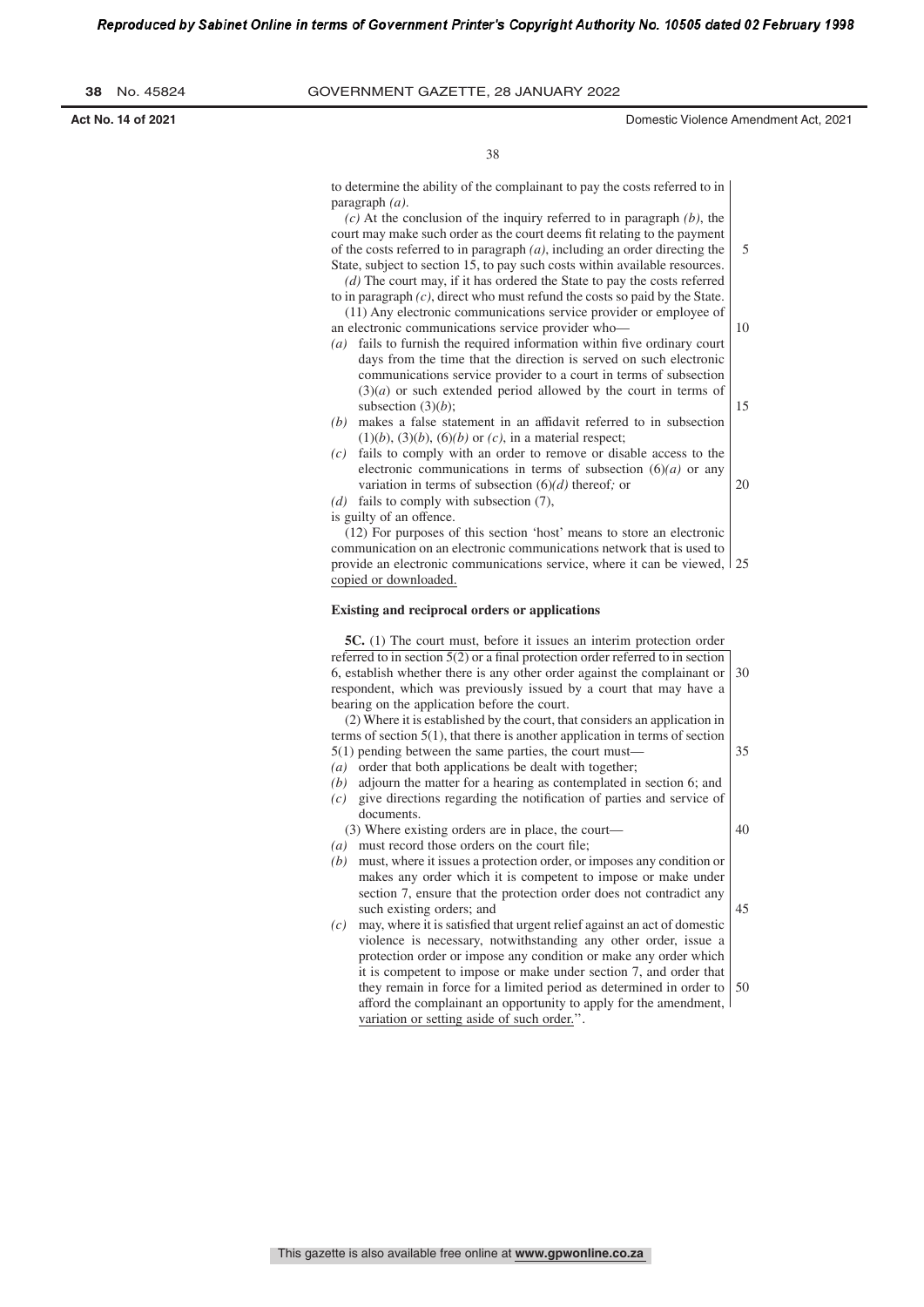|  | 40 |  | No. 45824 |
|--|----|--|-----------|
|--|----|--|-----------|

5

20

40

#### **Substitution of section 6 of Act 116 of 1998**

**11.** The following section is hereby substituted for section 6 of the principal Act:

#### ''**Issuing of ſnal protection order**

**6.** (1) If the respondent does not appear on a return date contemplated in section  $5(3)$  [or (4)], and if the court is satisfied that-

- *(a)* proper service has been effected on the respondent; and
- *(b)* the application contains *prima facie* evidence that the respondent has committed or is committing an act of domestic violence,

the court must issue a final protection order in the prescribed form. (1A) If the respondent does not appear on a return date contemplated 10

in section  $5(4)$ , and if the court is satisfied that proper service has been effected on the respondent, the court must proceed to hear the matter and if the court after considering—

- *(a)* any evidence previously received in terms of section 5(1); and
- *(b)* such further affidavits or oral evidence as it may direct, that was adduced during the hearing, which must form part of the record of the proceedings, 15

finds, on a balance of probabilities, that the respondent has committed or is committing an act of domestic violence, the court must issue a final protection order in the prescribed form.

(2) If the respondent appears on the return date contemplated in section 5(3) or (4), in order to oppose the issuing of a protection order, the court must proceed to hear the matter and—

- *(a)* consider any evidence previously received in terms of section 5(1); **[and]** 25
- *(b)* consider such further affidavits or oral evidence as it may direct, which **[shall]** must form part of the record of the proceedings; and *(c)* if there is a dispute of fact, the court—
	- (i) may on application of the complainant or the respondent adjourn the proceedings to any time and date on the terms and conditions which the court deems appropriate in order to afford the party concerned the opportunity to adduce further evidence; and 30
		- (ii) must extend the interim protection order.

(2A) *(a)* If the respondent appears but the complainant does not appear, or where both the respondent and the complainant do not appear, on the return date referred to in section 5(3), the court must extend the interim protection order and the return date, and the clerk of the court must notify— 35

(i) the complainant; or

40

50

(ii) the complainant and the respondent, where both did not appear, in the prescribed form and manner of the extended date.

*(b)* The court may discharge the interim protection order if the complainant does not appear on the extended date.

(2B) *(a)* If the respondent appears but the complainant does not appear, or where both the respondent and the complainant do not appear, on the return date referred to in section 5(4), the court may, after due consideration of any evidence previously received in terms of section  $5(1)$ — 45

(i) set a new return date for the hearing of oral evidence; or (ii) discharge the matter.

*(b)* The clerk of the court must, in the prescribed form and manner, notify the parties of the extended date in terms of paragraph *(a)*(i).

(3) *(a)* Sections 51A and 51C of the Magistrates' Courts Act, 1944, apply to a hearing contemplated in subsection (2). 55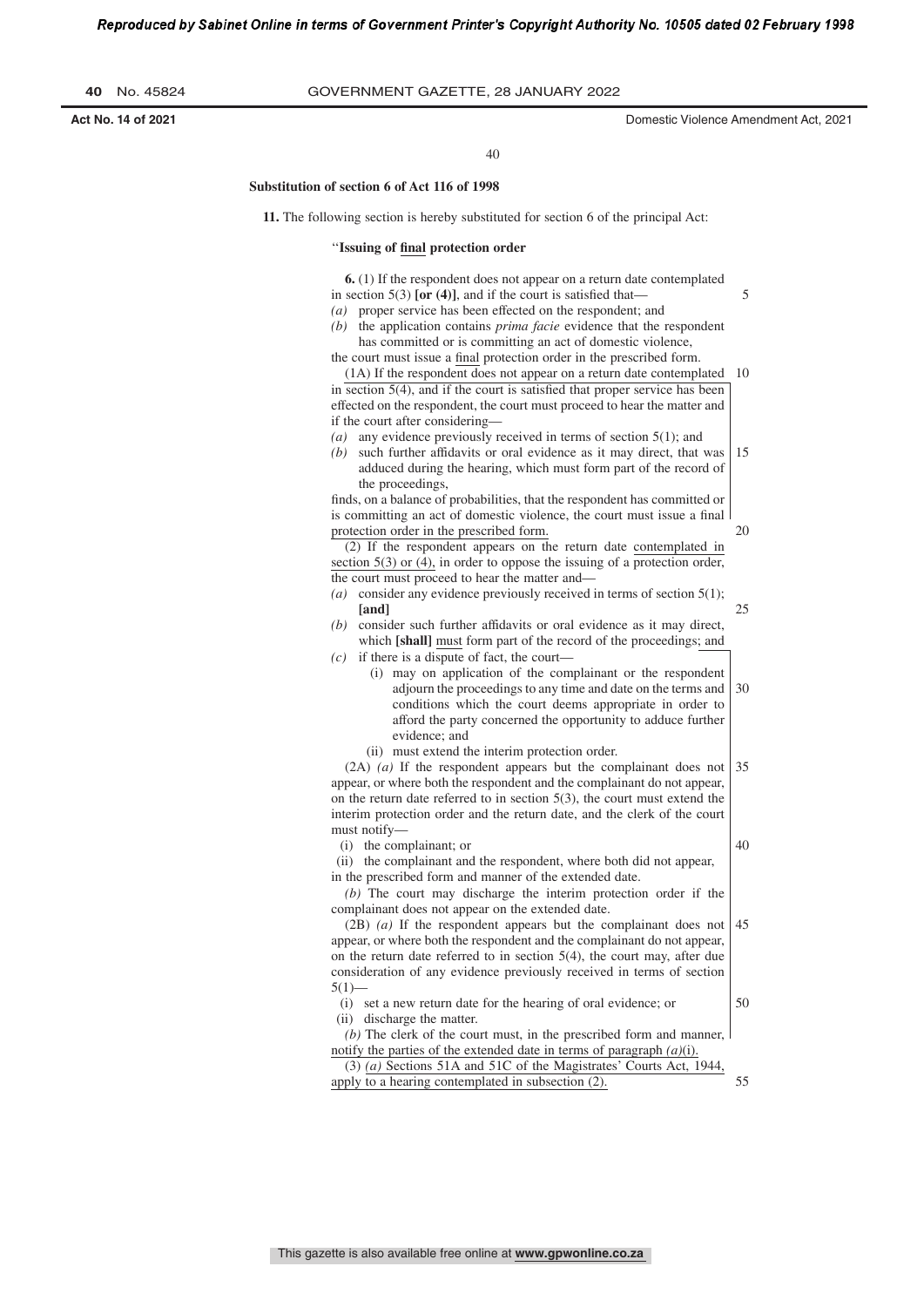| 42 |  | No. 45824 |
|----|--|-----------|
|----|--|-----------|

**Act No. 14 of 2021** Domestic Violence Amendment Act, 2021

42

*(b)* In instances where paragraph *(a)* does not apply, **[The]** the court may, **[on]** of its own accord or **[on]** at the request of the complainant or a witness who is in a domestic relationship with the respondent **[, if it is of the opinion that it is just or desirable to do so]**, and if it is in the interests of justice to do so, order that in the examination of **[witnesses, including]** the complainant or a witness, a respondent who is not represented by a legal representative— *(a)* is not entitled to cross-examine directly **[a person who is in a domestic relationship with the respondent]** the complainant or such a witness; and *(b)* **[shall]** must put any question to the complainant or such a witness by stating the question to the court, and the court is to repeat the question accurately to the **[respondent]** complainant or witness. (4) The court must, after a hearing as contemplated in subsection (2), issue a final protection order in the prescribed form if it finds, on a 15 balance of probabilities, that the respondent has committed or is committing an act of domestic violence. (5) **[Upon]** On the issuing of a final protection order the **[clerk of the]** court must **[forthwith in the prescribed manner cause]** direct that— *(a)* the original of such order **[to]** must be served on the respondent 20 within 48 hours or as soon as reasonably possible; and *(b)* a certified copy of such order, and the original warrant of arrest contemplated in section 8(1)*(a)*, **[to]** must be served on the complainant, in the prescribed manner by the clerk of the court, sheriff or peace officer 25 identified by the court. (6) *(a)* The clerk of the court must **[forthwith]** immediately, in the prescribed manner, forward certified copies of any protection order and of the warrant of arrest contemplated in section  $8(1)(a)$  to the police station of the complainant's choice.  $(b)$  The clerk of the court must capture- $(i)$  the final protection order; (ii) the warrant of arrest contemplated in section  $8(1)(a)$ ; and (iii) the return of service of— *(aa)* the original final protection order on the respondent; and *(bb)* a copy of the final protection order and warrant of arrest on the complainant, on the integrated electronic repository. (7) Subject to the provisions of **[section]** sections  $5C(3)(c)$  and  $7(7)(b)$ , a final protection order issued in terms of this section— *(a)* is of force and effect from the time that the existence and content of the order have been served on the respondent; and *(b)* remains in force until it is set aside, and the execution of such order **[shall]** is not **[be]** automatically suspended upon the noting of an appeal.' **Insertion of section 6A in Act 116 of 1998** 5 10 30 35 40 45

**12.** The following section is hereby inserted in the principal Act after section 6:

# ''**Integrated electronic repository for domestic violence protection orders**

**6A.** (1) The Director-General must develop, establish and maintain the 50

integrated electronic repository for domestic violence protection orders. (2) *(a)* The Director-General must appoint or designate a fit and proper person, with due regard to their relevant expertise, experience,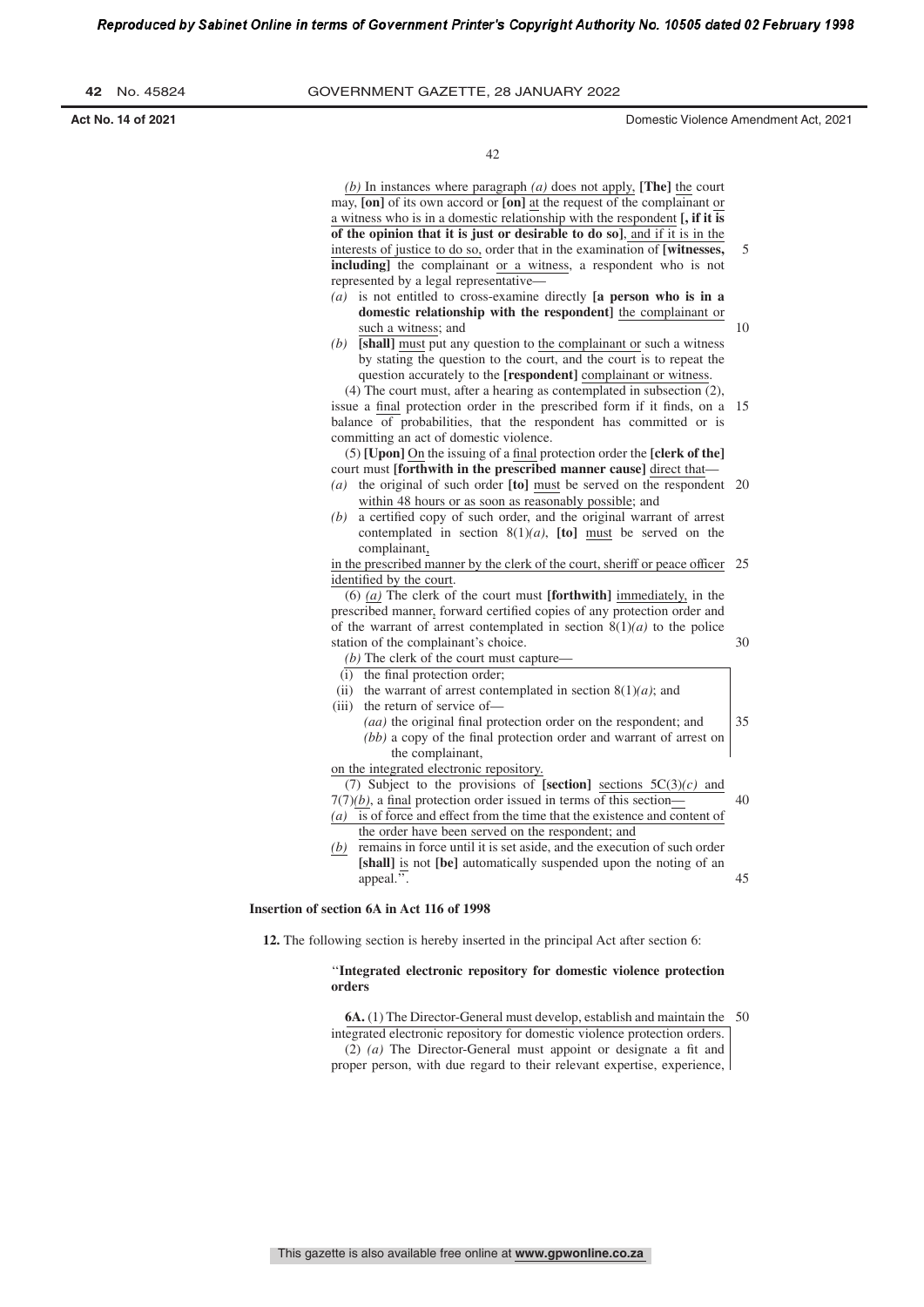**44** No. 45824 GOVERNMENT GAZETTE, 28 JANuARy 2022 **Act No. 14 of 2021** Domestic Violence Amendment Act, 2021 conscientiousness and integrity, as administrator of the integrated electronic repository. *(b)* The administrator of the integrated electronic repository— (i) must carry out the administrative duties relating to the functioning of the integrated electronic repository; (ii) must manage, and exercise administrative control over the integrated electronic repository; (iii) must ensure compliance with any directive issued in terms of subsection (3); and (iv) is, for purposes of the exercise of the powers, performance of the functions and carrying out of the duties conferred upon, assigned to or imposed upon them under this Act, accountable to the Director-General. (3) In achieving the objectives contemplated in subsection (1), the Director-General must, in consultation with the administrator of the integrated electronic repository and the Information Regulator established in terms of section 39 of the Protection of Personal Information Act, 2013 (Act No. 4 of 2013), issue directives to provide for— *(a)* the functional requirements of the integrated electronic repository; *(b)* the technical specifications for the integrated electronic repository;  $(c)$  the specifications for the interface between the integrated electronic repository and any authorised party interfacing with the integrated electronic repository; *(d)* the persons or categories or class of persons who will be authorised to access documents or any other electronic records contained in the integrated electronic repository; *(e)* the standards governing the information security of the integrated electronic repository; *(f)* the operation of the integrated electronic repository; *(g)* the processing of information using the integrated electronic repository; *(h)* the secure retention and subsequent production of documents or any other electronic records, which may be required for purposes of this Act, and which must be complied with by persons interacting with the integrated electronic repository; *(i)* the capturing of documents in the integrated electronic repository; and *(j)* any other matter which may be necessary or expedient to prescribe in order to achieve or promote the objects of the integrated electronic repository.' **Amendment of section 7 of Act 116 of 1998 13.** Section 7 of the principal Act is hereby amended— *(a)* by the substitution for subsections (1) and (2) of the following subsections: ''(1) The court may, by means of a protection order referred to in 5 10 15 20 25 30 35 40 44

> section 5 or 6, prohibit the respondent from— *(a)* committing or attempting to commit any act of domestic violence;

- *(b)* enlisting the help of another person to commit any such act;
- *(c)* entering a residence shared by the complainant and the respondent: Provided that the court may impose this prohibition only if it appears to be in the best interests of the complainant; 50
- *(d)* entering a specified part of such a shared residence;
- *(e)* entering the complainant's residence;
- *(f)* entering the complainant's **[place of employment]** workplace or place of studies;
- *(g)* preventing the complainant who ordinarily lives or lived in a shared 55 residence as contemplated in **[subparagraph]** paragraph *(c)* from entering or remaining in the shared residence or a specified part of the shared residence; **[or]**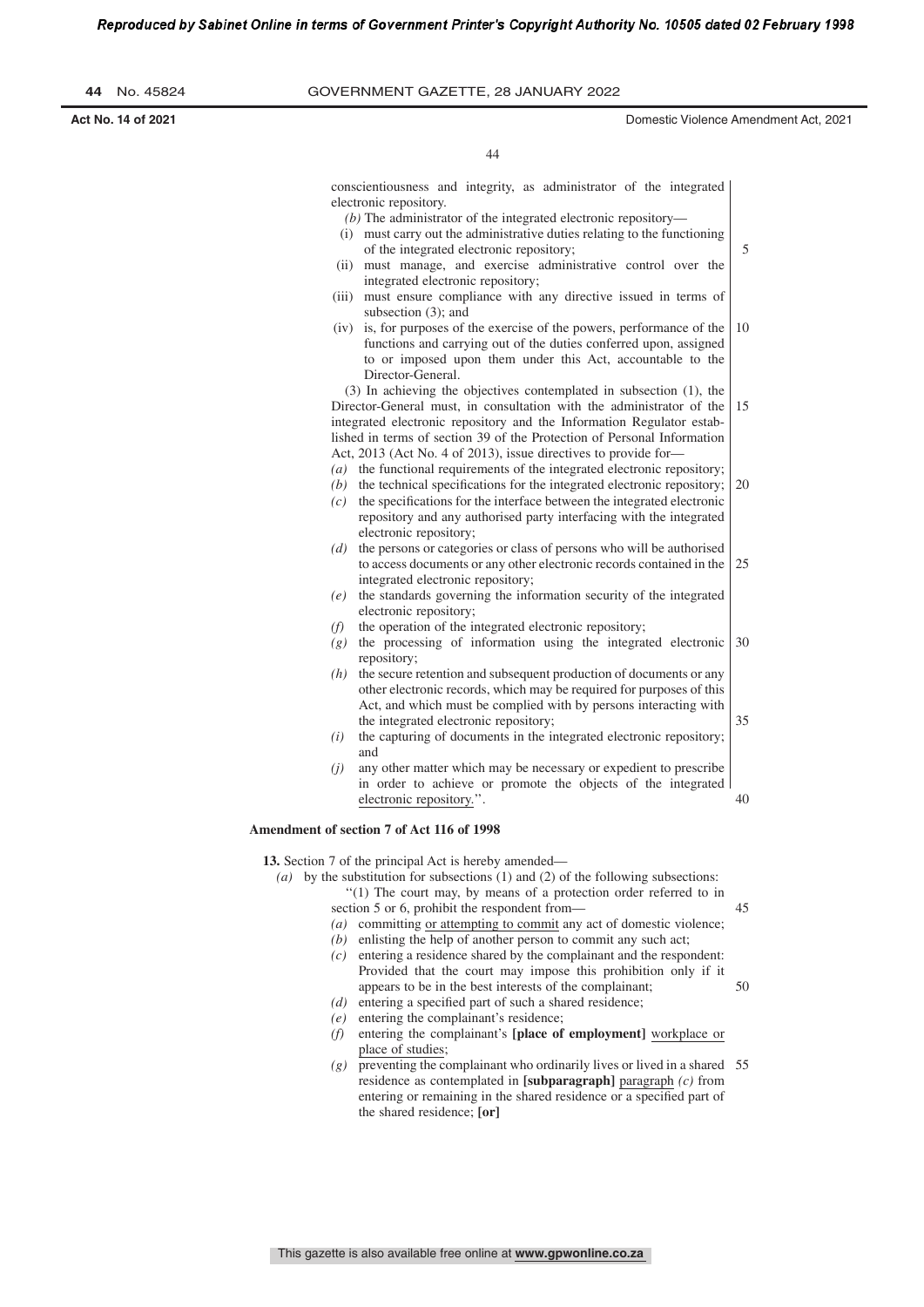| 46 | No. 45824 |
|----|-----------|
|    |           |

**46** No. 45824 GOVERNMENT GAZETTE, 28 JANuARy 2022

**Act No. 14 of 2021** Domestic Violence Amendment Act, 2021

46

*(g*A*)*disclosing any electronic communication or making available any communication, as may be specified in the protection order; or  $(h)$  committing any other act as specified in the protection order.

(2) The court may impose any additional conditions which it deems reasonably necessary to protect and provide for the safety, health or wellbeing of the complainant, including— *(a)* an order— (i) to seize any **[arm or dangerous]** weapon in the possession or under the control of the respondent, as contemplated in section 9; and  $[(b)]$ (ii) that a peace officer must accompany the complainant to a specified place to assist with arrangements regarding the collection of personal property; or  $(b)$  the making of a recommendation that the complainant should approach the relevant police station to investigate the matter with the view to institute a criminal prosecution against the respondent.''; *(b)* by the insertion of the following subsection after subsection (4):  $(4A)$  (*a*) If the court is satisfied, from evidence adduced at a hearing in terms of section 6, that the respondent is probably a person contemplated in section 33(1) of the Prevention of and Treatment for Substance Abuse Act, 2008 (Act No. 70 of 2008), the court may order the respondent to appear before a specified magistrate's court having jurisdiction on a specified date and time in connection with an enquiry in terms of section 35 of the Prevention of and Treatment for Substance Abuse Act, 2008. *(b)* Where the respondent concerned fails to appear at the place and on the date and at the time referred to in paragraph *(a)*, a magistrate of the relevant court may, at the request of a prosecutor attached to the court, issue a warrant referred to in section 33(3) of the Prevention of and Treatment for Substance Abuse Act, 2008, directing that the respondent concerned must be apprehended and be brought before the magistrate. *(c)* A prosecutor attached to the relevant court must obtain a report referred to in section 33(4) of the Prevention of and Treatment for Substance Abuse Act, 2008. *(d)* Section 35 of the Prevention of and Treatment for Substance Abuse Act, 2008, applies, with the necessary changes required by the context, in respect of a respondent who appears before a magistrate, in pursuance of an order made under paragraph *(a)*, as if they were a person brought before the said magistrate in terms of section 33 of that Act and as if the report obtained in terms of paragraph *(c)* were a report obtained in terms of section 33(4) of that Act.  $(e)$  A copy of the record of the hearing in terms of section 6, certified 5 10 15 20 25 30 35 40

or purporting to be certified by the clerk of the court or, in the case where the proceedings were recorded by electronic means, by the person who transcribed the proceedings, as a true copy of such record may, subject to subsection (5) and any direction of the court referred to in paragraph *(a)*, be produced at the said enquiry as evidence.''; 45

*(c)* by the substitution for subsection  $(5)$  of the following subsection:

''(5) *(a)* The physical, home, study and work address and contact 50 details of the complainant or related person to whom the protection order relates must be omitted from the protection order, unless the nature of the terms of the order necessitates the inclusion of such **[address]** particulars.

*(b)* The court may issue any directions to ensure that the complainant's 55 or related person's physical, home, study and work address and contact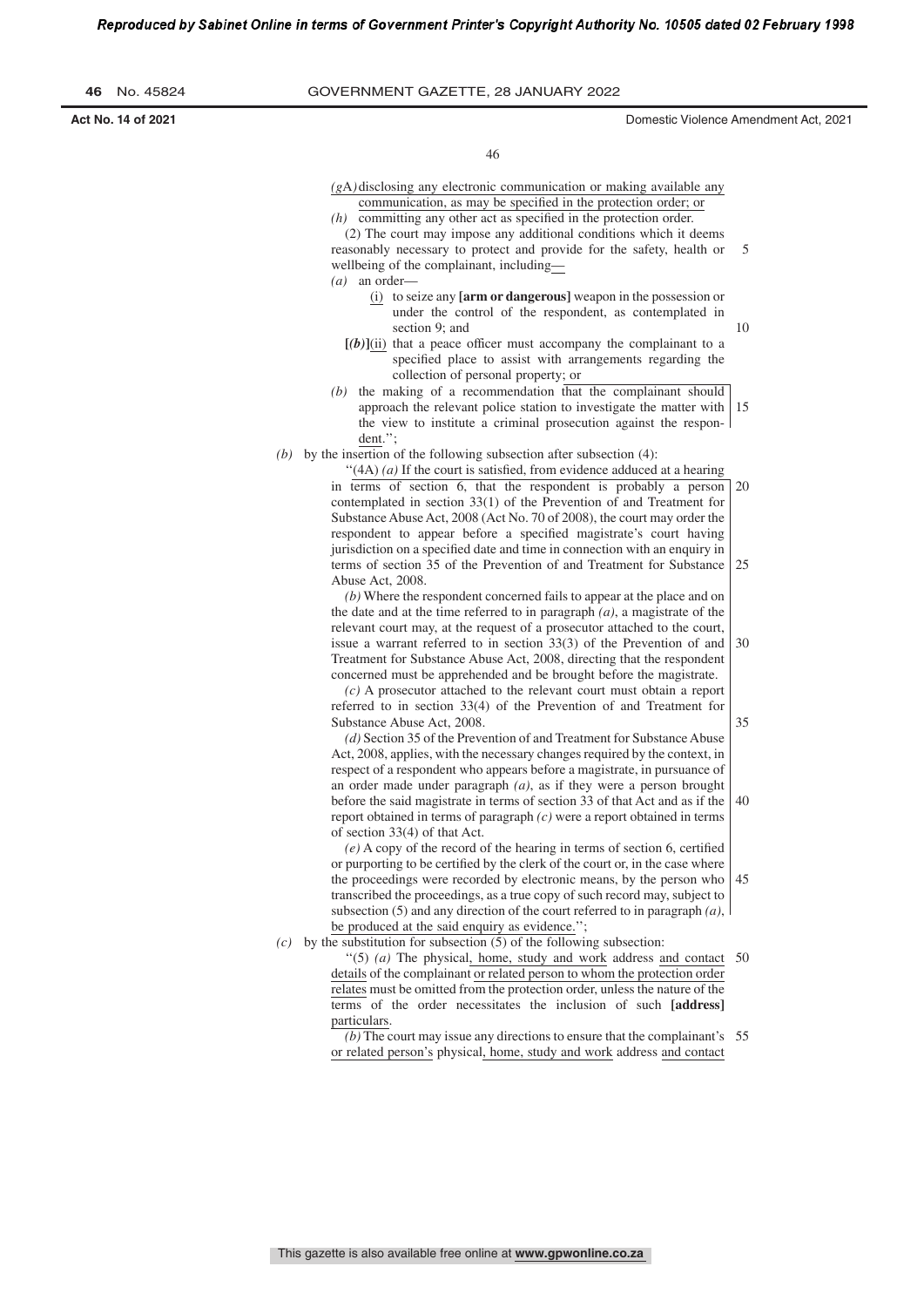**Act No. 14 of 2021** Domestic Violence Amendment Act, 2021

30

45

50

48

details **[is]** are not disclosed in any manner which may endanger the safety, health or wellbeing of the complainant or related person.

*(c)* Where the complainant or related person is a child, the physical, home and work addresses of the complainant or related person shall not be disclosed until a children's court inquiry into the matter has been held.''; and 5

- *(d)* by the substitution for subsection (7) of the following subsection:
	- ''(7) *(a)* The court may not refuse—
	- (i) to issue a protection order; or
	- (ii) to impose any condition or make any order which it is competent to 10 impose or make under this section,

merely on the grounds that other legal remedies are available to the complainant.

*(b)* If the court is of the opinion that any provision of a protection order deals with a matter that should, in the interests of justice, be dealt 15 with further in terms of any other relevant law, including the Maintenance Act, 1998, the court must order that such a provision **[shall]** must be in force for such limited period as the court determines, in order to afford the party concerned the opportunity to seek appropriate relief in terms of such law.''. 20

#### **Amendment of section 8 of Act 116 of 1998**

**14.** Section 8 of the principal Act is hereby amended—

- *(a)* by the substitution for subsection (1) of the following subsection:
	- ''(1) Whenever a court issues a protection order in terms of section 5(2) or 6, the court must make an order— 25
	- *(a)* authorising the issue of a warrant for the arrest of the respondent, in the prescribed form; and
	- *(b)* suspending the execution of such warrant subject to compliance with any prohibition, condition, obligation or order imposed in terms of section 7.'';

*(b)* by the substitution for subsections (4) and (5) of the following subsections: ''(4) *(a)* A complainant may hand the warrant of arrest together with an affidavit in the prescribed form, wherein it is stated that the respondent has contravened any prohibition, condition, obligation or order contained

in a protection order, to any member of the SouthAfrican Police Service. 35 *(b)* If it appears to the member concerned that, subject to subsection (5), there are reasonable grounds to suspect that the complainant is suffering or may suffer **[imminent]** harm as a result of the alleged breach of the protection order by the respondent, the member must **[forthwith]** immediately arrest the respondent for allegedly committing the offence 40

referred to in section 17(1)*(a)*. *(c)* If the member concerned is of the opinion that there are insufficient grounds for arresting the respondent in terms of paragraph *(b)*, **[he or she]** the member must **[forthwith]** immediately hand a written notice, in the prescribed form, to the respondent which—

- (i) specifies the name, the residential and work address and the occupation or status of the respondent;
- (ii) calls upon the respondent to appear before a court, and on the date and at the time, specified in the notice, on a charge of committing the offence referred to in section  $17(1)(a)$ ; and
- (iii) contains a certificate signed by the member concerned to the effect that **[he or she]** the member handed the original notice to the respondent and that **[he or she]** the member explained the import thereof to the respondent.

*(d)* The member must **[forthwith]** immediately forward a duplicate 55 original of a notice referred to in paragraph *(c)* to the clerk of the court concerned, and the mere production in the court of such a duplicate original **[shall be]** is *prima facie* proof that the original thereof was handed to the respondent specified therein.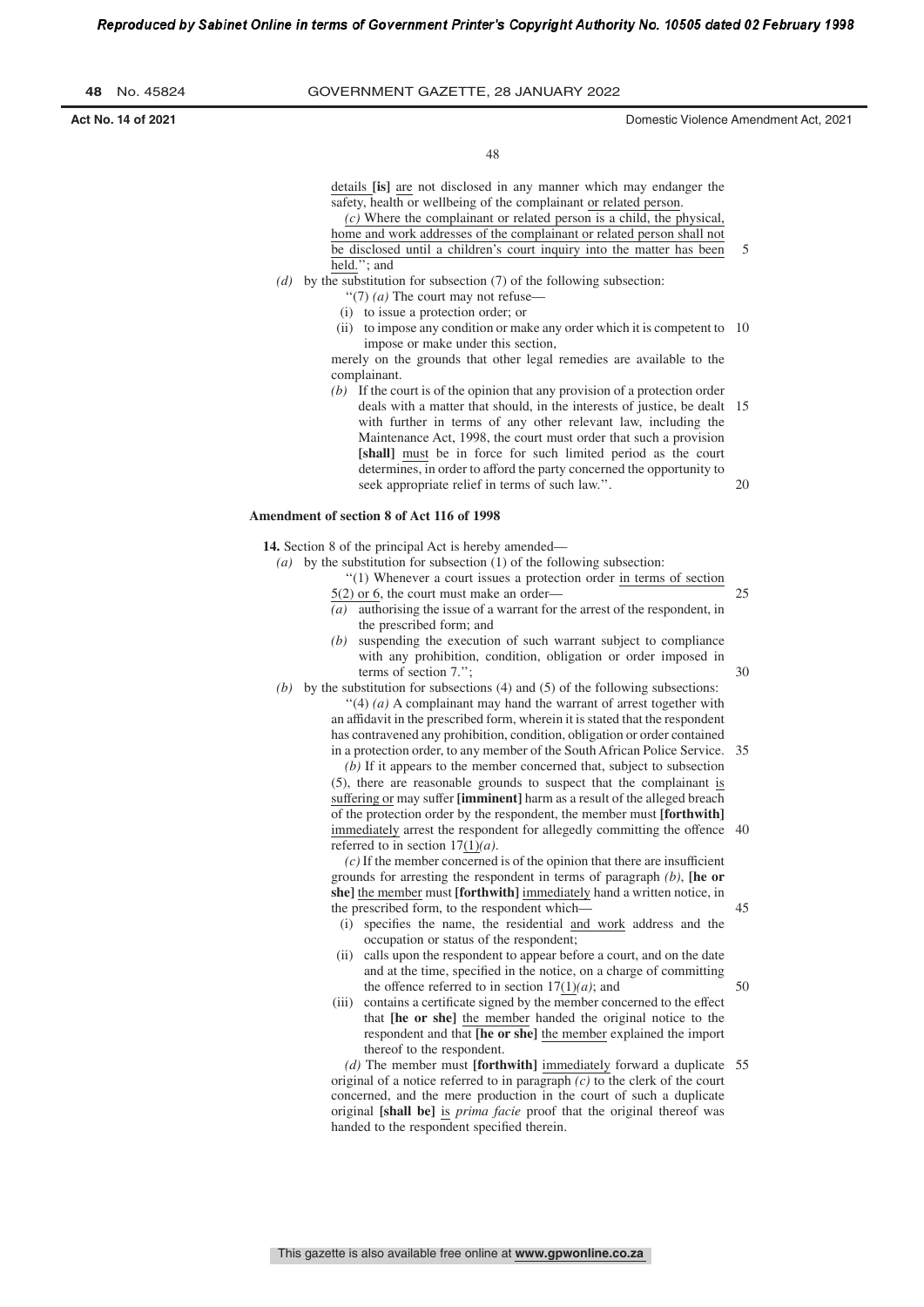**Act No. 14 of 2021** Domestic Violence Amendment Act, 2021

5

50

(5) In considering whether or not the complainant is suffering or may suffer **[imminent]** harm, as contemplated in subsection (4)*(b)*, the member of the South African Police Service must take into account—

- *(a)* the risk to the safety, health or wellbeing of the complainant or related person or damage of their property;
- *(b)* the seriousness of the conduct comprising an alleged breach of the protection order; **[and]**
- *(c)* the length of time since the alleged breach occurred; and
- *(d)* the nature and extent of the harm previously suffered in the domestic relationship by the complainant or a related person.''; and 10 *(c)* by the substitution for subsection (6) of the following subsection:
	- ''(6) Whenever a warrant of arrest is handed to a member of the South African Police Service in terms of subsection  $(4)(a)$ , the member must inform the complainant of **[his or her]** their right to simultaneously lay a charge against the respondent, if applicable, and explain to the 15 complainant how to lay such a charge.''.

#### **Substitution of section 9 of Act 116 of 1998**

**15.** The following section is hereby substituted for section 9 of the principal Act:

### ''**Seizure of [arms and dangerous] weapons**

**9.** (1) The court must order a member of the South African Police 20 Service to seize any **[arm or dangerous]** weapon in the possession or under the control of a respondent as specified in that order, regardless of the requirements of the respondent's employment to possess such weapon, if the court is satisfied on the evidence placed before it, including any affidavits supporting an application referred to in section 25 4(1), that—

- *(a)* the respondent has threatened or expressed the intention to kill or injure **[himself or herself or]** themselves, any person in **[a]** the domestic relationship **[or]**, a related person, or any other person, whether or not by means of such **[arm or dangerous]** weapon; or  $30$
- *(b)* the possession of such **[arm or dangerous]** weapon is not in the best interests of the respondent or any other person in a domestic relationship or a related person, as a result of the respondent's—
	- (i) state of mind or mental condition; (ii) inclination to violence; or
- 35
- (iii) use of or dependence on intoxicating liquor or drugs.

(2) Any  $\text{[arm]}$  weapon contemplated in paragraph  $\text{[a)}$  of the definition of 'weapon' seized in terms of subsection (1) must be **[handed over to the holder of an office in the]** kept by the South African Police Service **[as contemplated in section 11(2)***(b)* **of the Arms and Ammunition** 40 **Act, 1969 (Act 75 of 1969),]** and the court must direct the clerk of the court to refer a copy of the record of the evidence concerned to the **[National Commissioner of the SouthAfrican Police Service]** relevant station commander for consideration in terms of section **[11]** 102 of the **[Arms and Ammunition Act, 1969]** Firearms Control Act, 2000, and a copy of the record must be submitted to the National Commissioner of the South African Police Service. 45

(3) Any **[dangerous]** weapon contemplated in paragraph *(b)* of the definition of 'weapon' seized in terms of subsection  $(1)$ —

- (a) must be given a distinctive identification mark and retained in 50 police custody for such period of time as the court may determine; and
- *(b)* **[shall]** may only be returned to the respondent or, if the respondent is not the owner of the **[dangerous]** weapon, to the owner thereof, by order of the court and on such conditions as the court may 55 determine: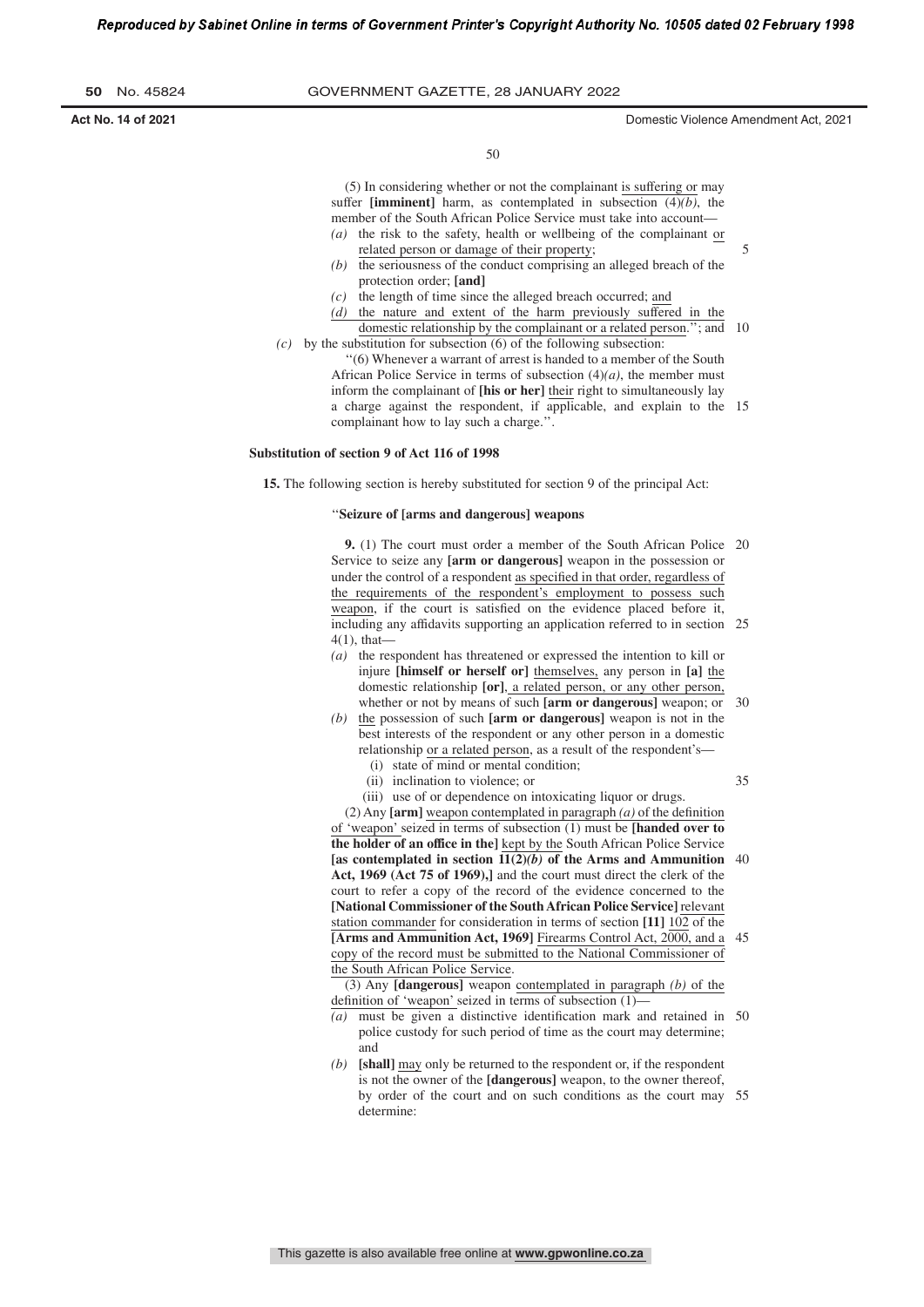| 52 |  | No. 45824 |
|----|--|-----------|
|----|--|-----------|

**Act No. 14 of 2021** Domestic Violence Amendment Act, 2021

10

20

52

Provided that—

- (i) if, in the opinion of the court, the value of the **[dangerous]** weapon so seized is below **[R200]** the amount determined by the Minister in the *Gazette* from time to time; **[or]**
- (ii) if the return of the **[dangerous]** weapon has not been ordered within 12 months after it had been so seized; or 5
- (iii) if the court is satisfied that it is in the interest of the safety of any person concerned,

the court may order that the **[dangerous]** weapon be forfeited to the State.

(4) *(a)* When a final protection order has been issued against the respondent in terms of section 6, the clerk of the court must as soon as reasonably possible, in the prescribed manner, inform the relevant station commander and National Commissioner of the South African Police Service thereof. 15

*(b)* The relevant station commander must, on receipt of the information contemplated in paragraph *(a)*—

- (i) determine whether the respondent holds a licence, permit, competency certificate or other authorisation in terms of the Firearms Control Act, 2000, for any firearm;
- (ii) in terms of section 102 of the Firearms Control Act, 2000, determine whether the person is unfit to possess a firearm; and
- (iii) inform the National Commissioner of the South African Police Service of their decision regarding the fitness of the person to possess a firearm.". 25

#### **Amendment of section 10 of Act 116 of 1998**

**16.** Section 10 of the principal Act is hereby amended by the substitution for subsections (1) and (2) of the following subsections:

 $''(1)$  (a) A complainant or a respondent may, upon written notice to the other party and the court concerned, apply for the variation or setting aside of a 30 protection order referred to in section 6 in the prescribed manner.

*(b)* The other party must, if they oppose the application, within 10 days of the notice referred to in paragraph *(a)* being served, give written notice to the other party and the court setting out grounds and facts on which the application is opposed. 35

(2) If the court is satisfied that-

- *(a)* circumstances have changed materially since the granting of the original protection order;
- *(b)* good cause has been shown for the variation or setting aside of the protection order; and

*(c)* proper service has been effected on the respondent,

it may issue an order to this effect: Provided that the court **[shall]** may not grant such an application to the complainant unless it is satisfied that the application is made freely and voluntarily.''.

### **Amendment of section 11 of Act 116 of 1998**

**17.** Section 11 of the principal Act is hereby amended by the substitution for subsection (2) of the following subsection:

''(2) *(a)* No person **[shall]** may publish in any manner any information which might, directly or indirectly, reveal the identity of any party to the proceedings.

 $(b)$  The court, if it is satisfied that it is in the interests of justice, may direct that  $50$ any **[further]** information relating to proceedings held in terms of this Act **[shall]** may not be published: Provided that no direction in terms of this subsection applies in respect of the publication of a *bona �de* law report which does not mention the names or reveal the identities of the parties to the proceedings or of any witness at such proceedings.''. 55

40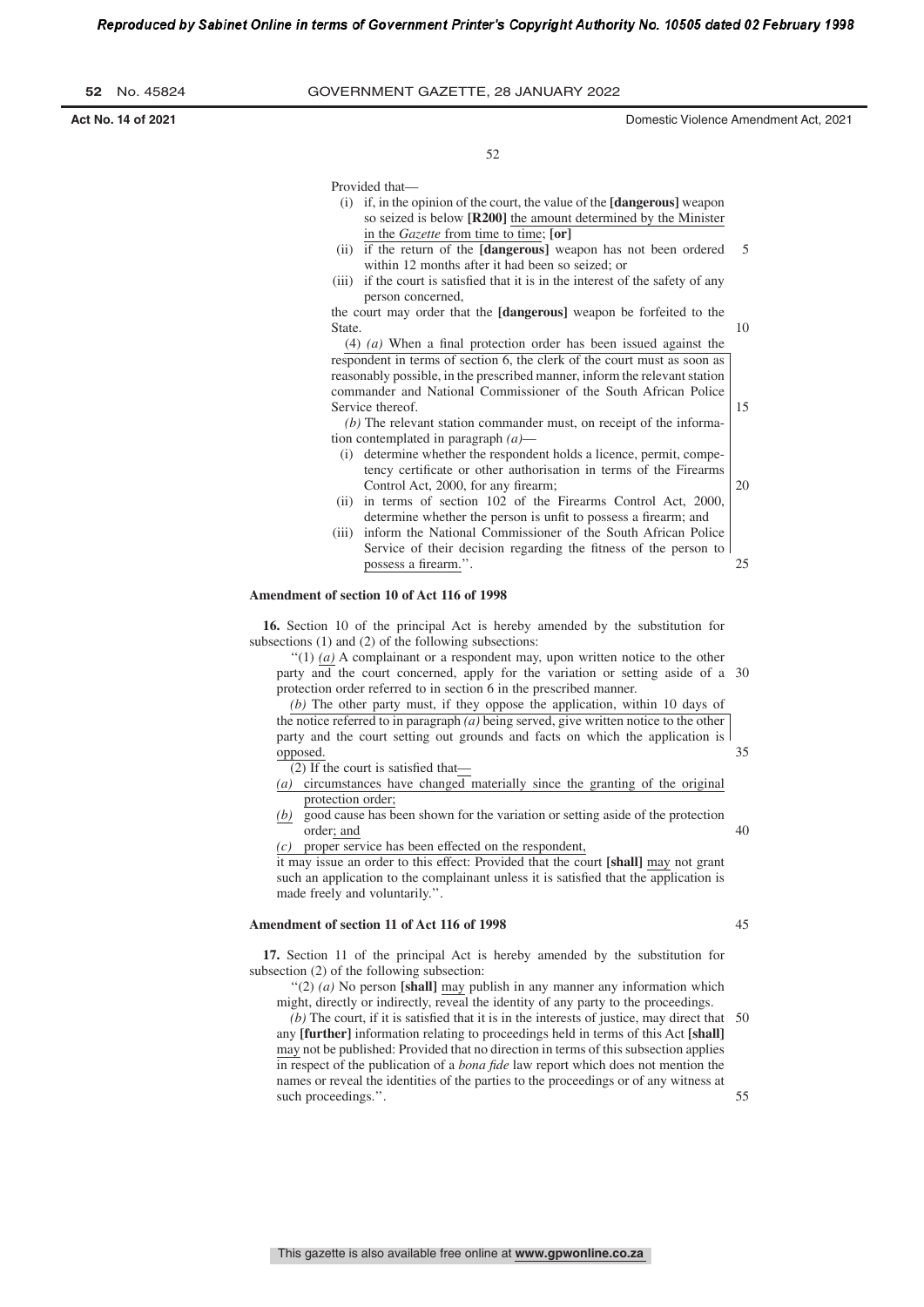**54** No. 45824 GOVERNMENT GAZETTE, 28 JANuARy 2022

**Act No. 14 of 2021** Domestic Violence Amendment Act, 2021

54

#### **Amendment of section 12 of Act 116 of 1998**

**18.** Section 12 of the principal Act is hereby amended by the substitution for subsections (1) and (2) of the following subsections:

''(1) Any court within the area in which—

- *(a)* the complainant permanently or temporarily resides, studies, carries on business or is employed; 5
- *(b)* the respondent permanently or temporarily resides, studies, carries on business or is employed; or
- *(c)* the cause of action arose,

10

has jurisdiction to grant a protection order as contemplated in this Act. (2) No specific minimum period is required in relation to subsection  $(1)(a)$  or  $(b)$ .".

#### **Amendment of section 13 of Act 116 of 1998**

**19.** Section 13 of the principal Act is hereby amended by the substitution for subsection (1) of the following subsection: 15

''(1) *(a)* Service of any document in terms of this Act must **[forthwith]** be effected immediately on the person affected by it at their residence or place of business, employment or study in the prescribed manner by the clerk of the court, the sheriff or a peace officer**[, or as the court may direct]**.

*(b)* Where the complainant and respondent share the same residence, the service 20 of documents—

- (i) referred to in sections  $5(3)(a)$  or (4) and  $6(5)(a)$ , must be effected by hand on the respondent personally; and
- (ii) referred to in sections  $5(7)(c)$  and  $6(5)(b)$ , must be effected by hand on the complainant personally.

25

35

40

*(c)* If the court is satisſed that service of any document cannot be effected in the prescribed manner, the court may make an order allowing service to be effected in the form or manner specified in that order."

#### **Substitution of section 15 of Act 116 of 1998**

**20.** The following section is hereby substituted for section 15 of the principal Act: 30

#### ''**[Costs] Orders as to costs of service and directions**

**15.** (1) The court may **[only]**, having regard to the conduct of the parties as far as it may be relevant, make an order as to costs against any party if it is satisfied that such party has acted frivolously, vexatiously or unreasonably.

 $(2)$  Notwithstanding subsection  $(1)$ , the court must where a final protection order is issued in terms of section 6, make an order as to costs against the respondent in respect of the—

- *(a)* service of any process or documents;
- *(b)* obtaining of information as contemplated in section 5B(1)*(b)*;
- *(c)* providing of the information referred to in section 5B(6); or
- *(d)* removal of, or disabling of access to, electronic communication contemplated in section 5B(7).''.

#### **Substitution of section 16 of Act 116 of 1998**

**21.** The following section is hereby substituted for section 16 of the principal Act: 45

#### ''**Appeal and review**

**16.** The provisions in respect of appeal and review contemplated in the Magistrates' Courts Act, 1944 **[(Act 32 of 1944)]**, and the **[Supreme Court Act, 1959 (Act 59 of 1959)]** Superior Courts Act, 2013 (Act No. 10 of 2013), apply to any proceedings in terms of this Act.''.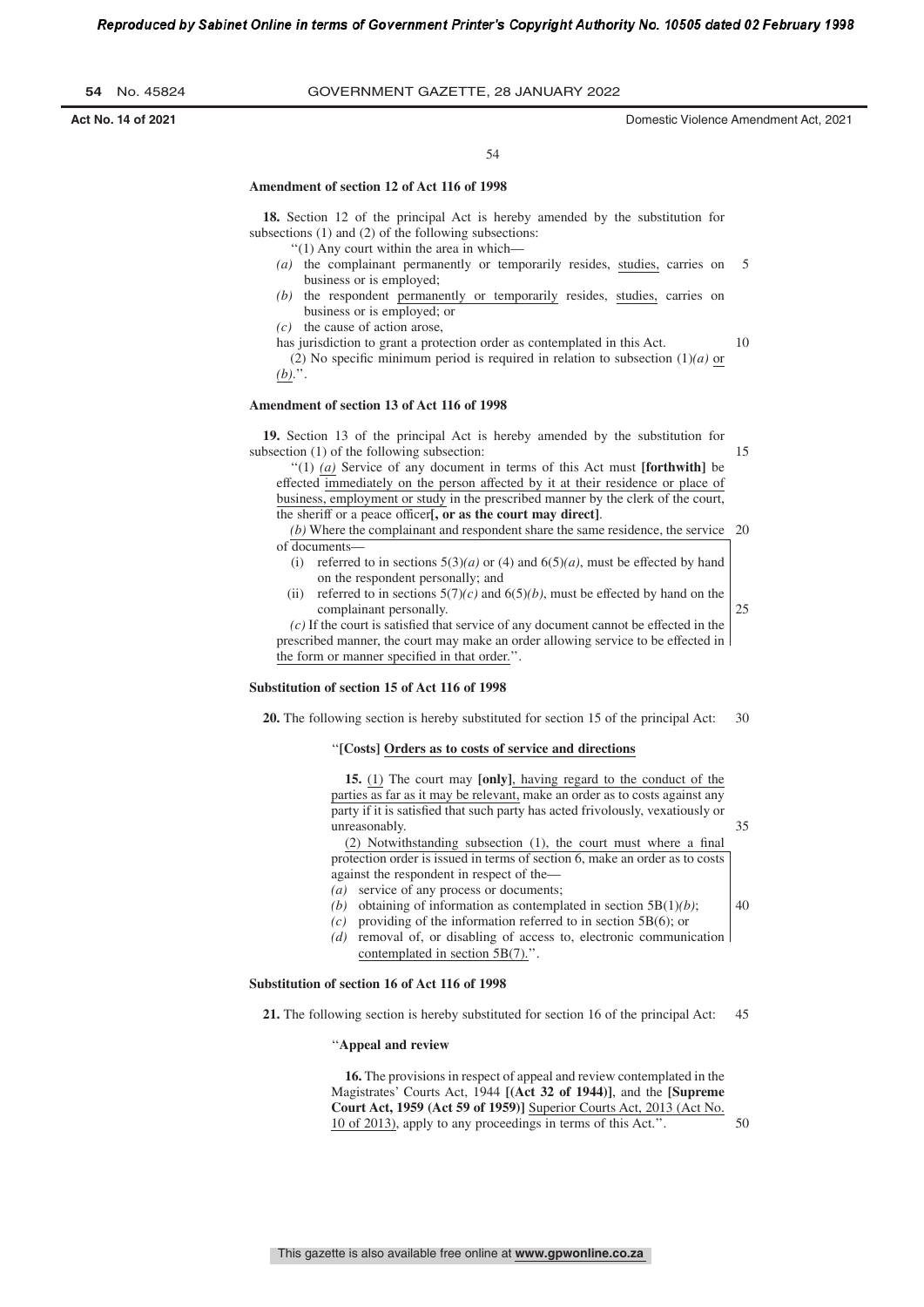| 56 |  | No. 45824 |
|----|--|-----------|
|----|--|-----------|

5

56

#### **Amendment of section 17 of Act 116 of 1998**

**22.** The following section is hereby substituted for section 17 of the principal Act:

#### ''**Offences**

**17.** (1) Notwithstanding the provisions of any other law, any person who—

- *(a)* contravenes any prohibition, condition, obligation or order imposed in terms of section 7;
- *(b)* contravenes the provisions of section 11(2)*(a)*;
- *(c)* fails to comply with any direction in terms of the provisions of section 11(2)*(b)*; or 10
- *(d)* in an affidavit referred to in section 8(4)*(a)*, wilfully makes a false statement in a material respect,
- is guilty of an offence and liable on conviction—
- (i) in the case of an offence referred to in paragraph  $(a)$ 
	- (aa) if it is a first conviction, to a fine or imprisonment for a period 15 not exceeding five years or to both such fine and such imprisonment**[,]**; or
		- *(bb)* if it is a second or subsequent conviction, to a fine or imprisonment for a period not exceeding 10 years; and
- (ii) in the case of an offence contemplated in paragraph *(b)*, *(c)*, or 20 *(d)*—
	- $(a\overline{a})$  if it is a first conviction, to a fine or imprisonment for a period not exceeding two years or to both such fine and such imprisonment **[.]**; or
	- *(bb)* if it is a second or subsequent conviction, to a fine or imprisonment for a period not exceeding four years or to both such fine and such imprisonment. 25

(2) Any person who is convicted of an offence referred to in section  $5A(3)$ , is liable on conviction to a fine or imprisonment for a period not exceeding six months or to both such fine and such imprisonment.

(3) Any electronic communications service provider or employee of an electronic communications service provider, who is convicted of an offence referred to in section 5B(11)*(a)*, *(b)*, *(c)* or *(d)*, is liable on conviction, in the case of—

- *(a)* an electronic communications service provider, to a fine not exceeding R10 000; or 35
- *(b)* an employee of an electronic communications service provider, to a fine or imprisonment for a period not exceeding six months or to both a fine and such imprisonment.

(4) A person who is convicted of an offence referred to in section  $2B(4)$ , is liable on conviction to a fine or to imprisonment for a period not exceeding three months or to both a fine and such imprisonment.". 40

# **Amendment of section 18 of Act 116 of 1998, as amended by section 36 of Act 1 of 2011**

**23.** Section 18 of the principal Act is hereby amended—

45

30

*(a)* by the substitution for subsections (1) and (2) of the following subsections: ''(1) No prosecutor **[shall]** may—

- *(a)* refuse to institute a prosecution; or
- *(b)* withdraw a charge,

in respect of a contravention of section  $17(1)(a)$  or in respect of any 50 offence against a person in a domestic relationship—

(i) involving the infliction of grievous bodily harm or a dangerous wound against the complainant or a related person; or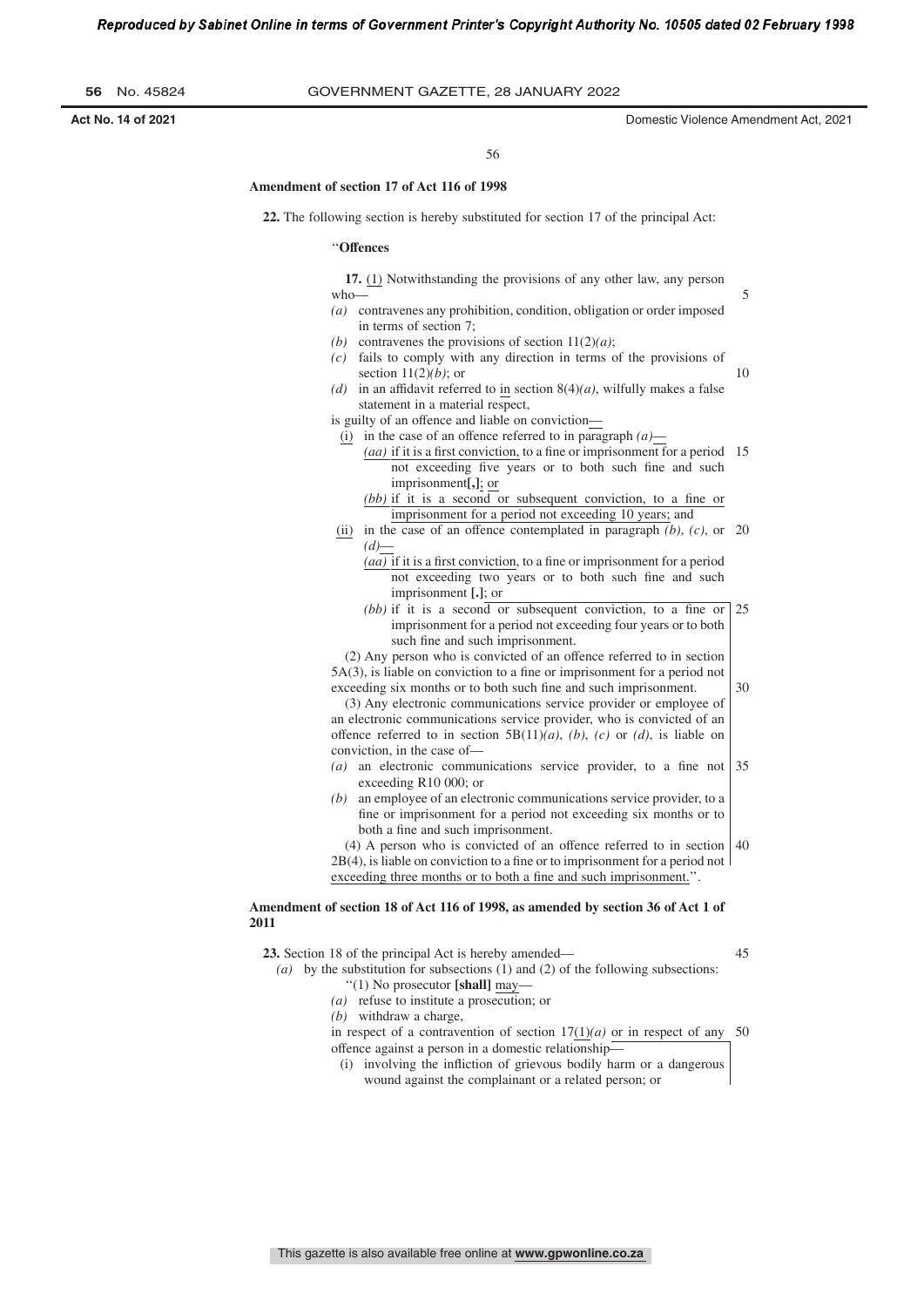**Act No. 14 of 2021** Domestic Violence Amendment Act, 2021

15

58

(ii) where the complainant or a related person is threatened with a  $\vert$ weapon,

unless **[he or she has been]** authorised thereto, whether in general or in any specific case, by a Director of Public Prosecutions as contemplated in section  $13(1)(a)$  of the National Prosecuting Authority Act, 1998 (Act No. 32 of 1998), or a senior member of the prosecuting authority designated thereto in writing by such a Director. 5

(2) The National Director of Public Prosecutions referred to in section 10 of the National Prosecuting Authority Act, 1998, in consultation with the Minister **[of Justice]** and after consultation with the Directors of 10 Public Prosecutions, must determine prosecution policy and issue policy directives regarding any offence arising from an incident of domestic violence.''; and

*(b)* by the substitution for paragraph *(a)* of subsection (4) of the following paragraph:

> ''*(a)* Failure by a member of the South African Police Service to comply with an obligation imposed in terms of this Act or the national instructions referred to in subsection (3), constitutes misconduct as contemplated in the South African Police Service Act, 1995, and the Secretariat, established in terms of section 4(1) of the Civilian Secretariat 20 for Police Service Act, **[2010]** 2011 (Act No. 2 of 2011), must **[forthwith]** be informed immediately of any such failure reported to the South African Police Service.''.

#### **Insertion of sections 18A and 18B in Act 116 of 1998**

**24.** The following sections are hereby inserted in the principal Act after section 18: 25

#### ''**Directives for clerks of court**

**18A.** (1) The Director-General must issue directives with which clerks of the court must comply in the execution of their functions in terms of this Act, and any directives so issued must be published in the *Gazette*.

(2) The Minister must submit any directives issued in terms of subsection (1) to Parliament before those directives take effect.  $30$ 

(3) The directives referred to in this section must ensure that adequate disciplinary steps will be taken against a clerk of the court who fails to comply with any directive.

(4) Any directive issued under this section may be amended or 35 withdrawn in like manner.

# **Directives by Departments of Health, Social Development, Basic Education, Higher Education and Training and Communications and Digital Technologies**

**18B.** (1) The Directors-General: Health, Social Development, Basic 40 Education, Higher Education and Training and Communications and Digital Technologies must—

- *(a)* in consultation with the Cabinet members responsible for health, social development, basic education, higher education, science and innovation, police and communications and digital technologies; and 45
- *(b)* after consultation with the Director-General, National Director of Public Prosecutions and National Commissioner of the South African Police Service,

publish in the *Gazette* directives regarding matters which are reasonably necessary or expedient to be provided for and which are to be followed by functionaries and other relevant persons when dealing with incidents of domestic violence, in order to achieve the objects of this Act. 50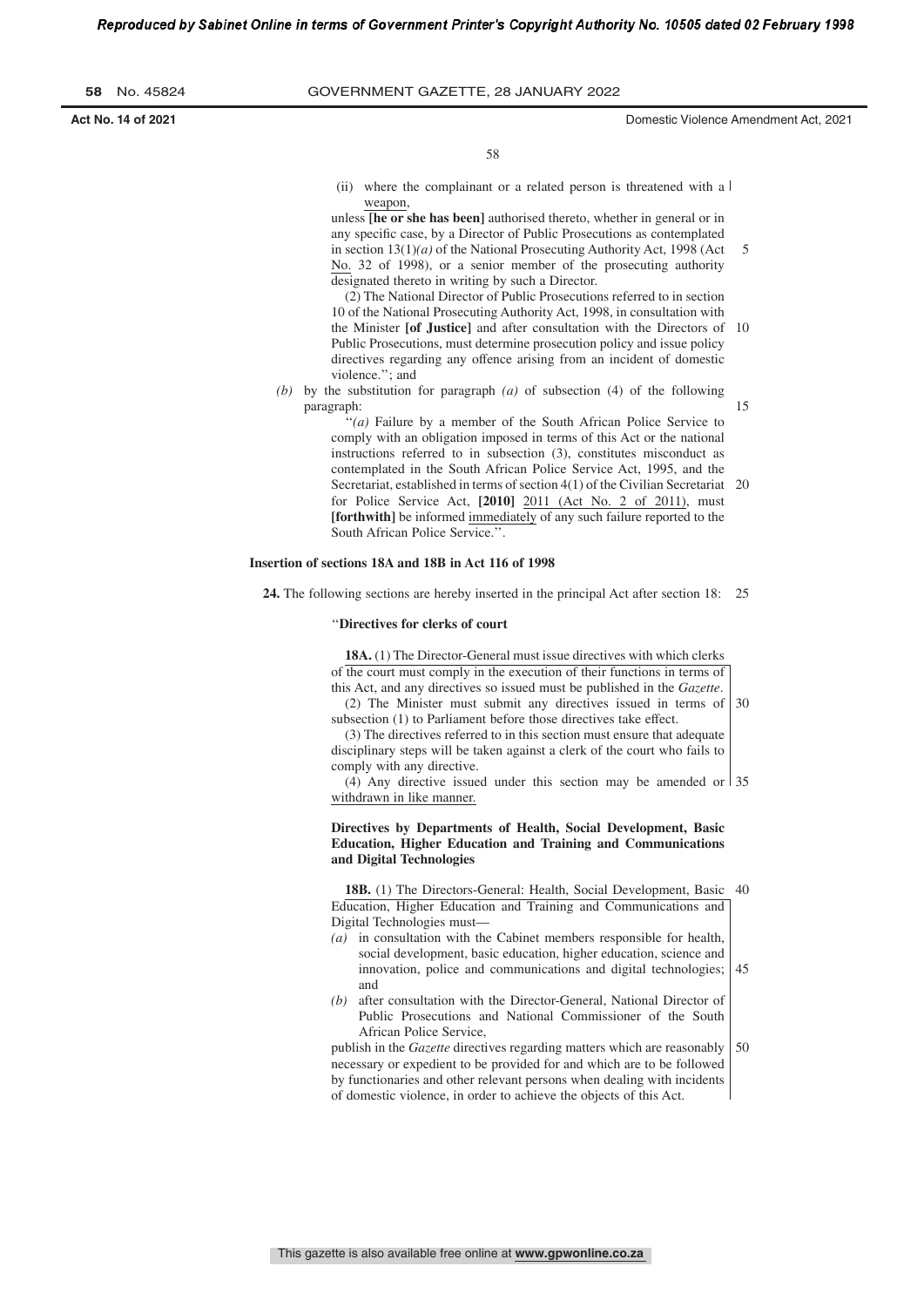**Act No. 14 of 2021** Domestic Violence Amendment Act, 2021

60

(2) Without limiting the scope of the directives contemplated in subsection (1), the directives must provide for-

- *(a)* services to be provided to a complainant who is a child, a person with a disability or an older person;
- *(b)* the manner in which a functionary must deal with a complainant who is a child, a person with a disability or an older person, in order to protect them against further acts of domestic violence; 5
- *(c)* services to be provided to a complainant who is an adult person;
- *(d)* the assistance that a member of the South African Police Service or a peace officer who attends a scene of an incident of domestic violence must provide to a complainant and affected children; 10
- *(e)* a public education and communication initiative to educate the public on the provisions of this Act, the obligations of the relevant functionaries, including the South African Police Services, in respect of domestic violence incidents and institutions where complaints may be lodged against a functionary or a member of the South African Police Service or a peace officer; 15
- *(f)* the designation of accredited shelters;
- *(g)* standards and minimum conditions for the provision of services in accredited shelters; and 20
- *(h)* the manner in which a risk assessment must be conducted in respect of a complainant to provide or refer the complainant for further services.

(3) The directives referred to in this section must ensure that adequate disciplinary steps are taken against a functionary or person who fails to comply with any directive. 25

(4) Any directives issued in terms of subsection (1) must be submitted to Parliament before those directives take effect.''.

# **Substitution of section 19 of Act 116 of 1998**

**25.** The following section is hereby substituted for section 19 of the principal Act: 30

#### ''**Regulations**

**19.** (1) The Minister **[of Justice]** may make regulations regarding— *(a)* any form required to be prescribed in terms of this Act;

- **[***(b)* **any matter required to be prescribed in terms of this Act; and**
- *(c)* **any other matter which the Minister deems necessary or** 35 **expedient to be prescribed in order to achieve the objects of this Act.**

**(2) Any regulation made under subsection (1)—**

- *(a)* **must be submitted to Parliament prior to publication thereof in the** *Gazette*; 40
- *(b)* **which may result in expenditure for the State, must be made in consultation with the Minister of Finance; and**
- *(c)* **may provide that any person who contravenes a provision thereof or fails to comply therewith shall be guilty of an offence** and on conviction be liable to a fine or to imprisonment for a 45 **period not exceeding one year.]**
- $(b)$  financial assistance to be provided by the State—
	- (i) to a complainant or respondent who does not have the means to pay for fees of any service in terms of this Act; and
- (ii) to a witness who attends any proceedings in terms of this Act; *(c)* the granting of legal aid at State expense in appropriate cases in 50
	- consultation with Legal Aid South Africa to the complainant, respondent, a person with a disability, an older person or a child to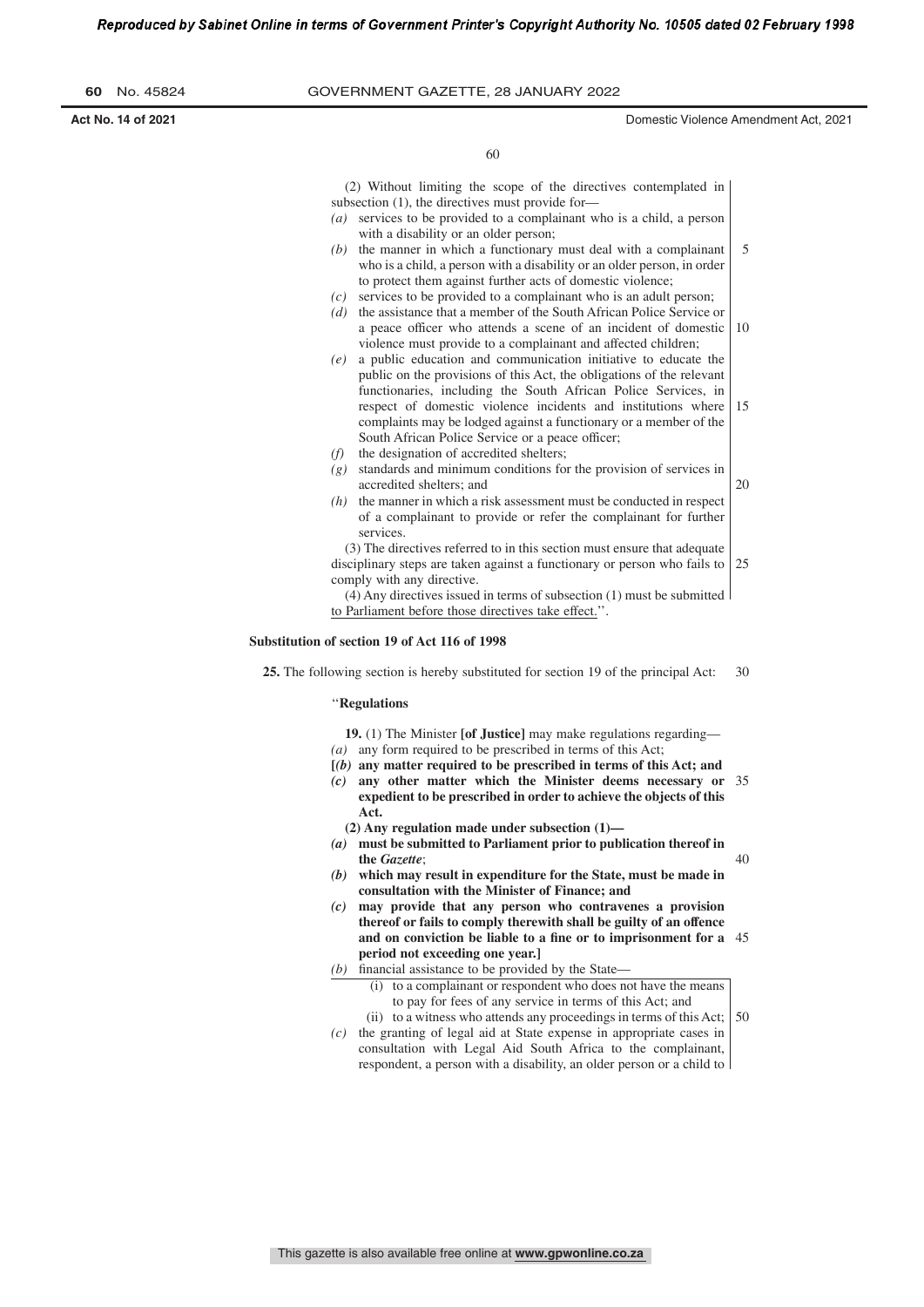| 62 |  | No. 45824 |
|----|--|-----------|
|----|--|-----------|

**Act No. 14 of 2021** Domestic Violence Amendment Act, 2021

5

62

assist them with an application for a protection order in terms of this Act;

- *(d)* any matter required to be prescribed in terms of this Act; and
- *(e)* any other matter which the Minister deems necessary or expedient to prescribe in order to achieve the objects of this Act.
- (2) Any regulation made under subsection (1)— *(a)* must be submitted to Parliament prior to publication thereof in the *Gazette*;
- *(b)* which may result in expenditure for the State, must be made in consultation with the Cabinet member responsible for finance; and 10
- *(c)* may provide that any person who contravenes a provision thereof or fails to comply therewith is guilty of an offence and on conviction is liable to a fine or to imprisonment for a period not exceeding one year.''.

#### **Insertion of section 19A in Act 116 of 1998**

15

**26.** The following section is hereby inserted in the principal Act after section 19:

# ''**Period within which directives and regulations must be submitted to Parliament**

**19A.** (1) *(a)* The directives referred to in sections 18Aand 18B must be submitted to Parliament within 12 months from the date of assent of the 20 Domestic Violence Amendment Act, 2021.

*(b)* A Director-General who is in terms of section 18A or 18B, responsible for the issuing of directives must, in the event of a failure to submit the directives to Parliament, within 12 months from the date of assent of the Domestic Violence Amendment Act, 2021, report such failure and the reasons for such failure to Parliament before the end of the month following upon the month during which the 12-month period expires and thereafter at such intervals as Parliament may determine.  $25$ 

*(c)* The failure to submit the directives referred to in paragraph *(a)* to Parliament within 12 months from the date of assent of the Domestic Violence Amendment Act, 2021, does not affect the validity of any such directives that are submitted to Parliament after the expiration of the said period and thereafter issued. 30

(2) *(a)* The Minister must, in terms of section 19(2) submit regulations that are necessary or required to be made for the proper implementation and administration of this Act to Parliament within 12 months from the date of assent of the Domestic Violence Amendment Act, 2021. 35

*(b)* The Minister must, in the event of a failure to submit the regulations referred to in paragraph *(a)* to Parliament, within 12 months from the date of assent of the Domestic Violence Amendment Act, 2021, report such failure and the reasons for such failure to Parliament before the end of the month following upon the month during which the 12-month period expires and thereafter at such intervals as Parliament may determine. 40

*(c)* The failure to submit the regulations referred to in paragraph *(a)* to Parliament within 12 months from the date of assent of the Domestic Violence Amendment Act, 2021, does not affect the validity of any such regulations that are submitted to Parliament after the expiration of the said period and made thereafter.''. 45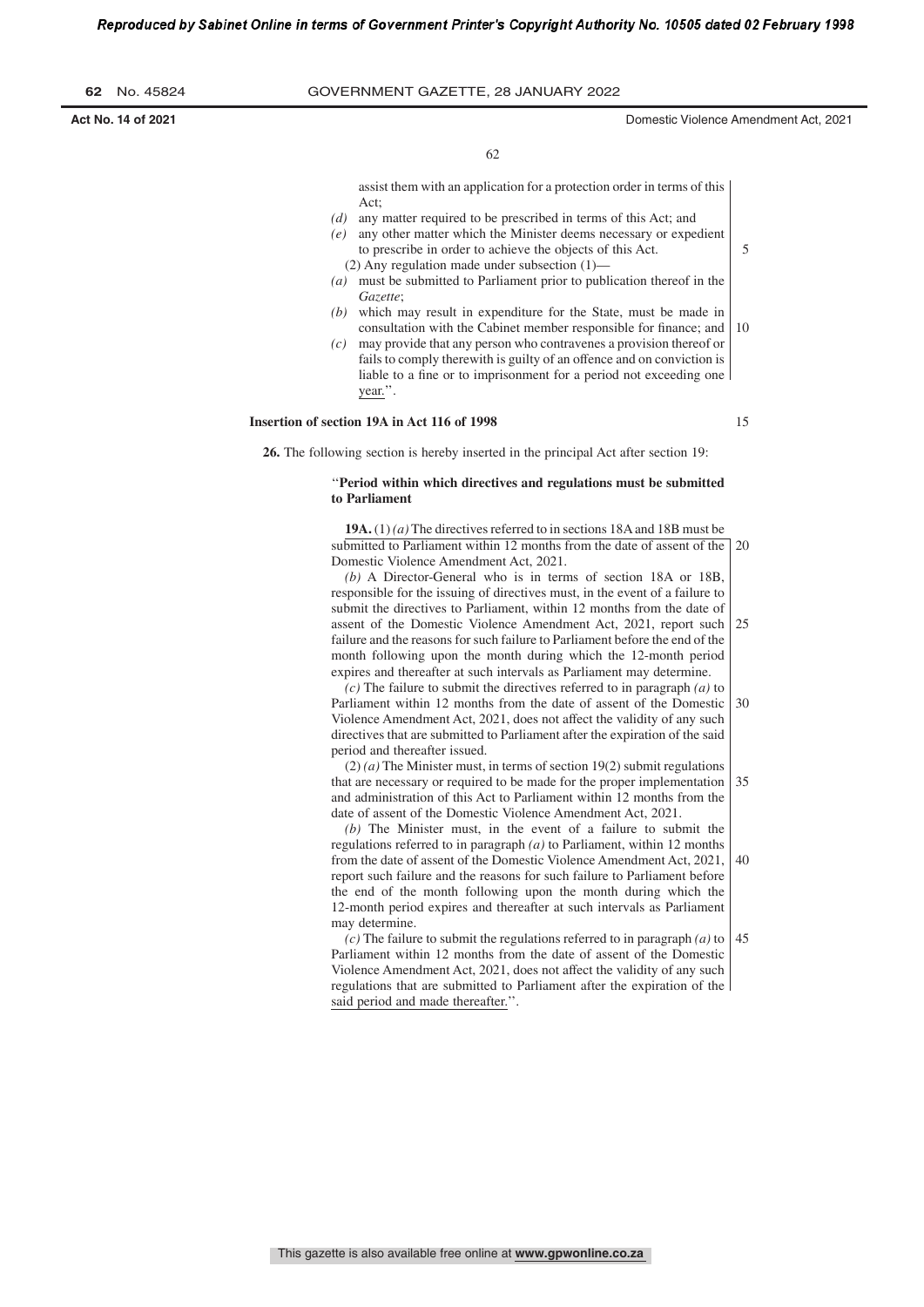**Act No. 14 of 2021** Domestic Violence Amendment Act, 2021

#### 64

### **Substitution of section 20 of Act 116 of 1998**

**27.** The following section is hereby substituted for section 20 of the principal Act:

# ''**Amendment of laws**

**20.** The laws mentioned in the Schedule are amended to the extent indicated in the third column of the Schedule.''. 5

#### **Short title and commencement**

**28.** (1) This Act is called the Domestic Violence Amendment Act, 2021, and comes, subject to subsection (2), into operation on a date fixed by the President by proclamation in the *Gazette*.

(2) Section 19A comes into operation on the date of publication of this Act.